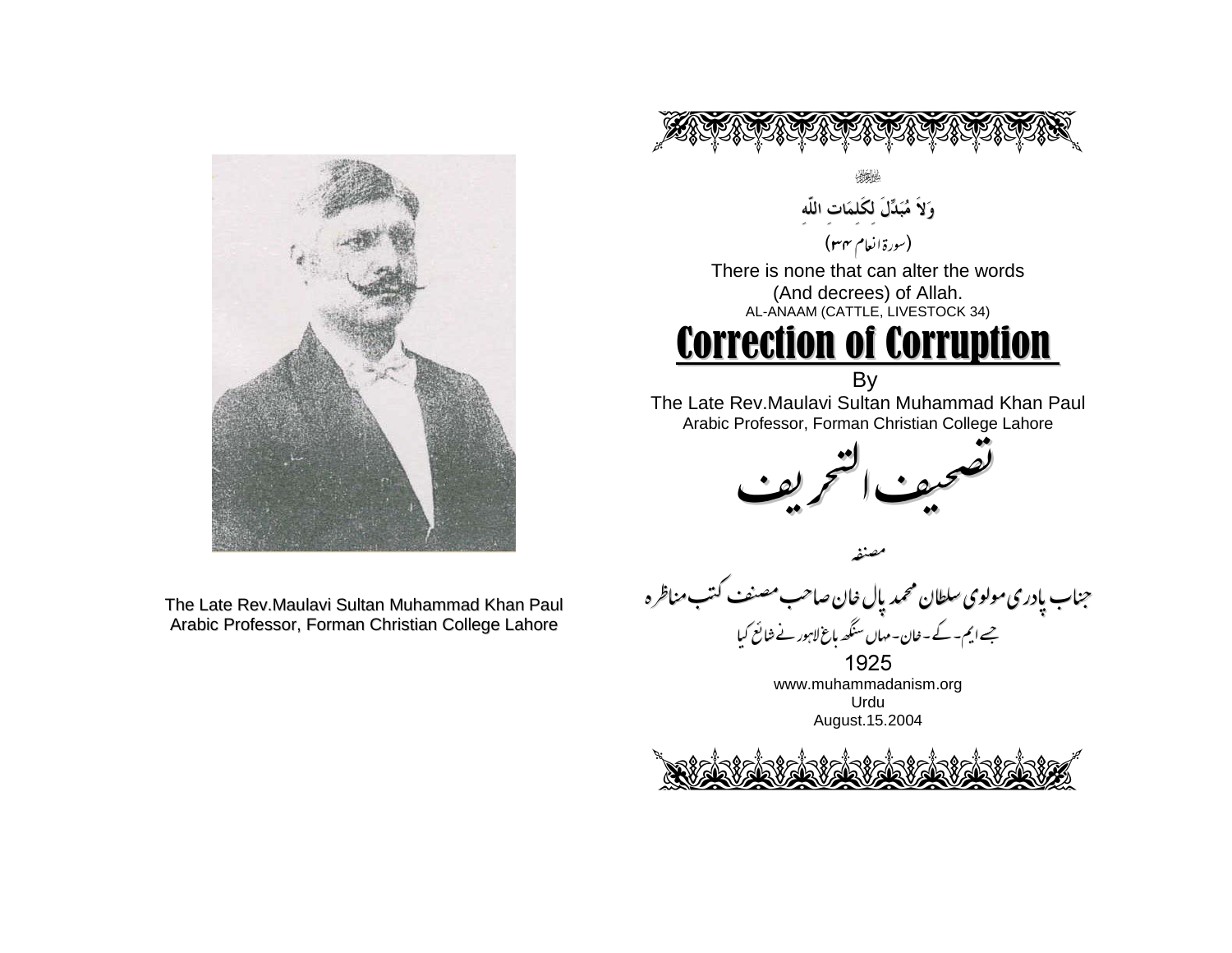

بادگار اس کتاب کو جناب مصنف کی خواہش کے مطابق زیدۃ المتکلمین۔ سلطان القلم- مسٹر اکبر مسح صاحب مرحوم، مصنف صربت عیسوی باابطال مرزا-منارة البيضا، تنوير الإذبان في فصاحت القرآن- تاويل القرآن ، زنده جاويد يا ئبل یا وید – ادعائے اسماعیل – وعنیرہ متعدد کتب مناظرہ حن کے نام سے آج تک احمدی آر یہ صاحبان کا دم خشک ہوتاہے کی یاد گاری میں شائع کیاجاتاہے۔

غان ۔

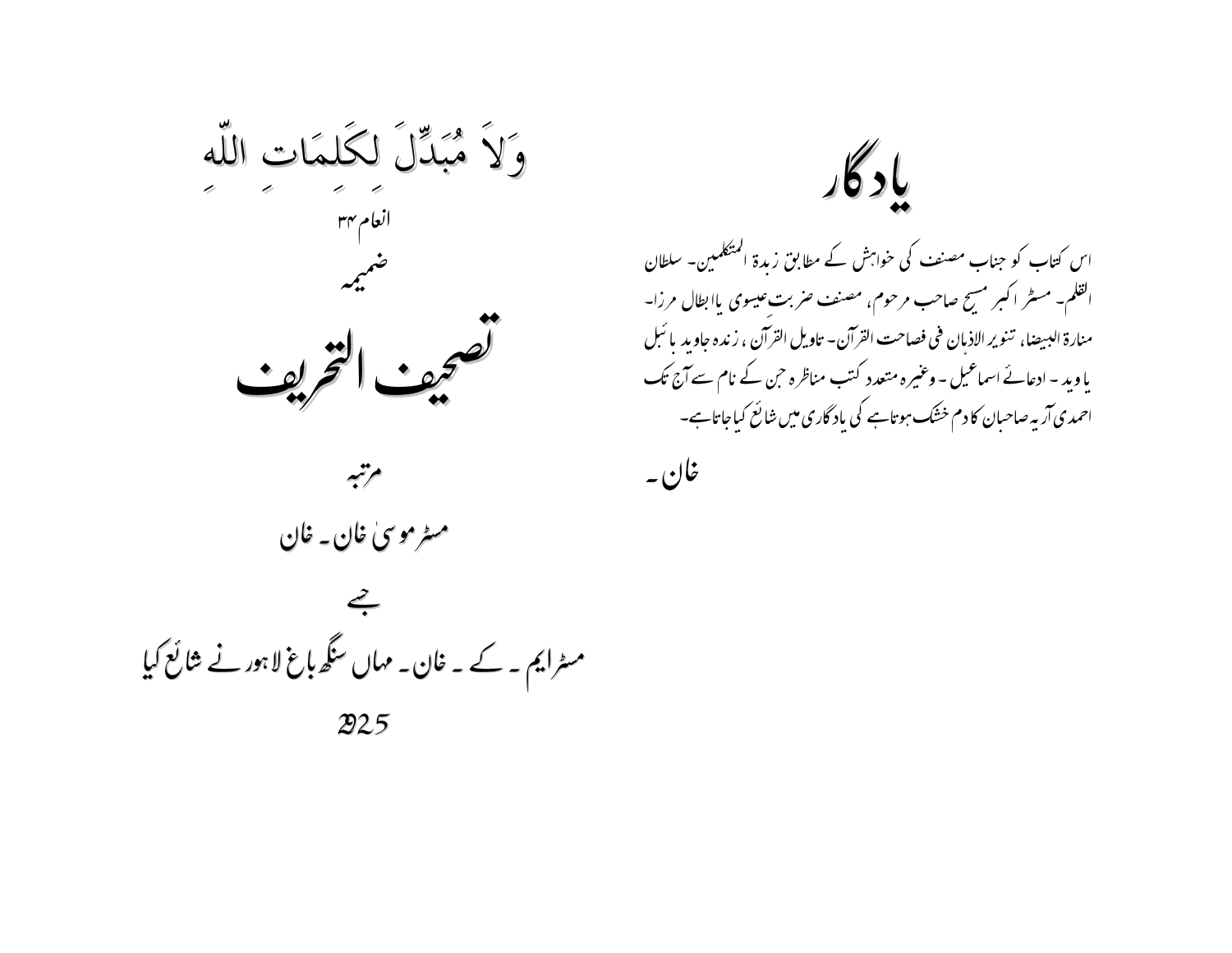صرف یہود و نصاریٰ کے ان علماء کی ذات پر ہے حوابنی کتب مقدسہ کی تفسیر و ترجمہ کرنے میں اور تاویلات بعبدہ سے کام لیتے تھے۔آج جب ہمارے چاروں طرف اسلام کے سینکڑوں فرقے اور ہر فرقہ کاجداگانہ" قرآن نثر یف" کا ترحمہ وتفسير شائع ہوتے اپنی آنکھوں دیکھتے ہیں اور تخالف و تفناد باہمی کا حو سلسلہ لامتناہی ان میں یاتے بیں تو بلاننگ بے اختیار منہ سے لکل جاتاہے کہ یحرفون الکلمہ عن مواصّعہ۔ مختلف ترجموں اور تفسیروں کی ہی طفیل آج مسلما نوں کے تمام فرقے باہمی جنگ وجدال میں مصروف اور تکفیر بازی میں مشغول بیں اور کفر کے آئے دن فتوے قرآن کے ماننے پر نہیں بلکہ اس کے ترجمہ اور تفسیر میں اختلاف کی وجہ سے جاری ہورہے،میں - نتیجہ یہ ہے کہ آج اہل اسلام کے یاس قرآن کاایک بھی مستند ترحمہ موحود نہیں ہے۔ حبب ہم احادیث اور نواریخ الاسلام کامطالعہ کرتے ہیں توصاف معلوم ہوجاتاہے کہ آنحصرت کے زمانہ میں چند علمائے یہود و نصار پیٰ اپنی کتب مقدسہ کے خلاف تعلیمات دیتے اور عمل کرتے تھے۔ اہل اسلام کی حوش قسمتی سے مولوی صاحب ممدوح الصدر مسیحیت کے حلقہ بگوش ہوچکے ہیں۔ امبد واثق اور یقین کامل ہے کہ اگر اہل اسلام اس کتاب کو تعصب سے خالی الذہن ہو کر محص تلاش حق کی خاطر مطالعہ فرمائینگے تو ان کو یقین ہوجائیگا کہ خدا کے کلام میں تبدیلی کے امکان کا خیال بھی کرنا نہ صرف یہودی اور مسیحی مذاہب کے خلاف ہے بلکہ قرآن کے بھی نقیض ہے۔



عصر حاصرہ کے مسلمانوں نے صریح آیات قرآئی کے برخلاف بہ علط عقیدہ رائج ہوگیا ہے کہ قرآن کے نزول کے وقت نورات وانجیل اپنی اصلی حالت پر موجود پہ تھیں اور علمائے یہود و نصاریٰ کی دست بروسے ان میں تحریف و تغیر ہوچکی تھی۔ یہی وجہ ہے کہ مسلمان یا ئبل سے بد ظن بیں اوراس کو مطالعہ کرنے اور لمطالب پر انصاف سے عوٰر حوص کرنے سے محروم ۔ مگر نہ تو قرآن سٹریف میں کوئی ایسی آیت ہے اور نہ صحاح ستہ میں کوئی ایسی حدیث ہے جس سے ان کا دعویٰ ثابت ہوسکے۔ بلکہ برعکس اس کے قرآن سٹریف کی کتب سماویہ کامصدق ومحافظ ہونے کا بالتکرار ذکر کرتاہے۔اس غلط عقیدہ کی تردید میں ہمارے محترم جناب یادری مولوی سلطان محمد خان صاحب افغان نے حو کہ عربی کے فاصل اور قرآن وحدیث کے عالم بیں۔ یہ رسالہ بنام تصحیف الشحر یف لکھ کر اہل اسلام پر بڑا احسان کیاہے تا کہ وہ قرآن سٹریف کی صد میں کوئی ایسی بات نہ کر بیٹھیں جس سے کہ اسلام کے دشمن اور کلام ربانی کے مخالف سمجھے جائیں۔

بال یادری صاحب نے ازروئے آیات قرآنیہ واحادیث محمدیہ اور اقوال علمائے اسلام بہ ثابت کردیا ہے کہ جہاں تحہیں تحریف کا الزام ہے وہ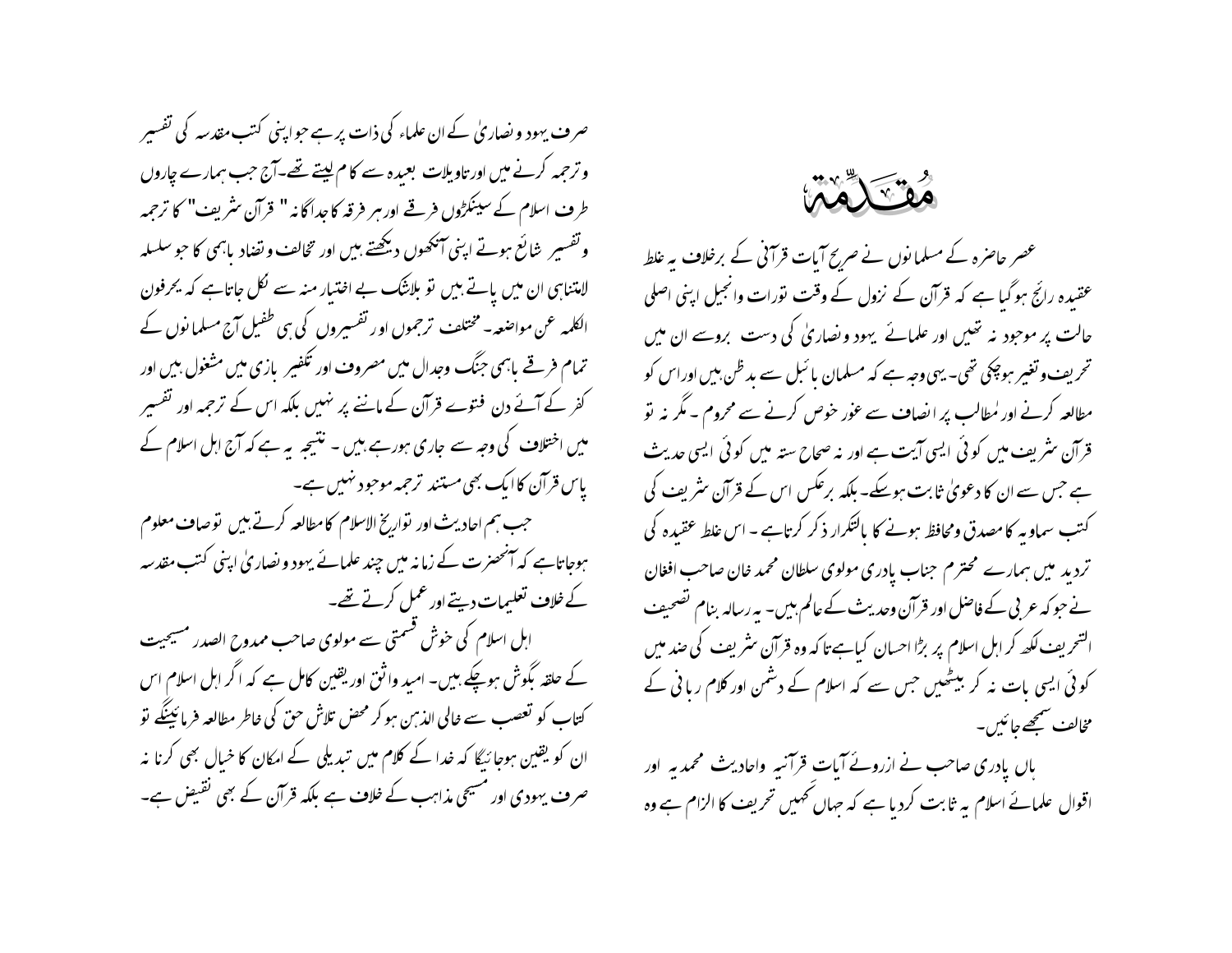واکرازایشاں سوال شود از سرائط ظهور انبیائے بعد کہ در کتب قبل است \_ از حجمله آنها علامات ظهور وانثراق شمس محمدی است \_ = چنانچه مذ کودشدو برحسب ظاہر ہیچیک ظاہر شد - مع ذالک بجہ دلیل و برھان تصاری وامثال آہنار ا رومے نمائید وضحم بر کفر آنها نمواید - حیوں عاحز ازحواب میشوند تمك باين نمايند كه اين كتب تحريف شده ومن عندالله نموده ونيست وحال آنكه خود عبارات آيه شهادت مبديد- برانيكه من الله است ومصمون تهميں آيه در قرآن ہم موجوداست لوانتم تعرفون- براستی میگوئم - مقصود از تحریف را داریں مدت ادراک ننمواند۔ بلتے درآیات منزلہ وکلمات عرایا ئے احمد ہہ ذکر تحریف غالبین و تبدیل متکبرین ہست۔ ولکن دراموضع مخصوصه ذکر شد وازاں حملہ حکایت ابن صور یا است - درد قتیکہ اہل خیبر درحکم قصاص زنائے محصن ، ومحصنه از نقطه فرقان سوال نموند وآنحصرت فرمود ضحم خدارجم است وايشال ائكار نمووند مذ که در تورات چنیں حکھے نیست۔ حصرت فرمودداز علمائے خود که راسلم و کلام اور امصد قبیه؟ابن صور پاراقبول نموند حصرت اور اخصار نمود فرمود – اقسمك با الله الذي فلق لكمه الجروانزل عليكمه المن وظلل لكمه الغمامه ونجائمه من فرعون وملاه وفضلكمه على الناس بان تذكرلنا ماحكمه به موسىٰ في قصاص النرا في المحصن والذا نبه المحصه كه مصنمون آل نيست كه آنحصرت ابن صوريا بايں قسمهائے موکد قسم واوند کہ ور توراہ صحم قصاص درزنائے محصن چہ نازل شدہ عرص نمود یامحمد رحم است – آنحصرت فرمود پس حجرایں حکم مباں یہود منسوخ

کوئی شخص قرآن کوسچامان کراس کی اس ایت کو جھٹلانہیں سکتا کہ و ٗلاَ ۖ مُبَلِّلٌ ۖ لككَلهَات اللَّه ترجمه: الله كا كلام بدلتا نهين"اور اگر غلط تفسير و ترجمه پر الزام ہے۔ نو یقیناً اگر بانئے اسلام آج زندہ ہوتے نووہ محمدی علماء پروہی الزام دیتے حو اس وقت یهودی و نصرا نی علما کو دیا جاتا تھا یعنی بہ کہ یحرفون الکمه عن

مسئله تحريف اوربها في مذہب

آج دنیا میں بہائی مذہب ایک مستقل مذہب کی حیثیت سے پیش ہورہا ہے۔اس کے پیرو دنیا کے حملہ حصص میں پائے جاتے بیں اوراس ملک ہند کے بھی اکثر مقامات میں موحود بیں۔چنانچہ سال گذشتہ چند قادیا فی اصحاب بہائی مذہب کے عقائد رکھنے کے باعث قادیاں سے خارج کردئے گئے۔ان میں سے دواخبار القضل قادیاں کے اڈیڑ تھے۔اب انہوں نے آگرہ سے مذہب بہائیہ کی تبلیغے کے لئے کو کب ہند نامی ایک ہفتہ وار اخبار جاری کیا ہے۔ جب ہم اس کتاب کو جپاپ چکے تو بہائی مذہب کی مقدس کتاب ایقان کا مندرجہ ذیل فارسی حوالہ ہمارے ہاتھ آیا جسے ہم اس کے اردو ترجمہ کے ساتھ بطور صمیمہ شائع کرتے ہیں تاکہ مسلمانوں کو معلوم ہوکہ بہائی لوگ بھی بائبل پر تحريف كاالزام لگانے والوں كو جھوٹا جانتے بيں۔وہوابذآ-" قل ياملا الحِمال فا نتظر واكما كان الذين من قسلِكمه لمن الننتظرين –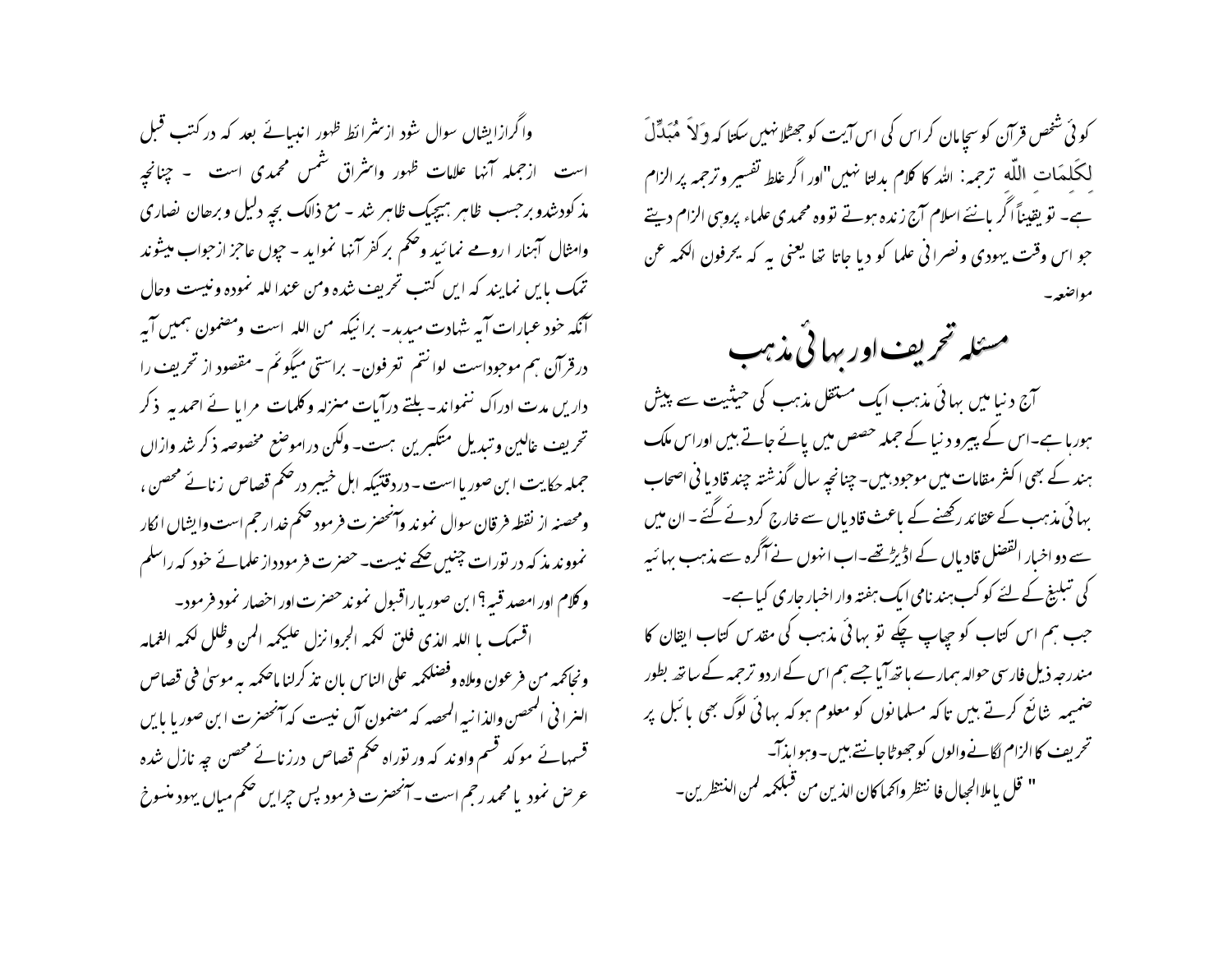یعلمون - )آویں آیہ ہم مدل است بر تحریف معانی۔ کلام الهیٰ نہ برمو کلمات ظاہر پہ چنانچہ ازآیہ مستفاد میثوا وعقول مستیمہ ہم ادراک مینماند - درموضع دیگر ميفر مايد (فويل للذين يكتسون الكتاب ماندھيم ثمه يقولون حذاممن عبدالله يشترو وبہ ثمناً قلیلاالی آخر الابہ ) وہ ایں درشان علمائے یہود بزرگان ایشاں نازل شد کہ ان علماء بواسطه استر صائے خاطر اعنیا واستعجلاب زخارف دینا واظہار عل و کفر الوامے چند بررد حصرت نوشتند وبدلایلے چند مستدل شد مذکر ذکر آنها جانیر ود نسبت دادوند مقداررد بر ایں امر بدیع علمائے جابل عصر نوشہ اند - وَگمان نموده اند كه اين مفتريات مطابق آيات كتاب موافق كلمات اولى الباب است -بارے مقصود ایزایں اذ کار ایں بودہ کہ اگر بگو نید ایں علائم مذکورہ انجیل ذکرشد تحريف بافته درد نمايند ومتميك بإبات واخبار شوند مطلع باشيد كه كذب محض وافترائے صرف است بلے ذکر تحریف پایں معنی کہ ذکر شد دراما کن مشخصہ ہست۔ چنانچہ بعضے ارْآں را ز کر نمودیم تامعلوم ومبر ہن شود برہزذی بصرے کہ احاطه علوم ظاہرہ ہم نزد بعضے از میین العیٰ دیگر معارضین بایں خیال نیقتدد معارصه نما نید- فلاں آیہ دلیل برتحریف است وایں اصحاب از عدم اطلاع ذکر ایں مراتب ومطالب راہ نمودہ اندرد دیگرانگہ اکثر آیات کہ شعر بشحریف است در باره يهود نازل شده لواتم في حزائر علم الفرقان تحبرون-اگرچهِ از بعضے حمقائےً ارص شنیده شهد کی انجیل سماوی اور دست نصاری نیست وبآسمان فر ته دیگر غافل ازیں کہ از ہمیں قول نسبت کمال ظلم وجبر برائے حصرت ماری جل و

شده ومجرى نيست عرض نمود حيول بختصر بيت بيت المقدس رابسوخت وجميع یہود رابقتل – رساند۔ دیگر یہودی درارص یاقی نماند الامعدودے قلیل وعلمائے ان عصر نظر بقلت يهود وكثرت عمالقه بمثاورحمع شدند اگر موافق صحم تواره عمل شودآنجه آزدست بختصر نحات بافتند بحكم كتاب مقتول ميثوندوباين مصالح صحم قتل رازمیاں بالرہ برداشتند - بارے دریں جبر <sup>س</sup>یل برقلب منیرش نازل شدوايں آيہ عرص نمود "يحرفون الكلمه عن مواضعه " ايں يك موضع بود كه ذكرشد دود ایں مقام مقصود از تحریف نہ چناں است کہ ایں بہج رعاع فہم نموادادہ اند چنانچہ بعضے میگو نید کےعلمائے یہود و نصاری آیاتے را کہ دردصفت طلعت محمد بہ بود از کتاب محو نموند مخالف آل را ثبت کروند ایں قول نہایت بےمعنی دبے اصل است - آیا میشود کسے معتقد بکتابے گشتہ ومن عن اللہ دانستہ آں را محو نماید ازایں گذشتہ نورات درہمہ روپے ارص بود منھسر بمکہ ومدینہ نبود، کہ بتوانند تغیر وہند وبا تبدیل نمایند۔ بلکہ مقصود از تحریف ہمیں است کہ الیوم جمیع علمائے فرقان بآمشغولند وآن تفسیر ومعنی نموودن کتاب است - بر ہواومیل خود حپوں یہود درزمان آن حصرت آیا نوراہ را کہ مدل برظہور آنھھنرت بود بہوائے خود تفسير نموند وبيان آنحصرت راصي نشند - لهذاحكم تحريف درياره آنهاصدوريافت - چنانچه الیوم مشود است که چگونه تحریف نمودند- امت فرقان آیات کتاب رادر علامات ظهور وبميل وہوائےخود تفسير مينماند - چنانجه مشوراست درمقام ديگر ميفر يد (وقد كان فريق منهم يسعمون كلام الله ثمه يحرفونه من بعد ماعقلوه وحمه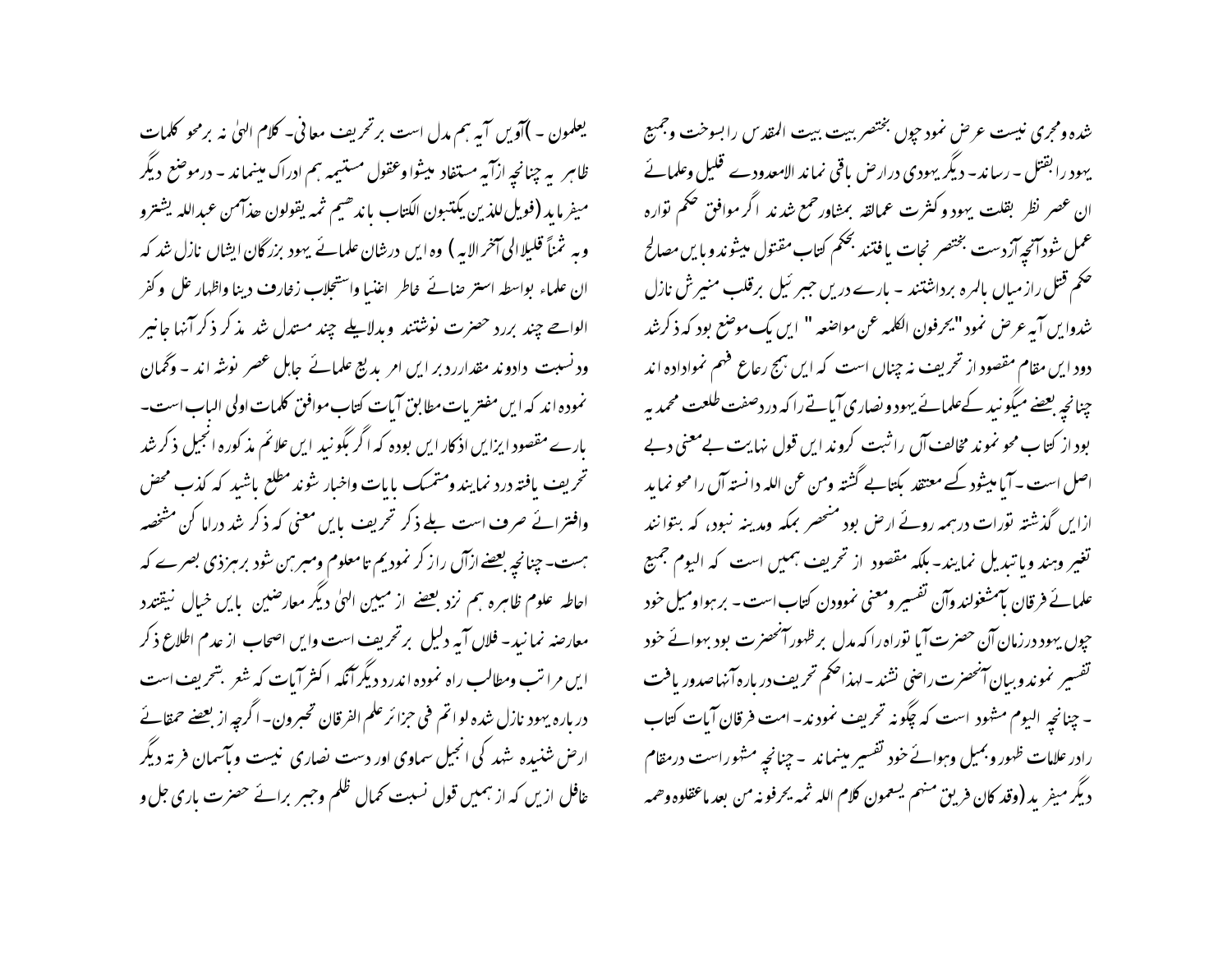ہوں کہ انہوں نے اتنی مدت تک تحریف کا مطلب نہیں سمجا- پاں آیات منزلہ اوراحادیث محمد یہ میں حد سے گذرنے والوں کی تحریف اور مفروروں کی تبدیل کا ذکر ہے۔ لیکن ہہ ذکر خاص موقعوں پر ہوا ہے ان میں سے ایک ابن صور پا کی حکایت ہے۔ جب اہل خیبر نے شادی شدہ مرد وعورت کے زنا کے قصاص کے حکم کی بابت فیصلہ کی عرص سے سوال کیا توآنھھنرت نے فرمایا کہ خدا کاضحم رحم ہے۔ اور انہوں نے نہ مانا اور <sub>ک</sub>ما کہ نورات میں ایسا کوئی ض<del>ک</del>م نہیں۔حصرت نے فرمایا تم اپنے عالموں میں سے کس کوماننے اور کس کے کلام کو سچ جانتے ہو۔ انہوں نے ابن صور ہا کو منظور کیا۔اسے حصرت نے بلاکر فرمايا-

فسم ہے تجھے اس خدا کی حس نے نہمارے لئے سمندر کو حبیرا اور تم پر من اتارا اور بدلیوں کا تم پر سا بہ کیا۔ اور تہیں اور تہارے گروہ کو فرعون سے رہائی دلائی اور تم کوآدمیوں پر فضیلت بخش۔ ہمیں تحقیق سے بتاؤ کہ موسیٰ نے شادی شدہ مر د اور شادی شدہ عورت کے زنا کے قصاص کی نسبت کیا صحم کیاہے۔ مطلب اس کا یہ ہے کہ آنمھنرت نے مکد قسموں سے اسے حلف دیا۔ کہ تورات میں کتخدا کے زنا کے عوص کا کیا صحم ہے اس نے عرص کیا کہ اے محمد رحجم ہے۔

عزت ثابت میشود- زیر بعد از آنکه شمس حمال عیسی ازسان قوم غائب شده بفلك جهارم ارتقا فرموده كتاب حن جل ذكره كه اعظم بربان واست ميال خلق وآن ہم عائب شود۔ دیگر آن خلق اززمان عیسیٰ تا زمان اسٹراق شمس محمدی بجہ متمسكندوبكدام امرماور ديگر جگونه مورد اتتقام متنقم حقيقي ميثوند - ومحل نزول عذآب وسباط سلطان معنوي ميگروند – از ہمه گذشته انقطاع فيض فياض والسد اد باب رحمت سلطان ايجادلازم مبايد-فنو ذيا الله عمايظن العباد في حقه فتعالى عما ھم پعرفون۔

(منقول از کتاب مستطاب ایقان صفحه • ۷ تا ۲ ۷ مطبوعه مصره • • ۹ اء) ترحمہ : کہہ دو کے اے جاہلوں کے گروہ انتظاری کروان کی طرح حو تم سےپہلےانتظاری کرتے تھے۔

اور حبب ان سے بعد کے انبہاء کے ظہور کی سٹرطوں کے متعلق حبو کہ پہلی کتابوں میں بیں سوال ہوتاہے جن میں محمدی سورج کے ظہور وطلوع کی علامتیں بھی شامل بیں جیسا کہ مذکور ہوا اور ظاہری طور پر ایک بھی ظاہر نہیں ہوئی۔ تو باحبود اس کے تم یضاریٰ وعنیرہ کی کس دلیل وبرمان سے تردید کرتے ہو۔ اوران کو کافر کھتے ہو؟ حب حبواب سے عاجز ہوجاتے ہیں تو یہ بات پکڑتے بیں کہ یہ کتابیں محرف ہو گئیں اور نہ خدا کی جانب سے تھیں اور نہ بیں۔ حالانکہ خود آیت کی عبارتیں اس بات پر شاید بیں کہ وہ خدا کی طرف سے بیں اور اسی آیت کامضمون قرآن میں بھی موجود ہے۔ کہ کاشکے تم سمجھ جاتے۔ میں بچ کھتا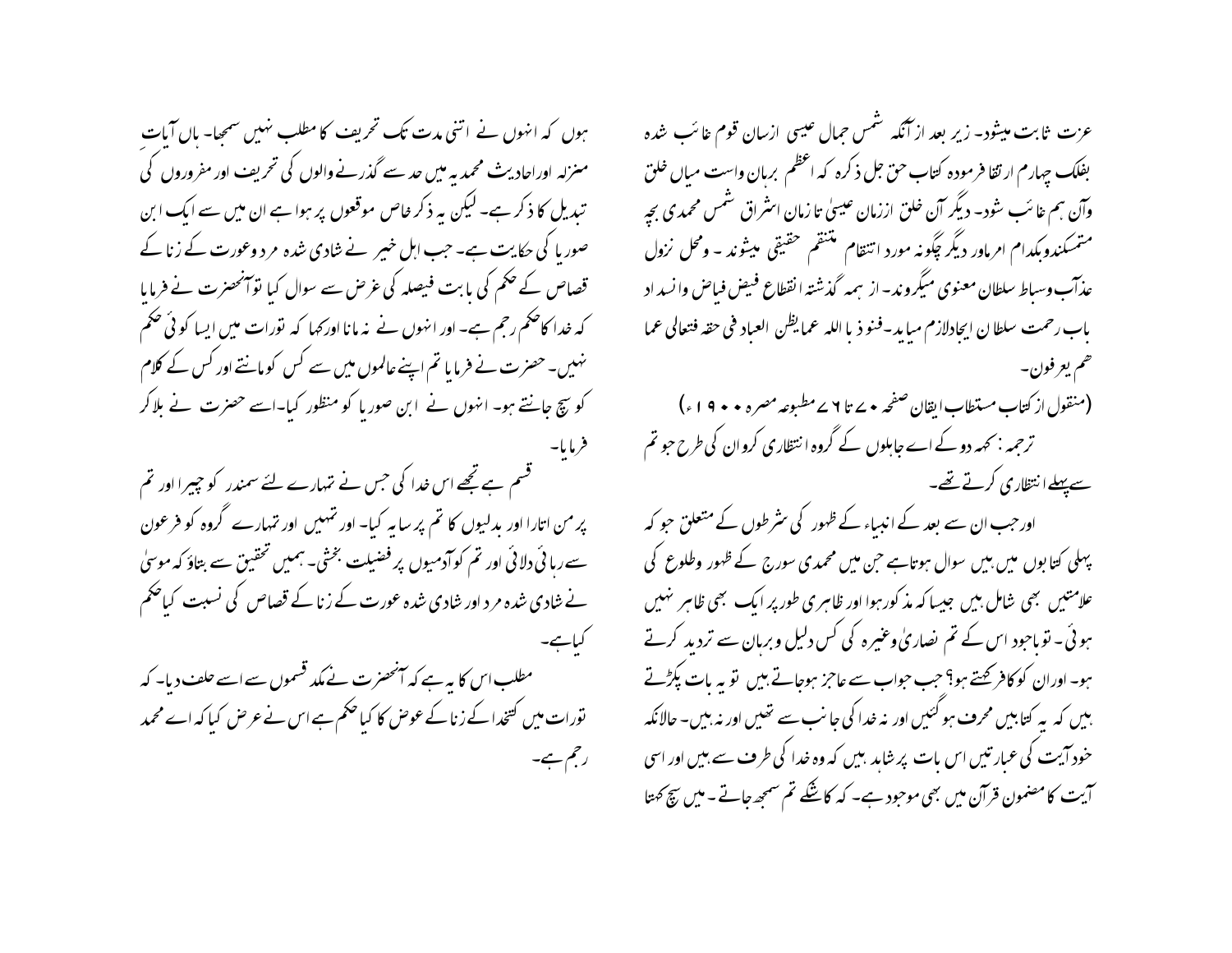آنٹھنرت کے وقت میں یہودی نورات کی ان آیتوں کی حو حصرت کے ظہور پردلالت کر ٹی تھیں اپنی خواہش کے مطابق تفسیر کرتے تھے اور حصرت کے ببان کو مہ مانتے تھے اس لئے تحریف کا صحم ان کی بابت صادر ہوا۔ چنانچہ آچکے دن ظاہر ہے کہ امت فرقا نیہ ان آیات میں حوظہور (غالباً اس سے مراد حودانہی کا ظہور ہے ۔ خان) کی علامتیں بیں کس طرح اپنی ہوادہوس کے مطابق تفسیر کرتے ہیں ۔ چنانچہ ایک اور آیت بھی اس پر شاہد ہے کہ ان میں سے ایک فریق ہے کہ اللہ کے کلام کو سنتے ہیں اور سمجھنے کے بعد اس کو بدلتے ہیں اس پر اصرار کرنا کفر کی حد تک پہنچتاہے بستر کے امکان واختیار سے بعید ہے کہ کلام خدا کو کامیا بی کے ساتھ باطل کرسکے۔ایں خیال است ومحال است وجنوں۔ كنب آسما فى در زمان آنحصرت متخلِلِبَعْ اب ہم یہ ثابت کریں گے کہ زمانہ تالیف قرآن میں کتب آسمانی بنام نورات وانجيل موحود تھيں اور كہ آنھھزت نے ان كو ضحيح ودرست تسليم کرلیا تھا۔ اور اگر وہ ضمیح ودرست ان کے زمانہ میں نہ تھیں توانہوں خود ان کی صحت وحقا نیت پر گواہی دینے میں علطی کی اس صورت میں مسلمانان مدعیان تحریف کو چاہیے کہ پہلے اپنے پیغمبر کی علطی کو تسلیم کرکے قرآن کی ان آبات کوحن میں اس غلطی کا دخل ہوا ہے جھوٹا قرار دیں۔ ۔<br>سمحصرت نے بوجیا پھر یہودیوں میں یہ ضکم کیوں منسوخ ہو گیا اوراب جاری نہیں ہے اس نے عرص کیا کہ حب بخت نصر یادشاہ نے بیت المقدس کو جلایا اور تمام یہودیوں کو قتل کرادیا اورملک میں صرف تھوڑے سے یہودی رہ گئے اس وقت کے عالموں نے یہودیوں کی قلت اور عمالیقوں کی کثرت کے خیال سے جمع ہو کر مثورہ کیا کہ اگر نورات کے فرمان کے مطابق عمل کیاجائیگا توجیند یہودی حو بخت نصر کے باتھوں سے کچ بھکے بیں مارجائینگے۔ ان مصلحتوں باعث انہوں نے قتل کے صحم کو ایک بار موقوف کردیا۔اس وقت حبیرائیل آنحصرت کے قلب نورا فی پر نازل ہوا۔ اور یہ آیت عرص کی "یحرفون الکلمہ من مواصعہ " یعنی کلام کو اس کے موقعوں سے مروڑتے ہیں ) یہ ایک موقع تعا۔ حس کا ذکر ہوا۔ اس مقام میں تحریف کا وہ مطلب نہیں جو عوام الناس نے سجھ لیا ہے۔ جیسا کہ بعض کھتے ہیں کہ یہودی اور نصرا فی عالموں نے ان آیات کو حبو وصف طلعت محمد یہ کے متعلق تھیں کتاب (پائبل) سے مٹاڈالا اوران کی بحائے اس کے خلاف لکھ لیا۔ یہ بات نہایت بے معنی اور بے بنیاد ہے۔ کیا یہ ممکن ہے؟ کہ ایک شخص حوایک کتاب کا معتقد ہواوراسے خدا کی طرف سے ما نتا ہو پھر اسے مٹاڈالے! علاوہ بریں تورات تمام حہان میں موجود تھی۔صرف کمه ومدینهٔ تک محدود نه تھی حواس میں تغییر و تبدل کرسکیں بلکہ تحریف کامطلب یہی ہے جیسا کہ آج کے دن فرقان کے تمام علما اس میں مشغول بیں۔ اور وہ یہ ہے کہ کتاب کی تفسیر و تفہیم اپنی خواہش ورعنبت کے مطابق کرنا- اور حپونکہ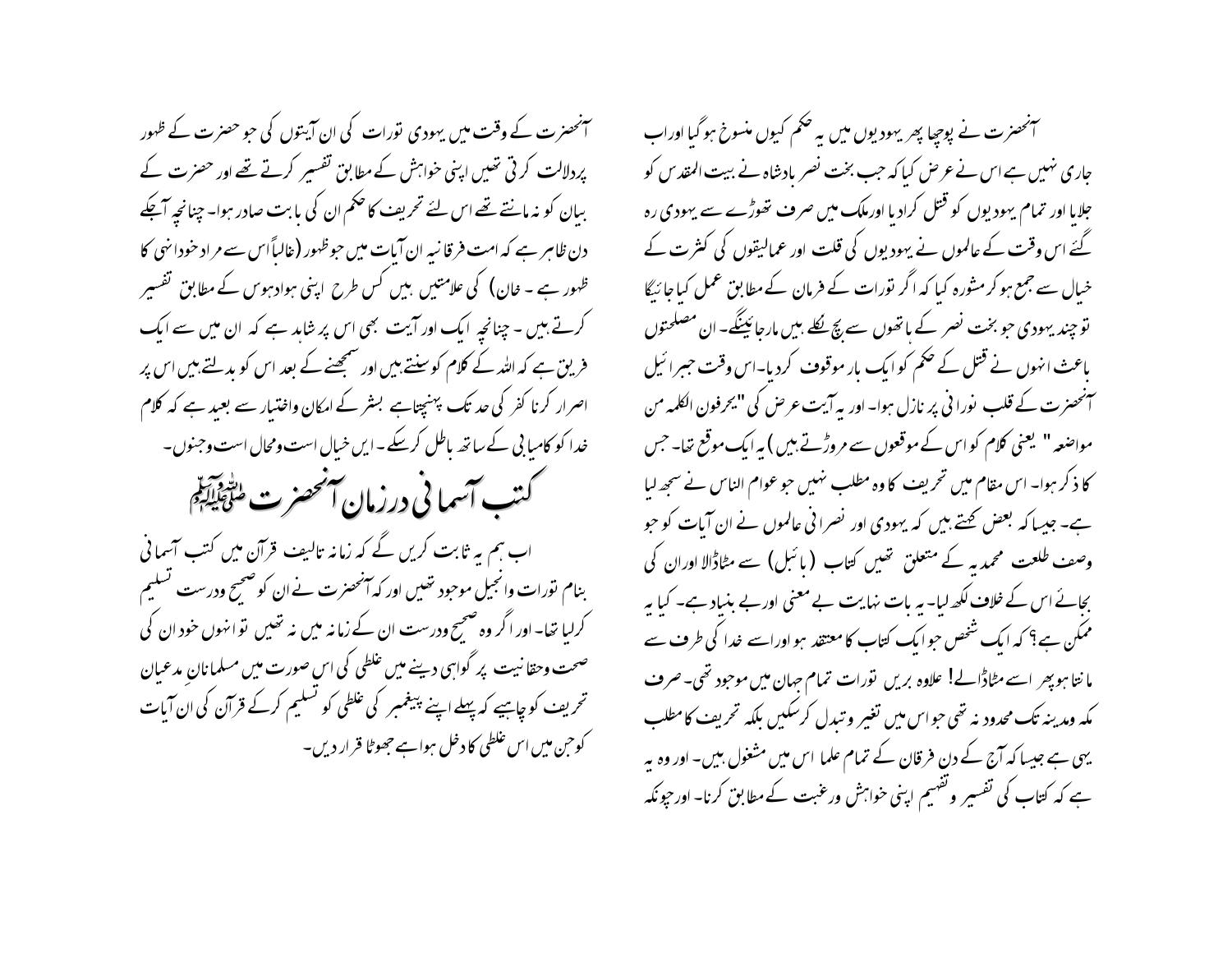(۱-) نورات وانجيل وعنيره صحف انبيا پر مسلمانوں کو ايمان لانافر حن ہے۔ وَقُولُوا آمَنَّا بِالَّذِي أُنزِلَ إِلَيْنَا وَأُنزِلَ إِلَيْكُمْ وَإِلَهُنَا وَإِلَهُكُمْ وَاحِدٌ وَنَحْنُ لَهُ كَمَسْلَمُونَ رَحِمہ: اور محو (اے محمد یو) ایمان لائے ہم ساتھ اس چییز کے اتاری گئی ہے طرف سماری اوراتاری گئی ہے طرف نہماری اور معبود ہمارا اور معبود تہارا ایک ہے۔ اور ہم واسطے اس کے مطبیع بیں۔ (عنکبوت ۵رکوع ۴ ۴)۔ قُلْ آمَنَّا بِاللَّهِ وَمَا أُنزِلَ عَلَيْنَا وَمَا أُنزِلَ عَلَى إِبْرَاهِيمَ وَإِسْمَاعِيلَ وَإِسْحَقَ وَيَعْقُوبَ وَالأَسْبَاط وَمَا أُوتيَ مُوسَى وَعيسَى وَالنَّبِيُّونَ من رَّبُّهمْ لاَ نُفَرِّقُ بَيْنَ أَحَد مِّنْهُمْ وَنَحْنُ لَهُ مُسْلمُونَ *رَبِّمِ نَحْو ك*ه ہم ایمان لاتے ہیں ساتھ اللہ کے اور حو نازل ہوا ہم پر اور ابراہیم اور اسماعیل اور اسحاق اور یعقوب اور اسمرا ئیلی فر قوں پر اور حبوملاموسیٰ اور عیسیٰ کو اور نبییوں کو اپنے رب سے ۔ ہم ان میں کسی کے درمیان فرق نہیں کرتے اور ہم واسطے اس کے فرمانسر دار بیں (عمران ۹ ر کوع ۸۴)۔ ہم پوچھتے ہیں کہ ایمان کس پر لایا جاتاہے - کسی چیز موحود پر یامفقود پر؟ ہم ایمان لائے حبوا تراہم پر"۔ اوراس کے ساتھ ساتھ اور اسی طرح" ہم ایمان لائے حوِ اترا تم پر" -اہل کتاب کیا مانتے تھے؟ اوران پر کیا اترا تھا ؟ یہی نورات وانجیل وعنیرہ - وہ کونسی کتاب تھی ؟ حوپہلے نازل کی گئی تھی-قرآن پر کیوں

ایمان لاتے ہو؟ اس لئے کہ وہ موحبود ہے اور ضحیح ہے۔ور نہ قرآن مفقود وعنیر صحیح پرایمان کیسا ؟ پر کتاب حو تم پر نازل کی گئی " سامنے موحود ہے اور صحیح ہے اس لئے اس پر بھی ایمان لاؤ اگر موجود نہ ہوتیں اور صحیح نہ ہوتیں تو ان پر ایمان کی نکالیف دینامهمل ومجنونا نه فعل ہوتا۔

(٢\_ )وَإِذَا قِيلَ لَهُمْ آمِنُواْ بِمَا أَنزَلَ اللَّهُ قَالُواْ نُوْْمِنُ بِمَآ أُنزِلَ عَلَيْنَا وَيَكْفُرونَ بِمَا وَرَاءَهُ ترجمہ: اورجب کہا جاتاہے واسطے ان کے کہ ایمان لاؤساتھ اس چیز کے کہ اتارا ہے اللہ نے (یعنی قرآن) کھتے ہیں کہ ایمان لائے ہم ساتھ اس چیز کے کہ اتارا گیا ہے اوپر ہمارے (پائبل) اور کفر کرتے بیں ساتھ اس چیز کے (قرآن کے) کہ سوال اس کے ہے(سوا بائبل کے)۔ بقر ۱۱ رکوع ۹ )-

وَهُوَ الْحَقُّ مُصَدِّقًا لَّمَا مَعَهُمْ ترجمہ: اوروہ سچ ہے سچ کرنے والا اس کوجو بیاتھانکےہے۔(بقر ۱ 9آیت)

مسلمان بیچارے نوصاف کہتے ہیں کہ " مانتے ہیں حواترا ہم پر اور حو اترا تم پر " مگر اہل کتاب اس کے خلاف کھتے بیس کہ تم پڑے مانا کروجو "حواترا ہم پر" ہم تو اس کومانتے ہیں حبو" اتراہم پر اور نہیں مانتے حبو اترا اس کے پیچھ"۔اس کے حواب میں آنحصرت یہ فرماتے ہیں کہ " تم یا گل ہومانتے کس کوہوحو تم پراترا ت<sub>ف</sub>اوہ نوآسمان پر پرلگا کراڑ گیا۔محر**ف** ہو گیا۔منسوخ ہو گیاقابل قىبول نەربا اب نۆآسما نى كتاب صرف قرآن ہے- ما ننا ہو اس كو ما نوور نہ كوئى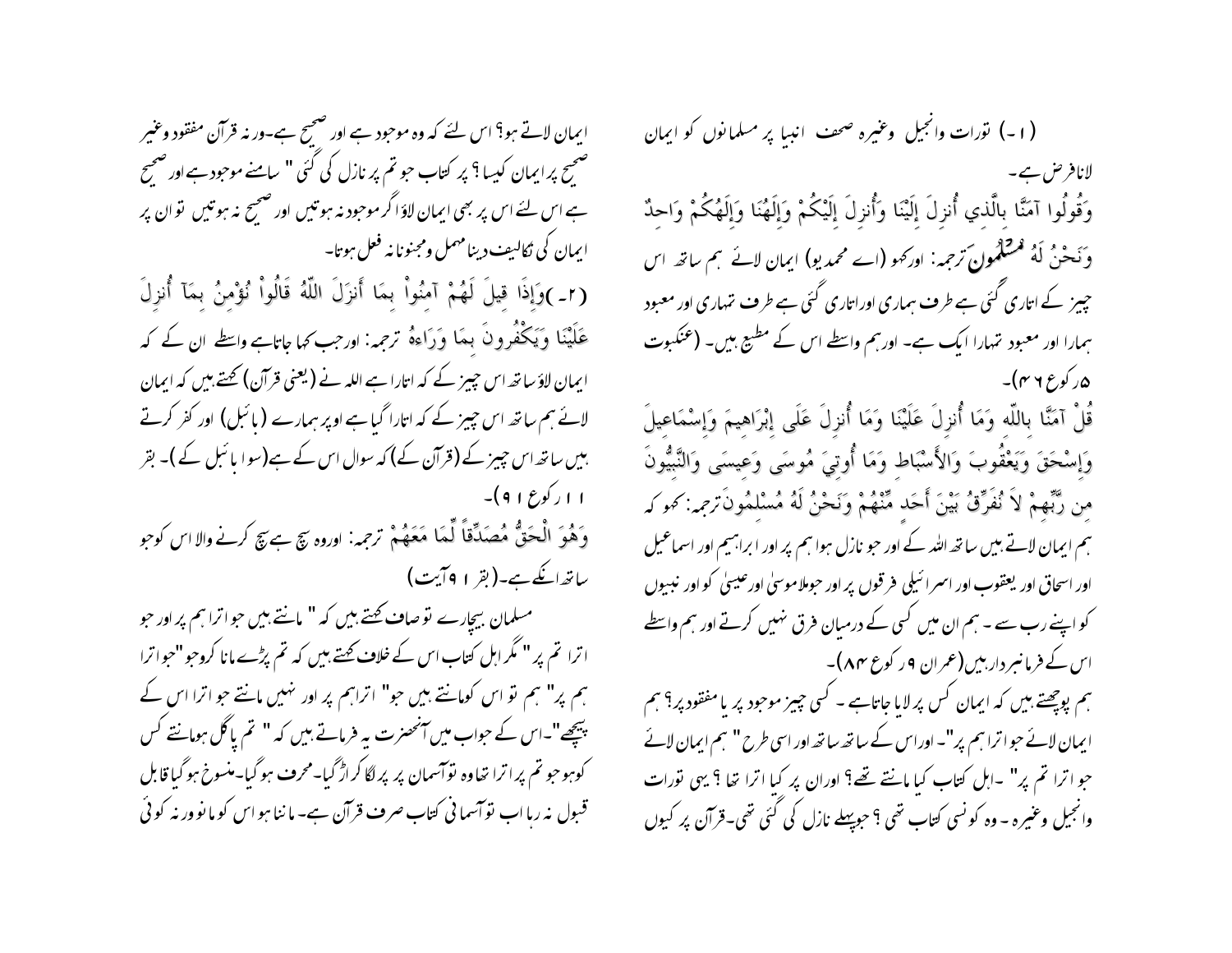آنھھزت کتب متدادلہ پر جو اہل کتاب کے " پاس" تھیں ایک حرف نہیں لاتے۔وہ اہل کتاب کی تومذمت کرتے ہیں۔ان کی شکایت کرتے بیں۔ ان کے خبالوں کی مخالفت بھی کرتے ہیں۔مگر کیا محال کہ ان کی کتب آسما ٹی کی نسبت کوئی بے ادبانہ کلمہ زبان سے لکالیں - بلکہ ان کی کتب کو ازل اول تاآخر تسلیم کرکے فرماتے ہیں کہ" اے کتاب والوایمان لاؤاس پر حو ہم نے نازل کیا سچ بتاتا ہے تہمارے پاس والی کو " ۔انھھزت سے باغی ہے وہ شخص اوراسلام سے مرتد ہے وہ مسلمان حو " سچ نہ بتاوے ہمار ے پاس والی کو"۔باں پہلے وہ اپنے "پاس" والی کو جھوٹا قرار دے لے تب" ہمارے پاس والی کوجھوٹا کھے۔

(٣\_ )لَيْسُواْ سَوَاءِ مِّنْ أَهْلِ الْكِتَابِ أُمَّةٌ قَآئِمَةٌ يَتْلُونَ آيَاتِ اللَّهِ آنَاءِ اللَّيْلِ وَهُمْ يَسْجُدُونَيُوْمُنُونَ بِاللَّهِ وَالْيَوْمِ الآخِرِ وَيَأْمُرُونَ بِالْمَعْرُوفِ وَيَنْهَوْنَ عَنِ الْمُنكَرِ وَيُسَارِعُونَ فِي الْحَيْرَات وَأُوْلَـــثكَ منَ الصَّالحينَ ترحمہ: اہل کتاب میں سے سب برابر نہیں ہیں۔ایک حماعت ہے قائم پڑھتے بیں آئیتیں خدا کی رات کے وقت میں اور وہ سجدہ کرتے ہیں۔ایمان لاتے ہیں سائھ اللہ کے اور دن آخرت کے وقت میں اور وہ سحہ ہ کرتے ہیں ۔ایمان لاتے

بیں ساتھ اللہ کے اور دن آخرت کے اور حکم کرتے ہیں ساتھ بھلائی کے اور منع

دوسرا کلام من جا نب اللہ ماننے کے قابل نہیں"، نہیں وہ ایسا نہیں کچتے۔ یہ اس وقت کہتے جبکہ آپ کو زمانہ حال کے ملاؤں کی تائید کرنا منظور ہوتی ۔آپ پہ فرماتے ہیں کہ "اصنوبما انزل ا<sub>للّٰہ</sub> " مانو اللّٰہ کا اترا کلام" یعنی قرآن کو کیونکہ مصدقا لما معصم - وہ سچ بتاتاہے ان کے پاس والی کو " یعنی تورات وانجیل کو*جبکہ* وہ حبو تم پر اترا اس کومانتے ہ واور ہم بھی اس کومانتے ہیں اس لئے تم بھی قرآن کوما نو کیونکہ قرآن سچ بتاتاہے تہارے پاس والی کو۔

کیا کوئی صاحب شعور حس کے دماغ میں تحچھ بھی عقل وتمیز باقی ہے" ان کے پاس والی کسی ایسے نئے کو <sub>ک</sub>مہ سکتا ہے حو" ان کے پاس نہ ہو" اور مفقود ہوچکی ہو ؟ ہر گز نہیں۔ لہذا معلوم ہوا کہ آنھے نے زمانہ میں کتب آسما فی ان کے مخاطبین یعنی اہل یہود کے پاس موحبود تھیں"۔ان کے پاس" تھیں۔ اوروہ بالکل صحیح تھیں۔ سمرا یا کلام لٹد تھیں - حوایمان لانیکے لائق اور یقین کرنے کے قابل تھیں۔ کیونکہ لکھاہے کہ قرآن سچ بتاتاہے ان کے پاس والی کو" کیاقرآن جھوٹی کتابوں کو سچ بتاتا تھا؟ یعنی کیا قرآن جھوٹ بولتا تھا ؟ کیا کوئی ایماندار محرف کتابوں کو سچ بتائیگا؟ اوران پر ایمان لائیگا؟ اور یقین کریگا؟ اور دوسروں کو ایمان لانے کی ترغیب دیگا؟ ہر گز نہیں۔ لیکن آنتھنرت ان کتابوں پر ایمان لاتے ہیں اور ان کو سچ بتاتے ہیں حواہل کتاب کے" پاس" ان کے زمانہ میں موحود تھیں۔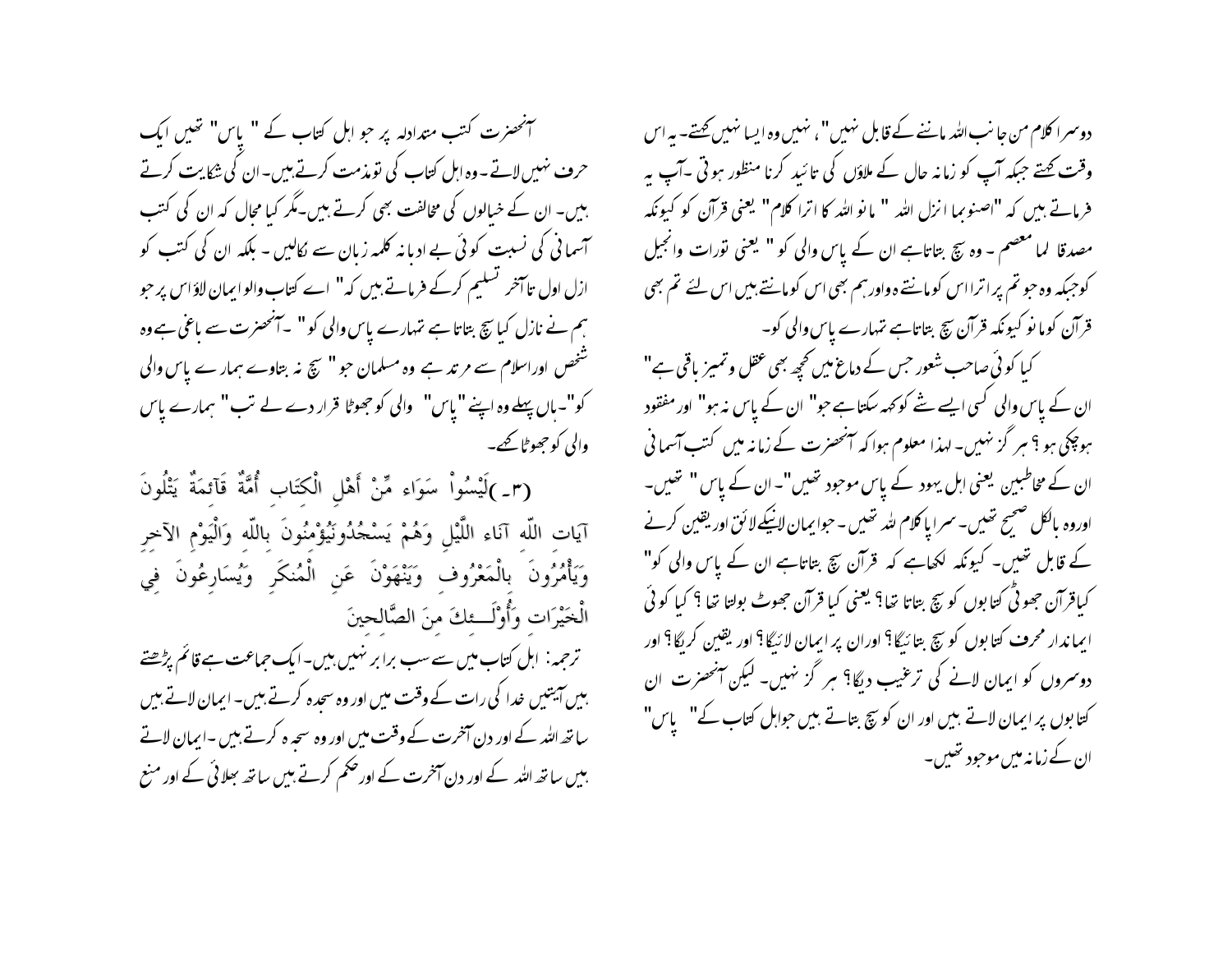(۵\_)قُلْ مَنْ أَنزَلَ الْكَتَابَ الَّذِي جَاءِ بِهِ مُوسَى نُورًا وَهُدًى لِّلنَّاس تَحْعَلُونَهُ قَرَاطيسَ تُبْدُونَهَا وَتُخْفُونَ كَثيرًا وَعُلِّمْتُم مًّا لَمْ تَعْلَمُواْ أَنتُمْ وَلاَ آبَاؤُكُمْ ترجمہ: کہ کس نے اتارا ہے اس کتاب کو حولایا تھاموسیٰ روشنی اور ہدایت واسطے لو گوں کے کرتے ہوظاہر تم اس کو ورق ورق اور جھیاتے ہو بہت اور سکھائے گئے ہو وہ حوکہ یہ جانتے تھے تم اور نہ تہارے پاپ دادا(انعام رکوع ۱ ایت ۱ ۹)۔ دیکھئے آنھھنرت اپنے ہم عصر یہودیوں سے مخاطب بیں کہ تورات موسویٰ میں "" لوگوں کے لئے روشنی وہدایت ہے""۔ یعنی وہ محرف نہیں ہوئی اور نہ کسی طرح بگڑ گئی ور نہ اس میں " " روشنی وہدایت"" کیسی ؟ وہ تاریکی وصلالت ہوتی" تم نے ورق ورق کردکھایا" یعنی اس کے نتھے تہارے یاس اب تک موحبود بیں اور وہ صحیح بیں- ان میں "" نوروہدایت"" ہے۔" " اور بہت کو چھپارکھا"" یعنی ہم کو نہیں دکھاتے لوگوں کو نہیں سناتے۔پہ برُا کرتے ہو۔ کلام خدا کی شہرت کرنا چاہیے۔ وہ پڑھنے پڑھانے کے لئے ہے چھیانے کے لئے نہیں۔ تم چھیا نہیں سکوگے۔ کیونکہ خدااپنے کلام کی اشاعت خود کریگا۔

اس سے بڑھ کر ہمارے دعویٰ کے لئے یہ کبا تائید چاہیے کہ محمد صاحب نے ہماری کتب کو الہٰیٰ وحقا فی تسلیم کیا۔ انہی کتب کو حوان کےزمانہ

کرتے ہیں برائی سے اور جلدی کرتے ہیں بیچ سجلائیوں کے اور یہ لوگ ہیں نیکوں میں سے (عمران ۲ ار کوع ۱۱۳ تا ۱۳ ا آیت)۔ اس وقت میں بعض اہل کتاب کا ذکر ہے حواپنی کتاب کی "آیات" کو پڑھتے تھے۔ ہعلا کسی محر**ف و**جھوٹی اور بناو ٹی کتاب کو کوئی "رات" کواٹھ کر" سحدہ " کرتے ہوئے پڑھ سکتا ہے ؟ یہاں بھی وحود صحت کتب سماوی کو آنحصرت نے مآؤاز بلند تسلیم کررہے ہیں۔ حبوچاہے اس آؤاز کو بلند کرکے اسلام سے مر تد ہوجائے۔

(٣\_ )وَكَيْفَ يُحَكِّمُونَكَ وَعِندَهُمُ التَّوْرَاةُ فِيهَا حُكْمُ اللَّهِ ثُمَّ يَتَوَلَّوْنَ مِن بَعْدِ ذَلكَ وَمَا أُوْلَـــئكَ بِالْمُؤْمنينَ(سوره لمرَه ۴۳) ترجمہ: کس طرح تجھ کو منصف کرینگے۔ ان کے پاس نوریت ہے جس میں اللہ کا صحم ہے (اگر تجھے اپناصحم بنا بھی لیویں ) تب اس کے بعد وہ پھر جاویں گے ( نوریت کی طرف ) اور وہ(یہودی )ایمان لانے والے نہیں بیں"۔ یہودی آنھنرت کے زمانہ میں اپنے" پاس" تورات رکھتے تھے" جسمیں اللہ کا حکم ہے" ۔ کیا کسی محرف کتاب کی نسبت ایسا قول کسی نے زبان سے لکالاہے؟'''' حس میں اللہ کا صحم '''' ہواس کی نسبت بے ادبی سے **کلام کرنا کفر**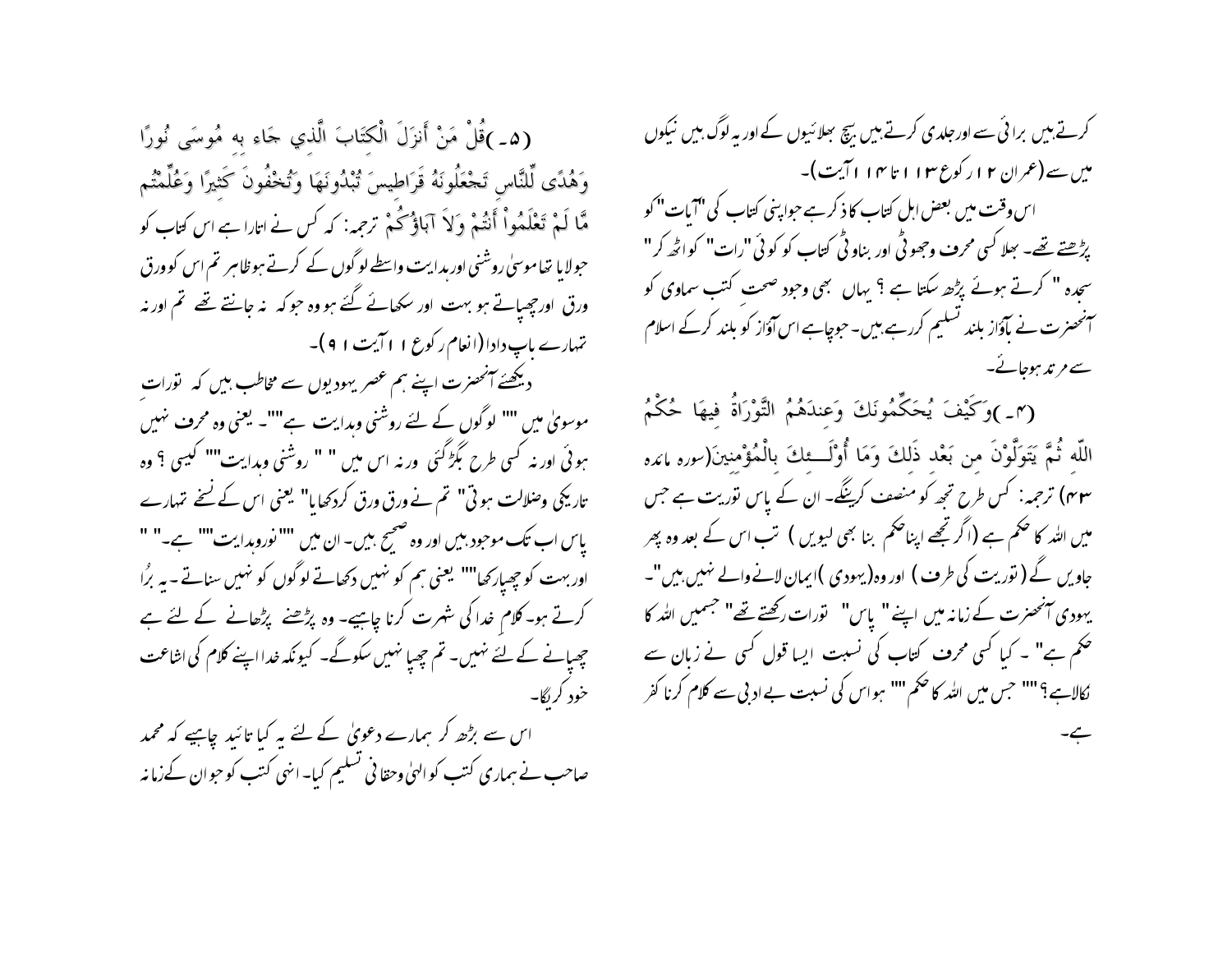تھی قبول کیا۔اس کو""یادی"" برحن تسلیم کیا۔اوراس کوعنیر محرف بلکہ اسی کو حس پر تحریف کاوہم وگھان بھی نہ ہوسکتا تھا بتلایا۔ اور تاکید کی " " چاہیے کہ صحم کریں انجیل والے اس پر حبواللہ نے اتارا اس میں ""۔ (>\_ )قُلْ يَا أَهْلَ الْكِتَابِ لَسْتُمْ عَلَى شَيْءٍ حَتَّىَ تُقِيمُواْ التَّوْرَاةَ وَالإنجيلَ وَمَا أُنزِلَ إِلَيْكُم مِّن رَّبِّكُمْ ترَمِمٍ: کِے اے اِس کتاب نہیں ۔ تم اوپر کسی چیز کے جب تک کہ قائم(نہ) کر نوریت کو اورانجیل کو اور حو تحچھ اتارا جاتا ہے طرف تہاری پرورد گار تہارے سے (مائدہ • ارکوع ۲۸ آیت)-

سہنھنرت اپنے ہم عصر یہود و نصار <sub>ک</sub>ی سے حوان کی رائے میں اپنی کتب مقدسہ کے احکام سے تحاوز کرتے تھے فرماتے ہیں"" اے کتاب والو تم کھچھ راہ پر نہیں الخ""۔ ذرا دیکھو تو بہ کتنی مہمل بات ہے کہ اگر نورات اور انجیل وعنیرہ کتب سماوی مفقود ہوگئی تھیں (جیسا کہ بعض لوگوں کا خیال ہے که آسمان پر چلی گئیں یاوہ خراب ومحرف ہو گئیں کہ کوئی شخص ایسی کتابوں کی طر ف اشارہ کرکے ان کتاب رکھنے والوں سے کھے کہ " " تم تحجھ راہ پر نہیں جب تک نہ قائم کرو نورات وانجیل اورحو تم پر اترا تھارب کی طرف سے""۔ <sub>مگر</sub> نہیں دراصل وہ موجود بیں تب تو ان کے ""قائم "" کر نیکی بدایت ہوتی ہے وہ صحیح بیں۔ ان میں خطا ونیسان کو دخل نہیں نہ وہ محرف بیں نہ میدل

میں مروج ومتدادل تھیں اوران کی صحت پر گواہی دی اور ان کی نسبت کوئی مشتبه حمله نهبس كها-(٦\_)وَقَفَّيْنَا عَلَى آثَارِهِم بِعَيسَى ابْنِ مَرْيَمَ مُصَدِّقًا لِّمَا بَيْنَ يَدَيْه منَ التَّوْرَاة وَآتَيْنَاهُ الإنجيلَ فيه هُدًى وَنُورٌ وَمُصَدِّقًا لِّمَا بَيْنَ يَدَيْه منَ التَّوْرَاة وَهُدًى وَمَوْعظَةً لِّلْمُتَّقينَ ( وره مانده ٣١ )۔ اس آیت میں خاص انجیل پر قطعی شہادت دی گئی ہے۔پہلے انجیل کی تعریف یہ بتا ٹی کہ فیه ہمُدًی وَنُودٌ یعنی انجیل میں بدایت اور روشنی ہے""۔اورمیادا کہ کوئی لاآبالی بہ تھے دے کہ وہ نور وبدایت تھی اب نہیں۔ فرمایا کہ وَهُلَّگَ ک وَمَوْعظَةً لِّلْمُتَّقِينَ راه بتا ئي ہے اور نصیحت ہے پرہیز گاروں کے لئے "" اور چاہے کہ انجیل والے"" یعنی حن کے پاس انجیل ہے اور حوانھھنرت کےزمانہ میں موحبود تھی " صحم کریں اس پر حبواللہ نے اتارا انجیل میں ""۔ ذراسوحپو تو کیا انجيل محرف كو تهارا قرآن حس كو تم كلام جانتے ہو" انجيل ""كهمتا ہے؟ اور كيا اسی محرف انجیل کی نسبت اللہ فرماتا ہے کہ "" چاہیے کہ صحم کریں انجیل والے" "ہمیں امید ہے کہ تم اپنے قرآن کوایساححوٹا نہیں سمجھتے ہو۔ سنحضر ت التَّمَلِّيَلِيَّلِّهُمْ نے انجیل مروجہ کو قبول کیا پس قطعی طور سے حہاں تک کسی امر واقعی کے لئے شبوت ممکن ہے یہ ثابت ہے کہ آنھھنرت نے اس انجیل کو حبوان کے زمانہ میں اہل انجیل کے پاس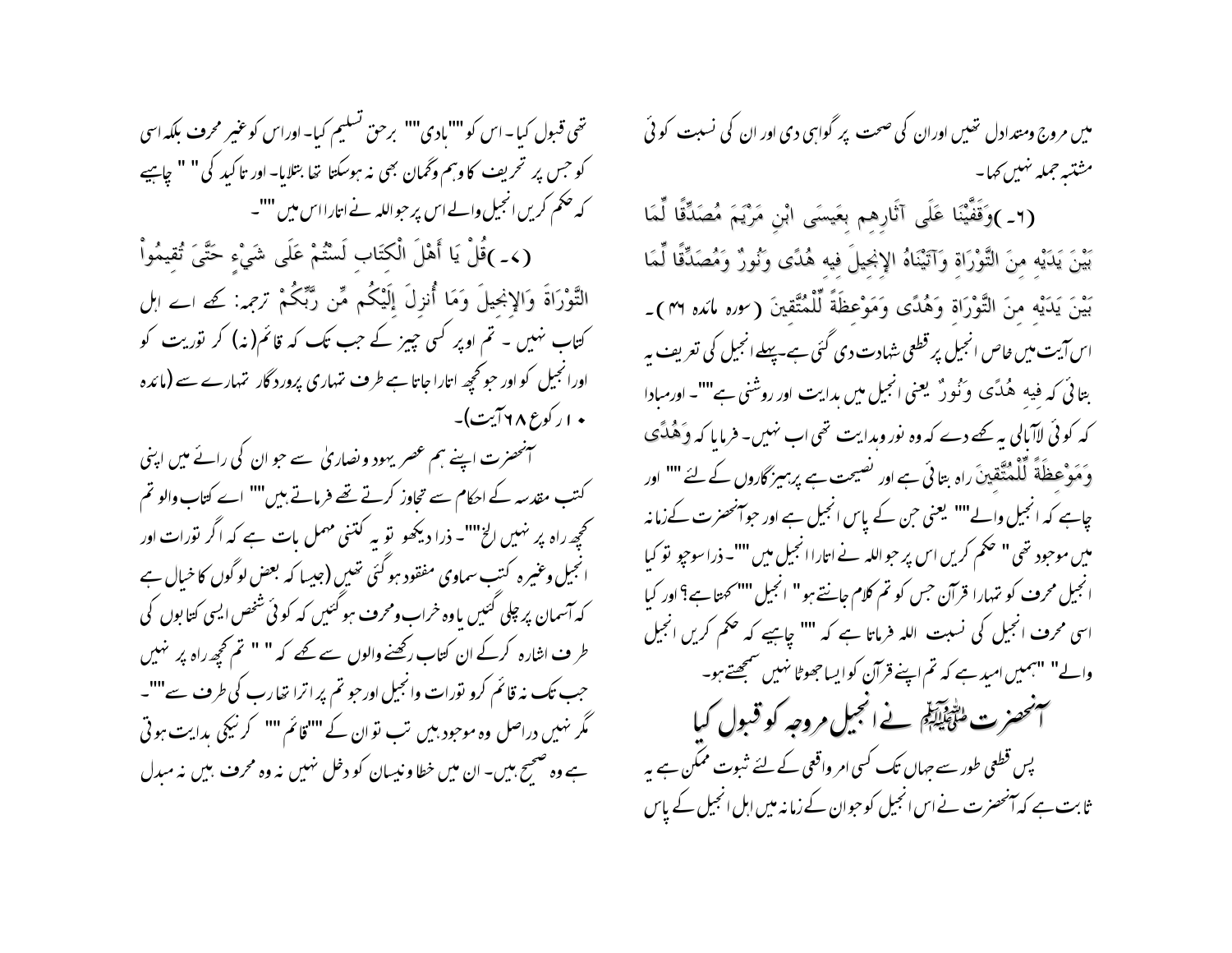لگایا۔ نہ کسی اور قسم کا الزام حس سے ان پر ایمان لانا ساقط ہوجائے اور وہ اپنے یا پہ اعتیار سے گرجائیں - یہ بھی دکھلایا گیا کہ بعد آنھھنرت کتب سابقہ یعنی انجیل وزبور نورات وعنیرہ اہل کتاب کے پاس موحود تھیں- وہ ان کو "" ورق ورق "" كركے أنحصرت كو دىھلاما كرتے تھے اور كسجى كسجى حچھپا بھى ليا كرتے تھے۔ مگر حو ایمان درا تھے وہ اس کو ""رات میں سحدہ کرتے"" یعنی پڑھتے تھے"" حبوحق ہے پڑھنے کا"" اسی کے قائم کرنے اوراسی پر حکم کرنے کاان کو حکم ہوا تھا۔

قرآن کتب مقدسہ کامحافظ ہے

وَأَنزَلْنَا إِلَيْكَ الْكَتَابَ بِالْحَقِّ مُصَدِّقًا لِّمَا بَيْنَ يَدَيْه مِنَ الْكَتَاب وَمُهَيَّدِينًا عَلَيْهِ (مائدہ ے رکوع ۴۸)۔ ترجمہ اوراے محمد تجھ پر اتاری ہم نے کتا ب تحقیق حبو نصدیق کرتی ہے اسکی حبواس سے پہلے ہے از قسم کتاب - اور محافظ ہے اسکی "" تفسیر بیضاوی میں اس کیت کی تفسیروں کی گئی ہے ومھیمناً عليه ورقيباً علىٰ سائر الكتاب محفظه عن التغير ويشهر لها با المحته واثبات "" قرآن محافظ ہے تمام کتب ریا ٹی کا حبومحفوظ رکھتاہے ان کو تغیر سے اور شہادت دیتا ہے ان کی صحت اور شات پر""۔

پس حب قرآن نے کتب سماوی کی محافظت و نگها فی اور پاسا فی کا بیڑااٹھا ما توپھران کتب کامیدل ومحرف ہوجانا کتنا بڑاداع قرآن پر لگاتاہے اور

تب نوارشاد ہوتاہے کہ "" تم تحچھ راہ پر نہیں جب تک نہ قائم کرو- نورات اورانجیل کواور حبو تم پراترا تہارے رب کی طرف سے""۔ قرآن گسلیم کرتاہے کہ جس طرح کتب سماوی نازل ہوتی تھیں حصرت مسح کے زمانہ تک اسی طرح مالکل محفوظ رہیں حتی کہ حصرت مسح نے اورانجیل نے ہم زبان ہوکر اس کی صداقت پر گواہی دی ۔مسیح کے ہم عصر حصرت یحییٰ تھے۔ ان پر کوئی کتاب نازل نہیں ہوئی تھی۔ کتب سابقہ کے تابع تھے ان کو حکم ہوا۔ یا یحییٰ خذ الکتاب بقوہ" اے یحییٰ کتاب کو زور سے پکڑلے""۔ حبو کتاب یعنی عہد عتیق ان کے زمانہ میں تھا اس کو انہوں نے بھگم اللہ زور سے پکڑلیا۔ یعنی اس پر عمل کیا۔ حب آنحصرت التَّخْلِيَةُ آئے اور سکہ نبوت چلانا چاہا تو انبیاء سابقین کی

سنت پر چلنا چایا۔ اور بیعنہ اسی طرح حس طرح عیسیٰ نے "" سچ بتایا تورات کوحواس کے سامنے وحود تھی"" آپ نے اپنی کتاب یعنی قرآن کی نسبت یہی دعویٰ کیا۔ ""تصدیق کرتا اگلی کتابوں کی"" قرآن نے اس درجہ لفظاً ""تصدیق"" کی ""اگلی کتابوں کی "" کہ ان پر مثل قرآن کے ایمان لانا فر حض ہوا۔اوراہل کتاب کو صحم کرنا بھی فر حس ہوا۔ کبھی کسی مقام پر اس قول کی کوئی ترمیم نہیں کی۔ اور نہ کتب سماوی پر محرف ومبدل ہونیکا الزام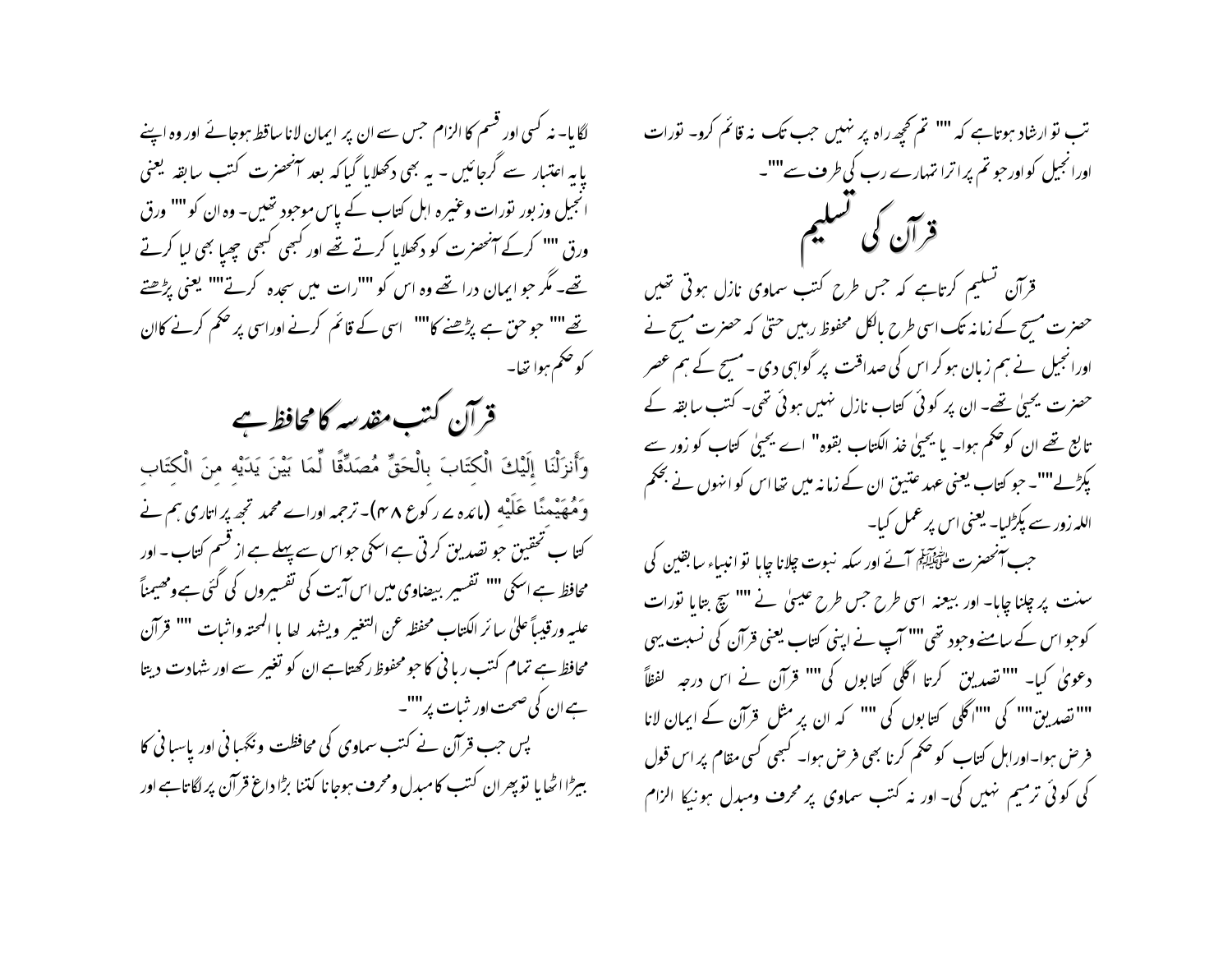طرح کاغمل کرنااس زمانہ میں ممکن نہیں۔ کیونکہ نہ وہ کتابیں یاقی رہیں اور نہ وہ "" نور وہدایت"" ۔اے داے خوش اعتقاد دو! تم حبو نہ ما نود تھوڑاہے۔ مولوپوں کے لئے خطرہ کامقام ان مولویوں کو لازم ہے کہ از سر نواس مسئلہ میں قرآن سے ابحد پڑھیں۔ اور مدرسہ عقل وشعور میں طالب علمی کرکے اپنی کتاب کو سمجھیں اور عقل سے ہاتھ نہ دھوئیں۔مباداوہ خدا کے کلام کو باطل کرکے اپنے ایمان کو تھو بیٹھیں - بڑے خطرہ کا مقام ہے کہ مولویان عصر کا دعویٰ حوایٍنے کومسلمان سمجھتے اور قرآن والاکھتے ہیں اپنی زبان سے کو ئی بات لکال کر نرے ملا ہوجا ئیں۔ آبااحادیث میں تحریف کتب مقدسہ کا دعویٰ ہواہے عیسا ئی ہمیشہ اہل اسلام سے سوال کرتے ہیں کہ تم حو کتب مقدسہ کی تحریف و تبدیل کا دعویٰ کیا کرتے ہو تو بتاؤ کہ کس بناپر؟ کیونکہ قرآن توجیسا کہ ہم نے واضح طور سے ثابت کردیا جابجا یہی کھتا ہے آیا ہے کہ میں یہود و نصار میٰ کی کتب کامصدق ہوں۔مسلما نوں کو قرآن کی طرح ان پر ایمان لانا اورابل کتاب پران کو قائم رکنا اور حکم کرنا فر ص عین ہے۔ کیونکہ وہ " "ہدایت نور اور منزل من الله "" بين- قرآن ہماري كتب مقدسہ پر تھميں حرف نہيں لاتا بلكہ ہماري کتا بوں کی ثنا خوا نی کرنے آیا ہے۔ وہ اہل کتاب کے دریار کا شاعر ہے حبو ہمیشہ ان کی تعریف میں قصائد کھتاہے۔

اس کو یا ہہ اعتیار سے ساقط کرنا اور حجھوٹا بتانا ہے۔ افسوس ! کہ زمانہ حال کے مولوی حواس قرآن پر فداہیں وہ اس قرآن کو یوں پاطل کرتے ہیں کہ کتب مقدسه سابقه کو حن پر قرآن ""نگهان "" ہو نیکا کا دعویٰ کرتاہے محرف وخراب بتلاتے ہیں - نہ وہ گذشتہ تاریخ سے سبق پیتے ہیں کہ کس طرح غدا نے اپنے پاک کلام کی حفاظت کی۔ کیسے بڑے بڑے نبی اس کی تائد کے لئے مبعوث کئے۔ کیسے بڑے بڑے اعجاز اس کی حفاظت ونگھیا فی کے لئے ظاہر کئے کہ آنھھنرت کے زمانہ تک بصحت کلی پہونچے۔حتیٰ کہ مسلمانوں کو ان پر ایمان لانا واحب وفر حن ہوا اور اہل کتاب کو ان کا قائم کرنالازم۔ اور بھر ان قرآن اس قصر الهٰیٰ کا پاسبان ہونے کی آرزو رکھتاہے اوران کی نگہانی پر فخر کرتاہے۔ مگر وہ ایسی باتیں کھتے ہیں کہ جس سے ہم کو مجبوراً ماور کرنا پڑتاہے کہ قرآن پاؤں پسارنے خرائے بھر بھر سوتارہا ""۔ بے ایمان"" اہل کتاب نے ان کو خراب بھی کر ڈالا۔ حتیٰ کہ وہ نہ اب اس لائن ہے کہ اس کی تعظیم مثل کلام اللہ کی جائے۔ نہ اس لائق کہ اس پر ایمان لایا جائے ۔ اور ان کو نورات وز بور وانجیل کھا جائے گویا قرآن حوںمتا ہے وَلاَ مُبَدِّلاَ لکَلمَات اللّٰه ی غدا کی باتیں کوئی نہیں بدل سکتا "" بدل گیا- اور باطل ہو گیا اور وہ آیات حبو نورات وانجیل کو ""نور وبدايت ""كحمتي بين منسوخ موكئين اور وه آيات حوابل كتاب كو "" ان پر صحم کرنے اوران کو قائم کرنے"" کی بدایت کرتی ہیں جھوٹی ہو کئیں ۔جن پر کسی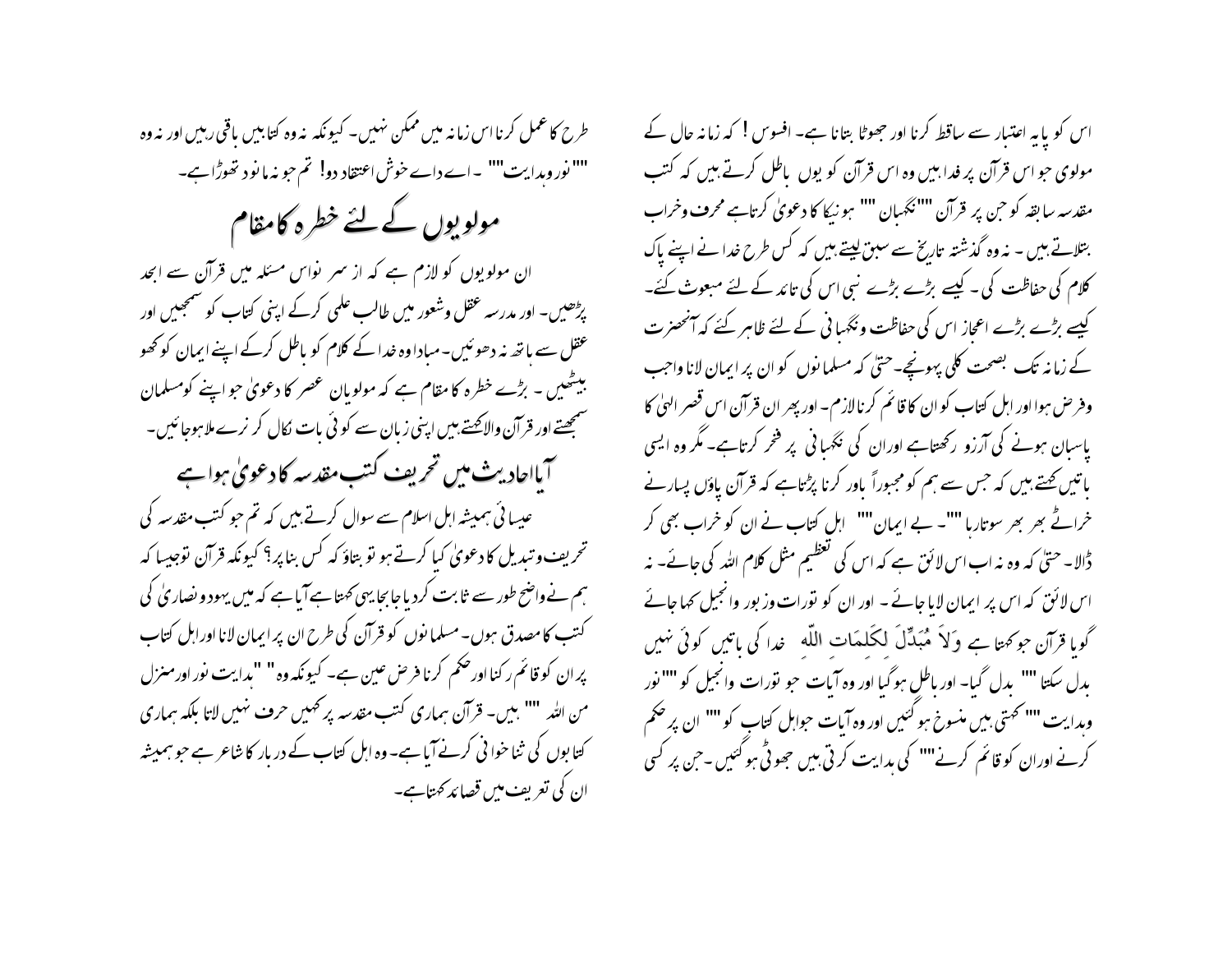چہرہ مبارک (عضہ سے ) متغیر ہوگیا اورآپنے فرمایا۔ تم اہل کتاب سے پوچیا نہ کرووہ خود گھراہ ہوگئے بیں۔ تم کو بھی بدایت نہ کرینگے۔(ان سے تم پوچھوگے) حق کی تکذیب کروگے (یعنی اگر حق بات کو نہ مانا ) یا نا حق کی تصدیق کروگے( یعنی اگر عنیر صحیح یا نوں کومان لیا)" قسنططنس*ہ مثرح بخار*ی صفحہ ۱ e۳ م ج- • ا لثاعت السنته ٢٩ ) ان حدیثوں کو نقل کرکے مولوی صاحب فرماتے بیں" اس اشاعت وبدایت بنیاد کی وجہ بہ ہے کہ ان کی کتابوں میں تحریف و تبدیل واقع ہوچکی "(صفحه • ۱)-

بيماراجواب یہ وجہ آنھھنرت نے آپ کے کان میں پھونک دی ہو گی۔ کسی محدث نے نہیں بتا ئی۔ ناظرین خود انصاف کی نظر سے دیکھ سکتے ہیں کہ پہلی حدیث میں یہ ہے کہ" یہودی مسلمانوں کوعبرانی میں توریت پڑھ کرسناتےاور عربی میں ایکا ترجمہ کرکے اس کامطلب سمجاتے تھے "۔مسلمان بیچارے نورات کو نہ حود عبرا فی میں پڑھ سکتے تھے نہ عبرا فی سمجھ سکتے تھے۔ یہودی اہل اسلام کے سخت مخالف تھے ۔ کیونکر یقین ہوسکتا تھا کہ وہ ترحمہ عبرانی نورات کا درست کرتے تھے یا اس کامطلب صحیح بتاتے تھے؟ اور بہ معاملہ اس قسم کا ہے کہ <sup>ج</sup>س طرح کوئی سعی مسلمان حو عربی سے محض ناواقف ہو کسی عربی دان شیعہ سے قرآن سمجھنا چاہے - تو کیا یہ شیعہ عالم قرآن کی کسی آیت سے خلیفہ بلافصل کا

ہم نے مانا کہ قرآن نے علطی کی جو ہماری کتابوں کو محرف اور منقوص نہ کہا ہہ تو بتائیے کہ کیا آنھھزت نے کسی حدیث میں اہل کتاب کی کتابوں کی مذمت کی ہے؟ احادیث کامیدان تو بڑا وسیع ہے صحاح ستہ پڑھیئیے کوئی حدیث تلاش کیجئے مولوی ابو سعید محمد حسین صاحب نے تمام احادیث حِيانِ ماريں - انكى بحث رسالہ اشاعت السنتہ صفحہ ٣٩ ا تا ٢٠٨" - تك قابل ملاحظہ ہے۔ تمام جہان کے شارحین کے نام گناتے ہیں ۔ ان کے دعوےٰ نقل کرتے ہیں۔ مگر کوئی عدیث اپنے دعویٰ کے ثبوت میں پیش نہیں کرتے۔صرف دو حدیثیں انہوں نے نقل کی بیں اوران سے کجھ سہارالینا چاہا ہے۔ہم ان حدیثوں پر بحث کرکے دکھلاتے ہیں کہ ان میں دراصل مولوی صاحب کے دعویٰ کا ابطال ہے۔ ان سے دعویٰ تحریف کی تائید سمجھنا حوش نہجی وسادہ لوحی ہے۔ (۱۔)صحیح بخاری میں یہ حدیث مروی ہے کہ یہودی مسلمانوں کو عبرانی میں

توریت پڑھ کر سناتے اور عربی میں ترحمہ کرکے اس کامطلب سمحاتے تھے۔ اس پر آنھھنرت ملٹی ایکم نے ارشاد فرمایا کہ مسلمانوں! تم نہ اہل کتاب کی تصدیق کرو اور یہ تکذیب اور یہ تھو کہ ہم اس پر ایمان لائے حو اللہ تعالیٰ کی طرف سے اتارا گیا"۔ (اشاعت السنتہ صفحہ ۲۸ ، ۲۹ ) ۔ (۲-) "امام احمد وبزارہ وعنیرہ کی حدیث میں آباہے کہ حصرت عمر نے

توریت کا عربی ترحمه آنحصرت التحلیلیم کےسامنے پڑھا۔ تو آنحصرت التَّخیلِیمُ کا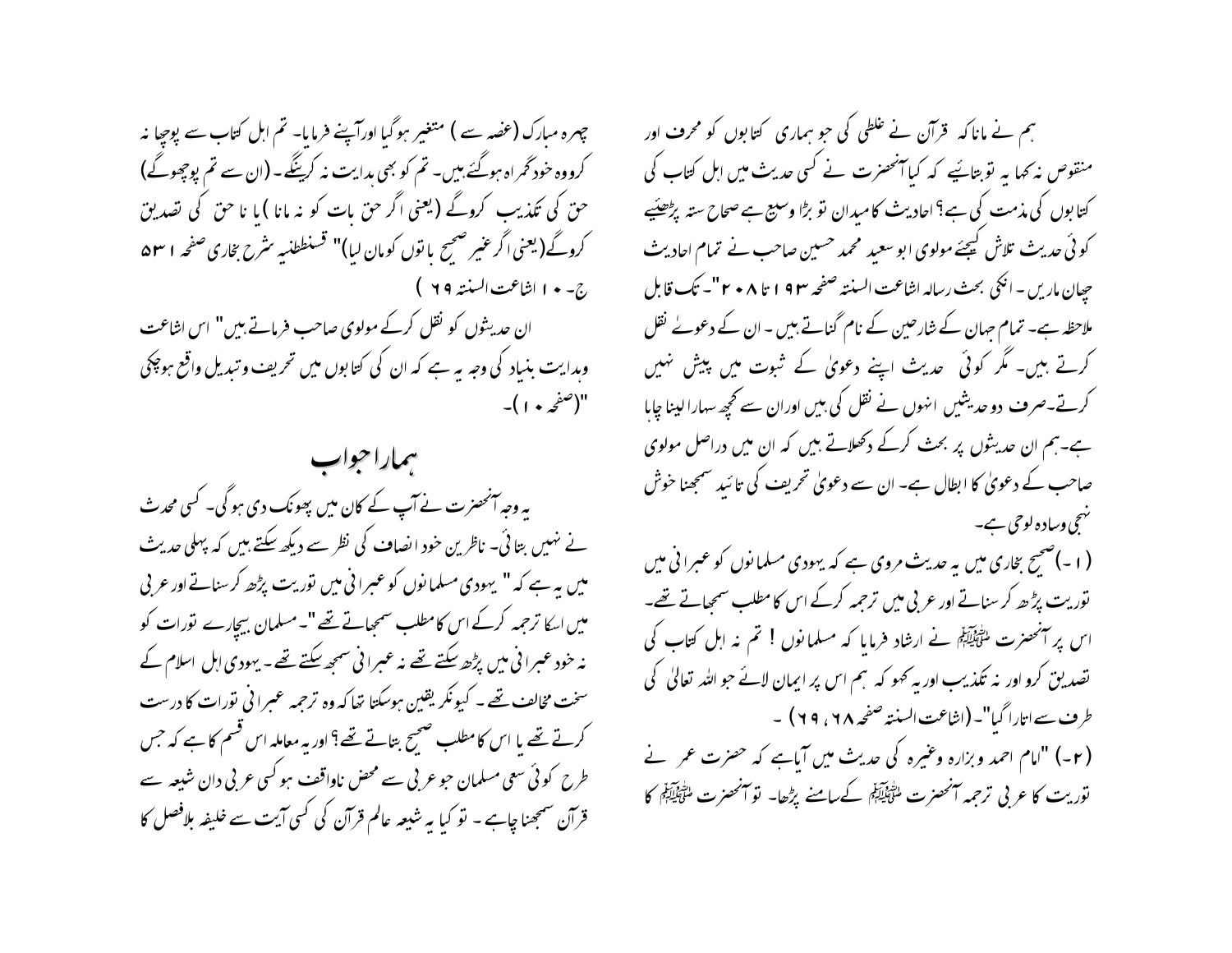ترحمه كرنے میں غلطی دوسری حدیث حونقل کی ہے اس میں بھی یہی آیاہے کہ" حصرت عمر نے نوریت کا عربی ترجمہ آنھعزت کے سامنے پڑھا"۔حصرت عمر بیچارے عبرانی توجانتے نہ تھے اہل کتاب کا کیا ہوا ترحمہ زبان عربی میں پڑھتے تھے۔ نہ معلوم وہ ترحمہ ضحیح تھا باغلط۔ پس حو محچھ الزام ہے وہ ترحمہ کے اعتیار سے ہے نہ کہ متن کتاب کے اعتیار سے - دوسرا حبو یہاں کہا گیا ہے - وہ بہ نہیں کہ اہل کتاب کی کتابیں غلط محرف بیں۔ بلکہ صرف اہل کتاب سے پوچھنے کومنع کیا۔ اوراس کا سبب بجزاس کے اور محیمہ نہیں کہ حصرت ان کو قابل اعتبار نہ جانتے تھے اور اس لئے ان کے ترجموں کو نامعتبر سمجھتے تھے۔چنانچہ ہم بھی اہل کتاب کو کھتے ہیں کہ تم محض اہل اسلام کے ترجموں سے قرآن کو نہ سمجھو خود تحقیق کرلو۔ زبان عربی سیکھو - بالخصوص مناظرین اہل اسلام کے ترجموں کا توہر گز اعتیار ہی نہ کرواور نہ ان کی تفسیر کا-اوران سے محیھ نہ پوچھو۔ تم براہ راست حو کھچھ پوچھناچاہتے ہو۔ قرآن سے پوچھو۔ دیکھئے ہماری وجہ حصرت کی وجہ سے زیادہ قابل اعتبار ہے۔ ہم اپنی آتکھوں سےمشاہدہ کررہے بیں کہ فی زمانہ قرآن کی کیسی حالت ہورسی ہے۔اس کے جتنے ترجے او رتفسپریں لکھی گئی بیں پالکھی جارہی بیں ایک بھی پاہم مطابق نہیں۔ ہر ایک کی اپنی رائے اورجداگانہ قباس ہے۔ پس ممکن ہے کہ آنحصرت کے زمانہ میں بھی یہودیوں نےاس قسم کا ترحمہ یا تفسیر کی ہواور حصرت کو کسی

مسئلہ اور دوسمری سے متعہ کا مسئلہ ثابت نہ کریگا؟ یا ان آبات سے حن میں منافقین کا ذکر آیا ہے تینوں خلیفوں سے اور جہاں لوط اور ایوب کی حبورو کی طرف اشارہ ہے عائشہ اور حفصہ سے مراد یہ ایگا ؟ اور سنی کے ایمان کو خطرہ میں یہ ڈالیگا ؟ وہ صرور یہی کوشش کرتا رہیگا کہ حتی الامکان شیعہ اصول کی صداقت اور سنسیوں کی بطالت اس کے دل پر نقش ہوجائے۔

اگروہی شخص کسی عالم کے پاس جاکروہی مصنمون سنائے حبو شیعہ عالم نے اس کو سنایا تھا تو کیاوہ سنی عالم اگر دانا ہے یہی نہ کھیگا کہ بعائی تم شیعوں کی تکذیب کرو نہ تصدیق! اور کیا سنی اس عالم کے قول سے یہ سمجھیگا کہ قرآن منحرف ہو گیا باشیعوں نے اس کو بدل ڈالا ؟ ہر گز نہیں۔

پس اسی طرح اس مقام پر بھی اہل کتاب کے تراحم وتفاسیر پر بے اعتیاری ظاہری کی گئی ہے نہ کہ تورات پر - بلکہ یہاں صحت کتب مقدسہ ثابت ہے ۔ اگر آنھھزت ان کتابوں کو محرف جانتے تو کھتے اہل کتاب کی کتابیں تاقابل اعتبار بیں۔محرف بیں۔ یہ وہ کتابیں نہیں بیں حو پہلی تھیں۔ برخلاف اس کے وہ کہتے ہیں " اہل کتاب کی نہ تصدیق کرو نہ تکذیب "۔ آنھھزت ہہ نہیں کھتے کہ " کتب مقدسہ کی نہ نصدیق کرواور نہ تکذیب"۔دیکٹھے اہل کتاب کی کتابوں پر کوئی حرف نہیں ہے۔ حو کحچھ ہے اہل کتاب پر ہے۔ کیااس میں جناب کو کوئی فرق نہیں سوجھتا! ؟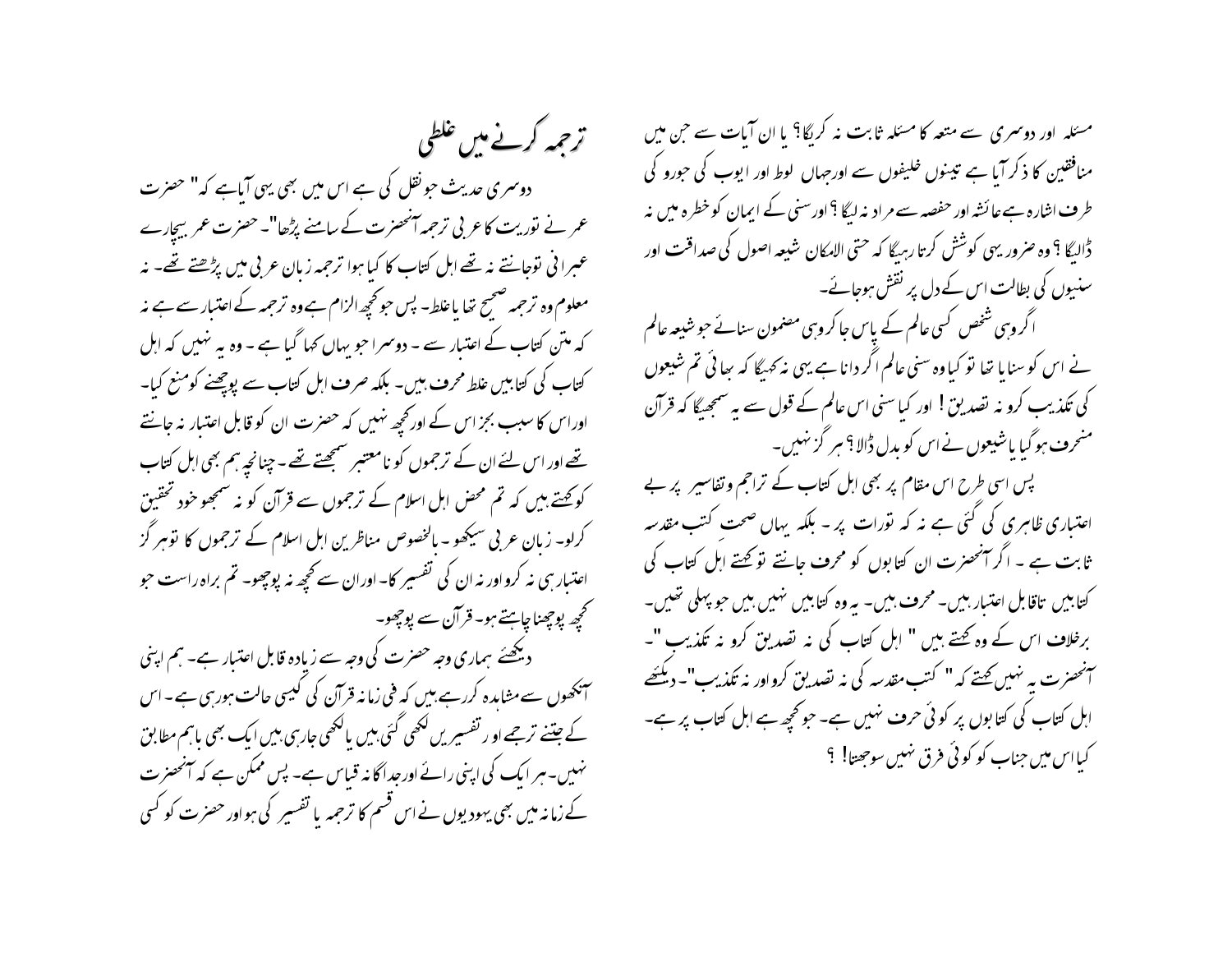قابل سند نہیں ۔اوراس حال میں ہم حصرت کی رائے سے اتفاق نہیں کرسکتے۔ اور خود حصرت کی رائے پرالزام عائد ہوتا ہے۔ یا ایک حدیث دوسمری حدیث کی ناسخ ہے؟حس کو دوسمرے لفظوں میں یوں <sub>ک</sub>ھناچاہیے کہ حصرت کے قول کو ثبات نهیں تھا۔ بلاتحقیق ایک بات کمدی پھر اور کھدی اور یا اس حدیث کو مولو پوں نے اہل کتاب کی مخالفت میں وصنع کرایا۔ یا کو ٹی اور بہتر تاویل اس کی ہوسکے۔ حبو حصرت اور نبیز قدما اہل اسلام پر سے الزام ہٹائے۔ کیونکہ یہ امر تاریخ اسلام میں روشن ہے کہ حد ثو عن بنی اسمرائیل کی تعمیل پوری پوری اہل اسلام کرتے رہے۔ چنانچہ خود حصرت عمر کا طریقہ یہی رہا کیا وہ مدارس اہل کتاب میں جاجا کراستفادہ کرتے تھے۔ تفسیر عزیز ی مجتسائی صفحہ ۱ ۴ ۳ اور بیان عداوت یہودیاں باحصرت حبیرائیل مرقوم ہے کہ: " حصرت امير المومنين عمر بن الخطاب راعادت چنيں بود كه هرگاه ازاں راہ میگد مشتند درمدرسہ یہود یا ں داخل میشد یدواز ایشاں بعض مواعظ وضممتهائے نوریت دویگر کتب پیشین مے شنید دوتعجب میکروند کہ کتب الیہ باہمجہ قسم مصدق یک د گرواقع شدہ اند" اور یہودیوں کو حصرت عمر نے بتلا بھی دیا کہ " برائے تحصیل زبادتی بصیرت دردین خود پیش شمامے آیم"۔ یہاں حصرت عمر جانتے بیں کہ یہود اپنے مدرسہ میں اپنے لوگوں کے سامنے تورات و کتب پیشین کا درس دے رہے،بیں۔علطی ودھوکے کا احتمال نہیں کیونکہ ان

سے اطلاع ہو گئی ہو اوروہ اپنے زمانہ کے اہل کتاب سے اس طرح بدظن ہوگئے ہونگے جس طرح ہم اپنے زمانہ کے مناظرین اہل اسلام سے ۔ آ<sup>م</sup>حضر ت اہل کتاب سے مد<sup>ظ</sup>ن نہ تھے اور دوحد بثوں میں اختلاف گھر حقیقت ہہ ہے کہ آنھنرت اہل کتاب کی کتابوں سے کبھی بھی بدظن نہ تھے اور ہوتے کیے؟ آپ مولویوں کی طرح تھوڑے تھے کہ ان کی كتابوں پر ايمان بھى لائيں " يور وبدايت" مانيں اور پھر محرف بھى بتلائيں! ایک وقت تھا کہ جب ان کو اہل کتاب کے ترحمہ وغلطی پر احتمال نہ ہوا تھا تو آپ بنی اسرائیل سے روایتوں کی نقل کرنے کا حکم دیتے تھے۔ بلغو اعنی والوآيته وحد نثول اعن بني اسمرا ئيل ولاحرج"۔حصرت نے فرمايا كہ پہنچاؤ لو گوں کومیری طرف سے اگرچہ ایک ہی آیت ہو۔ اور بنی اسرائیل سے ماتیں سن کر نقل کرو اس میں تحییہ مضائقہ نہیں"۔ مشارق الانوار صفحہ ۴۰۲ حدیث نمبری  $(1190$ 

بہ حدیث اس امر کو ثابت کرتی ہے کہ آنھھزت اہل کتاب کواوائل میں معتبر راوی سمجھتے تھے۔ اورمسلمانوں کو ان سے روایات وحکایت نقل کرنے کا ارشاد فرماتے تھے۔ پس اگر وہ حدیث کہ لا تصدقو اہل الکتاب ولا تکذ بوصمہ صحیح ہے؟ نوان دو نوں حدیثوں میں اختلاف ہے لہذا حصرت کا قول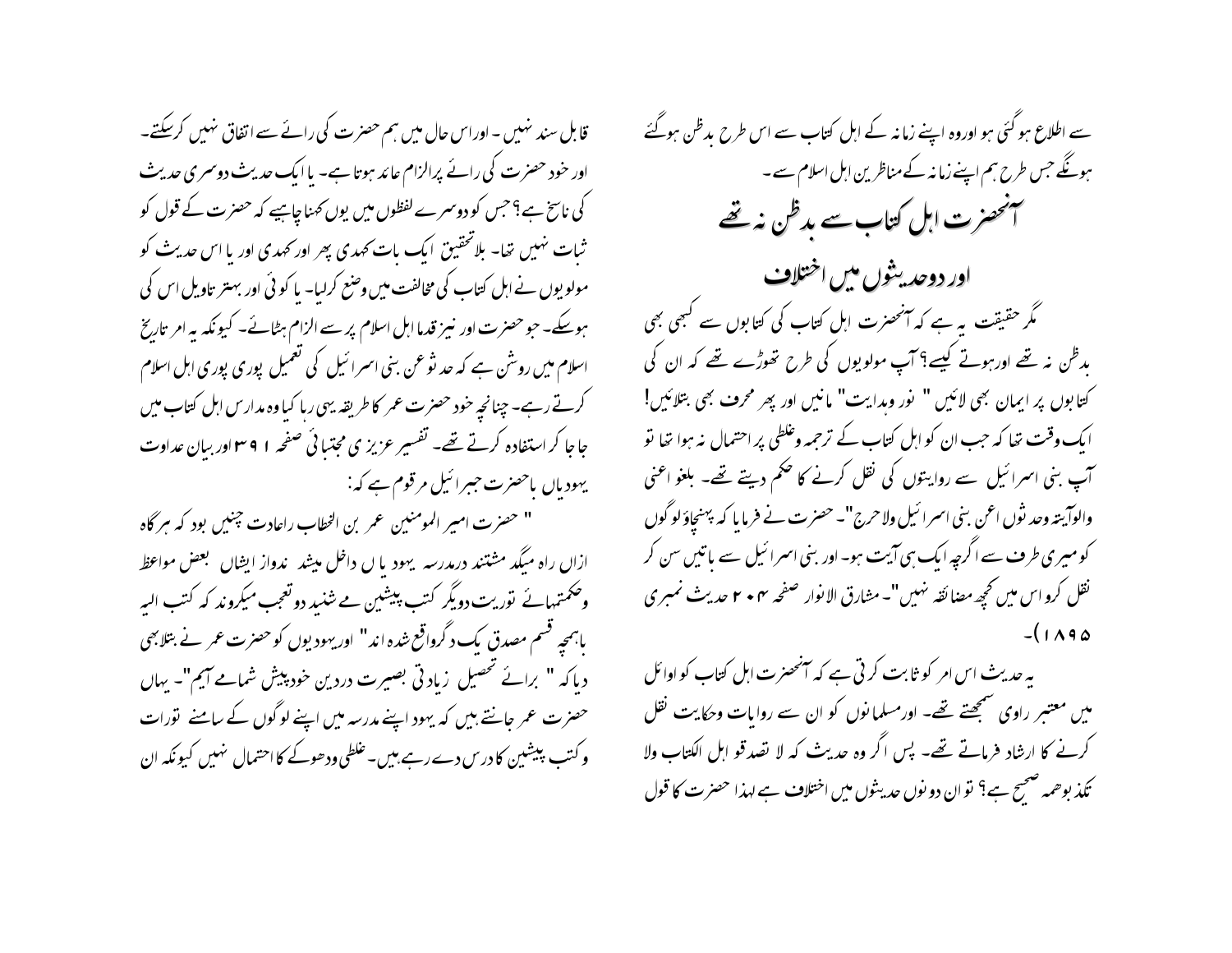اس حدیث سے صاف ظاہر ہے کہ حصرت نورات وانجیل کو صحیح یاور کرتے تھے صرف اہل کتاب کو بہ الزام دیتے تھے کہ وہ ان کتابوں پر عمل <sup>نہ</sup>دیں کرتے۔ اس لئے قرآن میں ان کو ضمم دیا کہ " قائم کرو نورات وانجیل "۔ چنانچہ مسلمانوں کوصاف بتلایا کہ حس طرح نورات وانجیل اہل کتاب کے پاس موحبود بیں اوران کو پڑھتے ہیں مگر عمل نہیں کرتے اوراس کو ذیاب علم یعنی علم کا چلاجا نا فرماتے بیں مگر اہل کتاب میں سے آپ نے اکثروں کی تعریف اورا ن کی ایمانداری کی نوصیف بھی فرمائی که یتلونه حق تلاوته- یعنی کتابوں کوویسا ہی پڑھتے ہیں جیسے پڑھنے کاحن ہے۔

ازالت الشكوك کتب سابقہ کے مارہ میں قرآن کی اس بین تصدیق کے باوجود مولوی صاحبان حادہ حن سے پھرتے اور بغلین حھانکتے ہیں اور خدا سے نہیں ڈرتے ۔ اور قرآن کو نہیں سنتے۔اہل کتاب سےان کوایساعناد ہے کہ ان کی حق بات پر بھی بیجا نکتہ چینی کرتے ہیں۔ مولوی محمد علی پیغام محمد کے صفحہ ۶ ۵ میں اہل کتاب کے ایک دنداں شکن اعتراض کاروفرمانا چاہتے ہیں۔ "اب اگر ہہ گھئے کہ قرآن مجید میں یہ دعویٰ نہیں کیا گیا کہ ان کتابوں میں خلط ملط ہے۔ اگر یہ امر واقعی تھا تو حس طرح ان کتابوں کی تعریف کی تھی اسی طرح ان کا مخلوط ہونا بھی بیان کرتا تا کہ خلقت اس سے پرہیز کرتی۔ بہ شبہ بھی ناواقفی کی وجہ سے ہے۔ کیونکہ اول تو بہ صرور نہیں کہ حوامر واقعی ہواسے

کاخطاب اہل اسلام سے نہیں کہ دھوکا دینامنظور ہو۔ پس ان کی باتیں سنتے ہیں اور سچ جانتے ہیں اور حد نواعن بنی اسرا ئیل کی تعمیل کرتے ہیں۔ سنمحضرت کن معنوں میں <sub>نورات وا</sub>نجیل کو محر**ف ک**ھتے ہیں اب ہم ایک حدیث نقل کرتے ہیں جس سے معلوم ہوگا کہ آنھھنرت کواہل کتاب کی کتابوں کا پورا یقین تھا۔ صرف آپ الزام اہل کتاب کو دینا حاستے تھے۔

عن زياد بن لبيد قال ذكر النبي مُتَوَفِّيَةً فِي شَيْئا فقال ذاك عندوان ذھاب العلمه فقلت بارسول اللهر وكيف يذحب العلمه ونحن نقر القرآن نقرئه ابناء ويقرئه ابناء ابناء صنه الى يومه القيمية فقال ثكلت امك زياد ان كنت الامرك من افقد جل بالمدينة اوليس حذا اليهود النصاري يقرون النوارت والانجيل لايعلمون بثى ببما فسِيا(مشكوات كتاب العلم في فضيلة )-

ترحمہ: زیاد نے کہا کہ آنحصرت نے کسی چیز کا ذکر کیا اورکہا کہ یہ امر علم جاتے رہنے کے وقت میں ہوگا۔ میں نے کہا یا رسول اللہ علم کس طرح جاتارہیگااورہم نو قرآن کو پڑھتے ہیں اوراپنے بیٹوں کو پڑھاتے ہیں۔اورہمارے بیٹے اپنے بیٹوں کو پڑھادینگے قیامت کے دن تک-آنٹھنرت نےکہا کہ تیری ماں بے فرزند ہواے زیاد میں تو تجھ کومدینہ کے بڑے فقیہوں میں جانتا تھا آیا نہیں پڑھتے یہ یہود نصاریٰ تورات وانجیل کو اوران کی ایک بات پر عمل نہیں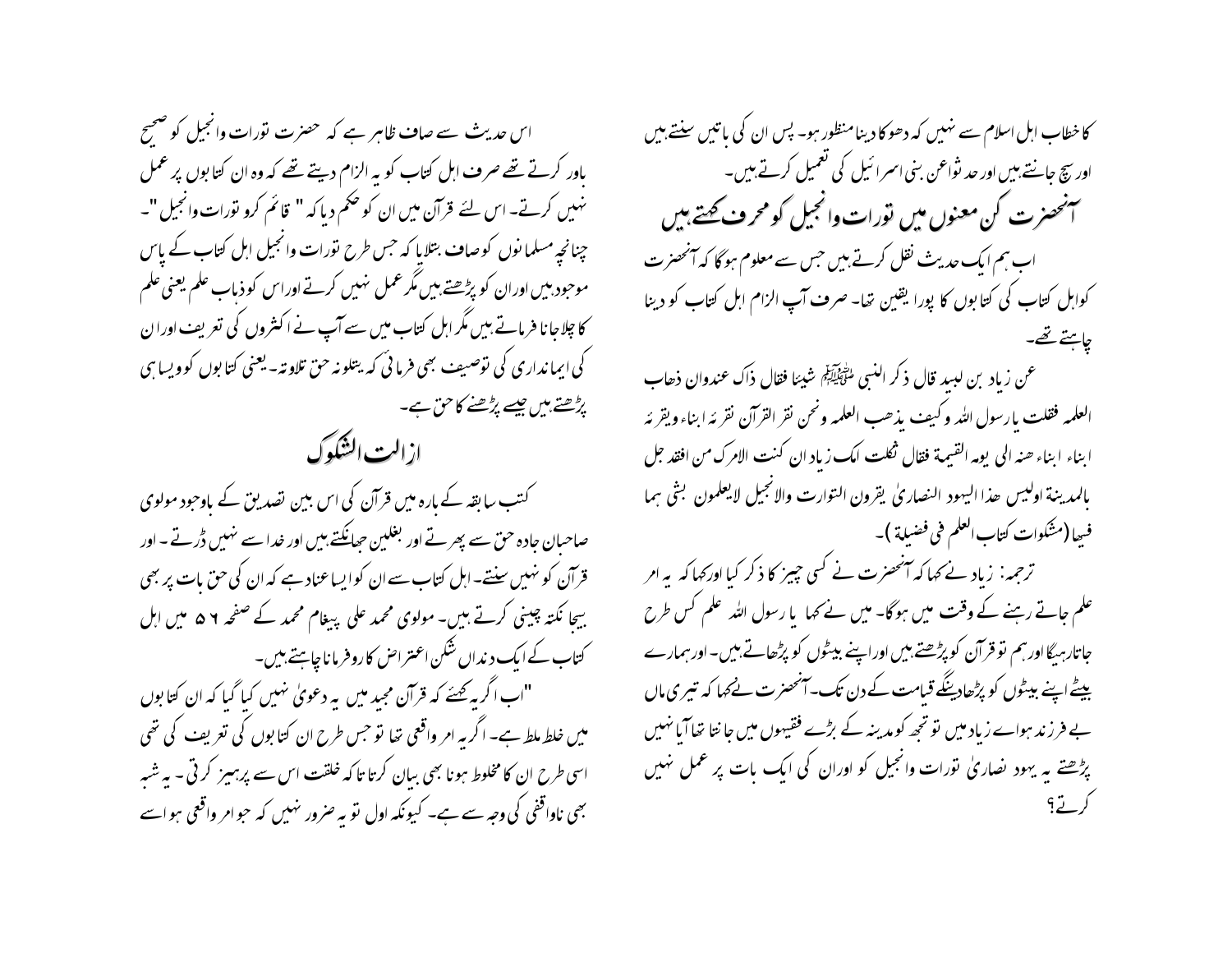سامریوں کی کتابوں کی تعریف کھاں کی ؟ اوران کی تصدیق کھا کی ؟ اور کھاں <sup>س</sup>حہاں سامریوں کی کتابوں پرایمان لاؤ<sup>۔</sup> اگر تھمیں وہ ان کی نصدیق کرتے نواس قدر کا تعین بھی صرور کردیتے جس کی تصدیق کرنامنظور ہو تی ۔اوران کی تحریف اور خلط ملط کا بیان بھی کردیتے۔پس یہ آیکا الزامی حواب آپ کو ملزم ٹھہراتاہے۔ اور ہر گزسامری نہیں کھہ سکتے کہ" ہماری کتاب صحیح ہے۔ کیونکہ مسح نےان کی کتاب کو غلط تہیں بتایا"۔ مسح نے ان کی کتاب کو ٹھیں صحیح نہیں بتایا-اس کو تسلیم ہی نہیں کیا- پھر غلط بتانے کی کیاحاجت ؟ وہ تو یہودیوں کو نوشتوں کا پڑھنے والا" (متی ۲۱: ۳۲)اور " نوشتوں میں ڈھونڈنے والا"(يوحنا ٤: ٣٩) اور " موسىٰ پر بھروسہ رکھنے والا"(يوحنا ۵: ۴۵) كہتے بیں۔ پس انہوں نے ہر طرح یہودیوں کے نوشتوں کی تصدیق کی نہ کہ سامریوں

آپ کا یہ فرمانا از حد بیجا ہے کہ " حصرت مسح کا سکوت ایسے محل پر ہے جہاں بیان کرنا صرور تھا۔ کیونکہ یہ سامریہ عورت نے دریافت کیا کہ ہمارے پاپ دادؤں نے اس پہاڑ پر سحدہ کیااور تم کھتے ہو کہ وہ مقام حہاں چاہیے کہ لوگ سجدہ کریں پروشلیم میں ہے۔اس کے حواب میں مسح نے کہا کہ تہمارے نسخہ میں تحریف کی گئی ہے۔صحیح یہی ہے کہ وہ مقام پروشکیم میں ہے" یہ بات مولو یوں ہی کی عقل میں ہمکتی ہے کہ ایک جاہل نادان عورت جو یا ٹی کاٹھڑا کوئیں پرلائی تھی۔اور حس نے سامری نوریت بھی کبھی آنکھ سے نہ دیکھی تھی۔ بیان ہی کردیا جائے"۔ یہ کیا حیلہ ہے ہمارے صرب کی زدکھا کر اکار کرنا؟ کیا گسی امر واقعی صروری کا بیان کردینا بھی صرور <sup>نہ</sup>یں <sup>؟</sup> اگر مبنی کہ نا بیناوچاست -د گر خامونثی منشینی گناہست - دیکھئے نو اس امر واقعی کو آپ کتنا صرور حود اپنے عمل سے ثابت کررہے ہیں ۔ پیغام محمدی کامدعا بھی یہی امر بیان کردیناہے مولوی رحمت اللہ ووزیر خان ساری عمر یہی بیان کرتے کرتے مرگئے اور آپ بھی یہی رورہے بیں کہ " حب ایک تحریر میں بعض جگہ عنیر کا تصرف پالیقین ثابت ہوگیا تو یاقی تحریر پر کیونکر اطمینان ہوسکتاہے" صفحہ ۲۳)۔

قرآن مثريف برالزام عائد ہوگا لیکن پھر بھی آپ عیسائیوں کے قول کو تسلیم نہیں کرتے اور نہ قرآن کی دوحرفی کا اقبال کرتے ہیں کہ قرآن ان کتابوں کی تعریف توبرابر کرتا جاتاہے۔ اوران کے مخلوط ہونے اوران میں عنیر کا تصرف ہو نیکا جس سے ان پر سے اطمینان اٹھ جاتا ہے ۔ ذکر نہیں کرتا - ہم کیاٹھیں یا تو قرآن کوان کتا بوں کے مخلوط ہو نیکا وہم نہیں ہوا تھا اور وہ ان کو کلام اللہ ما نتا تھا۔ سوائے ان کتابوں کی تعریف کے اس کے پاس کجھ نہ تھا یا اگرمولویوں کاوہم درست ہے تو قرآن بدشعور تھا- نا بینا وچاہ دیکھتا تھا اور جب بیٹھا رہا - اورا سکی بد شعوری کی اصلاح ملاصا حیان کررہے، ہیں۔

مولوی صاحب ایک الزامی حواب دیتے ہیں " دیکھئے حصرت مسح اور حوار یوں نے سامر یوں کوٹھمیں تحریف کا الزام نہیں دیا" بتائیے توانہوں نے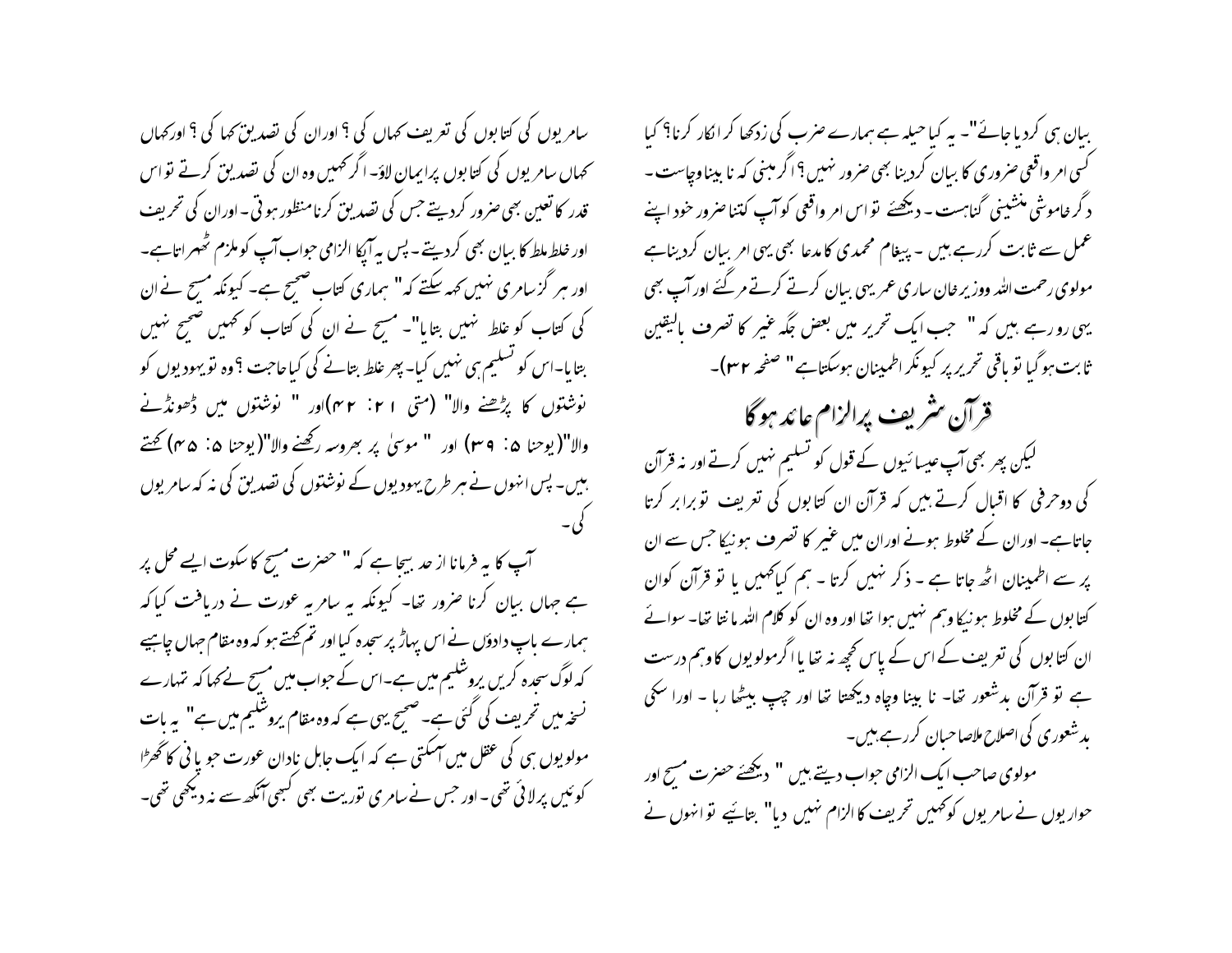کتابوں کی تعریف کی تھی اسی طرح ان کا مخلوط ہونا بھی قرآن بیان کرتا " دراصل ہہ سوال لاحبواب ہے ، مولوی صاحبان اس کے حبواب سے عاحز بیں۔ مولوی محمد علی نے دوسرا امر تنقسح طلب اس بحث میں یہ قرار دیا کہ " کسی کتاب کی نصدیق و توصیف کے لئے یہ صرور ہے کہ تعریف کرنے والا اس کتاب کے جمیع مقاصد کی تصدیق کرتا ہے اورمن اولہ الی آخرہ اس کے تمام مطالب کو تسلیم کرتاہےاور صحیح جا نتاہے"(صفحہ • ۱)اس کے حواب میں آپ فرماتے ہیں کہ " اگر کوئی شخص کسی کتاب کی تعریف و توصیف کرے تو یہ صرور نہیں کہ یہ شخص اس کے جمع مقاصد کو اول سے آخر تک تسلیم کرتا ہے ۔ اور کسی امر میں مخالفت روا نہیں رکھتا ہے (صفحہ ۱ ۹) مولوی صاحب نے تعریف و نوصیف کرنے والے کو" کوئی شخص" گردان کر اس بحث کی جان <sub>لک</sub>ال ڈالی ہے ذرا اس خیال کوذھن میں رکھ کر بحث کیجئے کہ ہماری کتا بوں کی تعریف و نوصیف کرنے والا کوئی شخص نہیں ہے بلکہ قرآن کی روسے غداوند عالم ہے۔اور تب اس کی تعریف و توصیف میں حرج کیجئے۔ تعريف كرنےوالا۔

اس بحث میں مولوی صاحب کا یہ سخن محققانہ ہے" اول تو یہ دیکھا حائیگا کہ تعریف کرنے والا کس نوع کی اور کس امر کی مدح کرتاہے" گوپہلے یہ دیکھا جائیگا کہ تعریف کرنے والا کون شخص ہے کیونکہ تحسین ناشناس قابل اعتیار نہیں تاکہ معلوم ہو کہ تعریف عامیانہ قسم کی تو نہیں ہے ۔ اوراس کی

نہ اختلاف قرات ساماری او ریہودی نورات سے واقف تھی اور نہ واقف ہو نیکی قابلیت رکھتی تھی۔ سید نامسح اس کووہ سنانےلگتے جس کے سمجھنے باسننے کے یے وہ کسجی تیار نہ تھی۔مسح نے صروری کام کیاوہ یہ تھا کہ وہ اس کو بتلادیا کہ خدا کی پرستش نہ پروشلیم پر منھصر رہیگی نہ اس پہاڑ پر بلکہ" سیچے پرستار روح اور راستی سے باپ کی پرستش کرینگے"۔مولوی صاحب نے پوری آیت نقل نہیں کی۔مسح نے یہ بھی فرمایا" تم اس کی جس کو نہیں جانتے ہو پرستش کرتے ہو ہم اس کی جس کو جانتے ہیں پرستش کرتے ہیں کیونکہ نحات یہودیوں میں سے ے"(یوحنا ۲۰ : ۲۲)۔

دیکھئے سامری عورت کاصاف حواب ہے کہ سامر یو کی پرستش جبل پر مبنی ہے ہماری یعنی یہودیوں کی پرستش علم پر-پس حوہم تھتے ہیں کہ " نحات یہودیوں میں سے ہے"۔بہاں سامریوں کے نسخہ کوصاف علطی پر مبنی فرمایا۔ یہ آیت آپ نے کیوں چھوڑدی؟ دھوکاتھایا بادھوکادیناچایا؟

اب مولوی صاحب کا حواب حوہمارے اعتراض کا تعارد ہو گیا۔ نہ تو قرآن سے مولوی صاحب نے کوئی کلمہ لکالا جس سے ہماری کتابوں کی اس تعریف کو حبو قرآن نے کی محدود کرسکے۔ نہ سماری کتابوں سے کوئی کلمہ کالا جس سے سامریوں کی کتابوں کی کوئی تصدیق یا تعریف ثابت ہو۔ لہذا ہم پوچھتے ہیں کہ " اگر یہ امر واقعی تھا کہ ان کتا بوں میں خلط ملط ہے تو حس طرح ان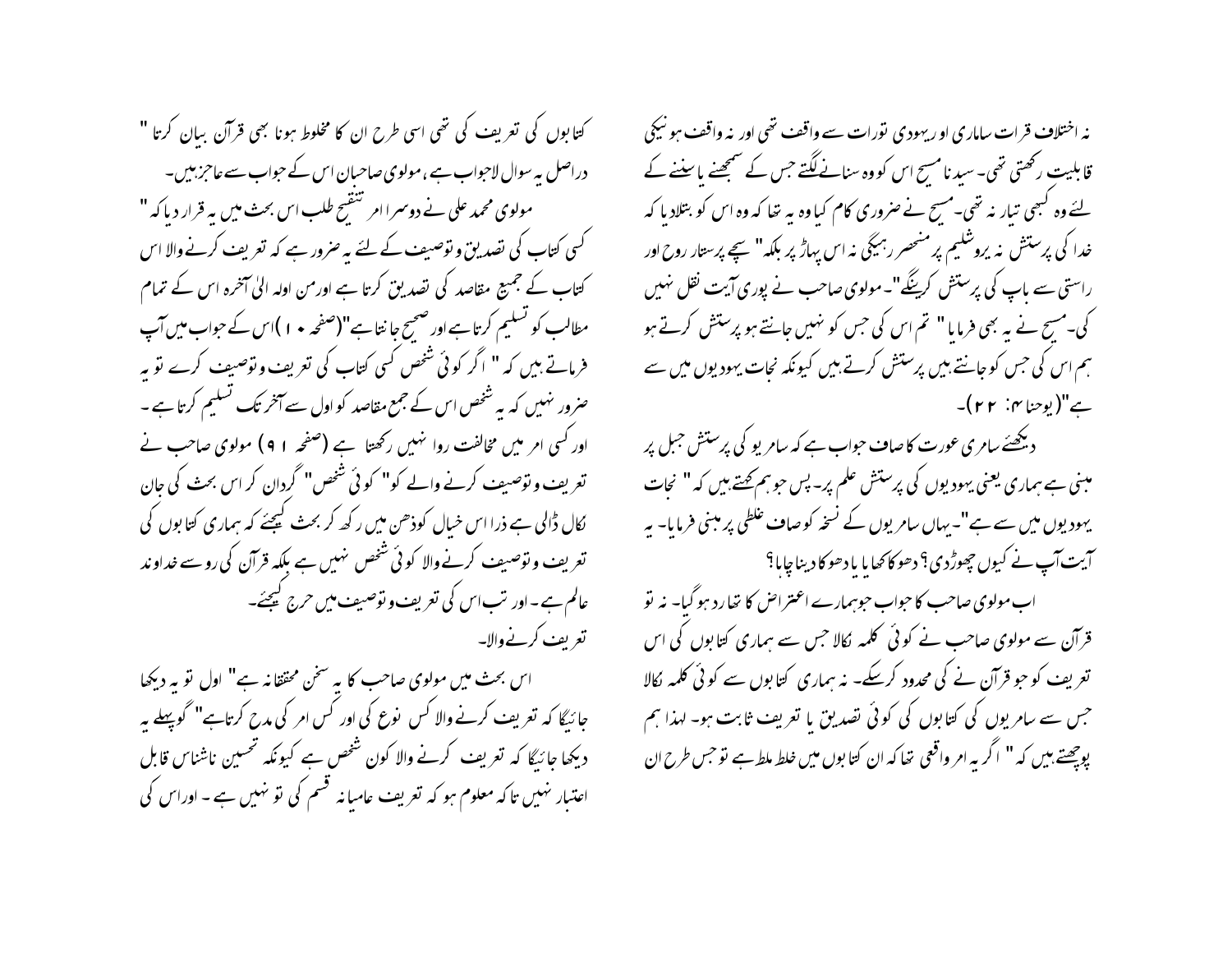النوارة بيدة "- بالشخقيق الله. تعالىٰ نےلکھا لوّرات کواپنے باتھ سے "۔ حس سے معاملہ حدوا نتہا کو پہنچ گیا۔ مگرمولوی صاحب اس سے ناراض ہے"۔ ہر طرح ی موعظت اور " ہر چیز کی تفصیل " اس کے لغایت کھال اور سمرایا بدایت ہونیکے ثبوت دیتے ہیں۔ پورافضل نیکی والی" کے حملہ نے توفیصلہ ہی کردیا۔ مولوی صاحب کی حرات اب آپ اس مولوی کی حرات کودیکھیں۔ حس کتاب کو اس کے اللہ نے اپنے باتھ سے لکھا۔ اور حس میں من کلی شئی موعظۃ اور تفصیلات کل شئی بتلایا- وہ اس کتاب کی " ہر ہر جزئی تعلیم کی خوبی " قائل نہیں- بلکہ صرف اصول اور اہم امور کی'' اور وہ اس کے '' حزئیںات اور تمام قصص وحکایت '' کو اس تعریف سے "خارج" تحمتاہے۔ تیرے اللہ کی تحریرو کتابت پر افسوس ! حس کے قلم سے لکلے ہوئے حجزئيسات وقصص وحكايت پر حرف آئے۔ اور حس كى لکھى ہو ئى كتاب كى" ہر ہر حزئی تعلیم" کی خوبی پر حرج کی جاوے اس سے نو مرزا غالب ہی اچھے رہے حواپنے سخن کی بابت کھے گئے لکھتا ہوں وہ سوزش دل سے سخن گرم تار کھ نہ سکے کوئی میرے حرف پرانگشت افسوس! تعصب سے اعرابی نہیں دیکھتا" کیں راہ کہ اومیرودیہ ترکستان ست " وہ نہیں دیکھتا کہ توخدا تورات کی کیسی تعریف کرتا ہے ۔ آتَیْنَا مُوسَى

تعریف کے الفاظ قابل اعتبار ہوں۔ بے سوچے سمجھے ملاؤں کی سی بڑ نہ ہوں۔ جائے شکر ہے کہ کتب مقدسہ کی تعریف کرنے والا خدائے قرآن ہے۔ اب مولوی صاحب کی سنئے وہ کہتے ہیں کہ " مثلاً قرآن مجید نے نوریت کی اس طرح تعریف کی ہے کہ نور ہے بدایت ہے۔ نصحیت ہے"۔ بہت درست مگر اب مولوی صاحب بہکے۔آپ فرماتے ہیں " اس سے اس کی تعلیم کی خوبی لکلی اور وہ بھی اصول و اہم امور کی نہ ہرایک جزوی تعلیم کی " اور کہ" اس طرح کی تعریف سے حزئیبات اور تمام قصص وحکایت خارج بیں "۔ ہر گز نداردایں پسر ارشان حسن خودخسر مسلم آ کینہ بنیما یم باداز خود خسر دارش کنن میں مولوی صاحب کو دکھلاتا ہوں کہ " تعریف کرنے والا کس نوع کی اور کس امر کی مدح کرتاہے"۔

(١)۔ثُمَّ آتَيْنَا مُوسَى الْكَتَابَ تَمَامًا عَلَى الَّذِيَ أَحْسَنَ وَتَفْصِيلاً لِّكُلِّ شَيْءٍ وَهُدًى وَرَحْمَةً لَّعَلَّهُم بلقَاء رَبِّهِمْ يُؤْمِنُونَ ترحمیہ: پھر دی ہم نے موسیٰ کو کتاب پورا فصل نیکی والی اور بیان ہر چیز کا اور بدایت ورحمت - شاید وه لوگ اپنے رب کا ملنا یقین کریں "(انعام ۱۹ ر کوع ۴۵ ا آیت)-

(r-)وَ كَتَبْنَا لَهُ فِي الأَلْوَاحِ مِن كُلِّ شَيْءٍ مَّوْعِظَةً (اعراف رکوع پے ا  $\Gamma$ یت ۱۴۵)۔ ترجمہ: لکھ دی ہم نے موسیٰ کے لئے تختبوں پر ہر طرح کی موعظت" حدیث میں وارد ہے کہ ان اللہ تعالیٰ کتب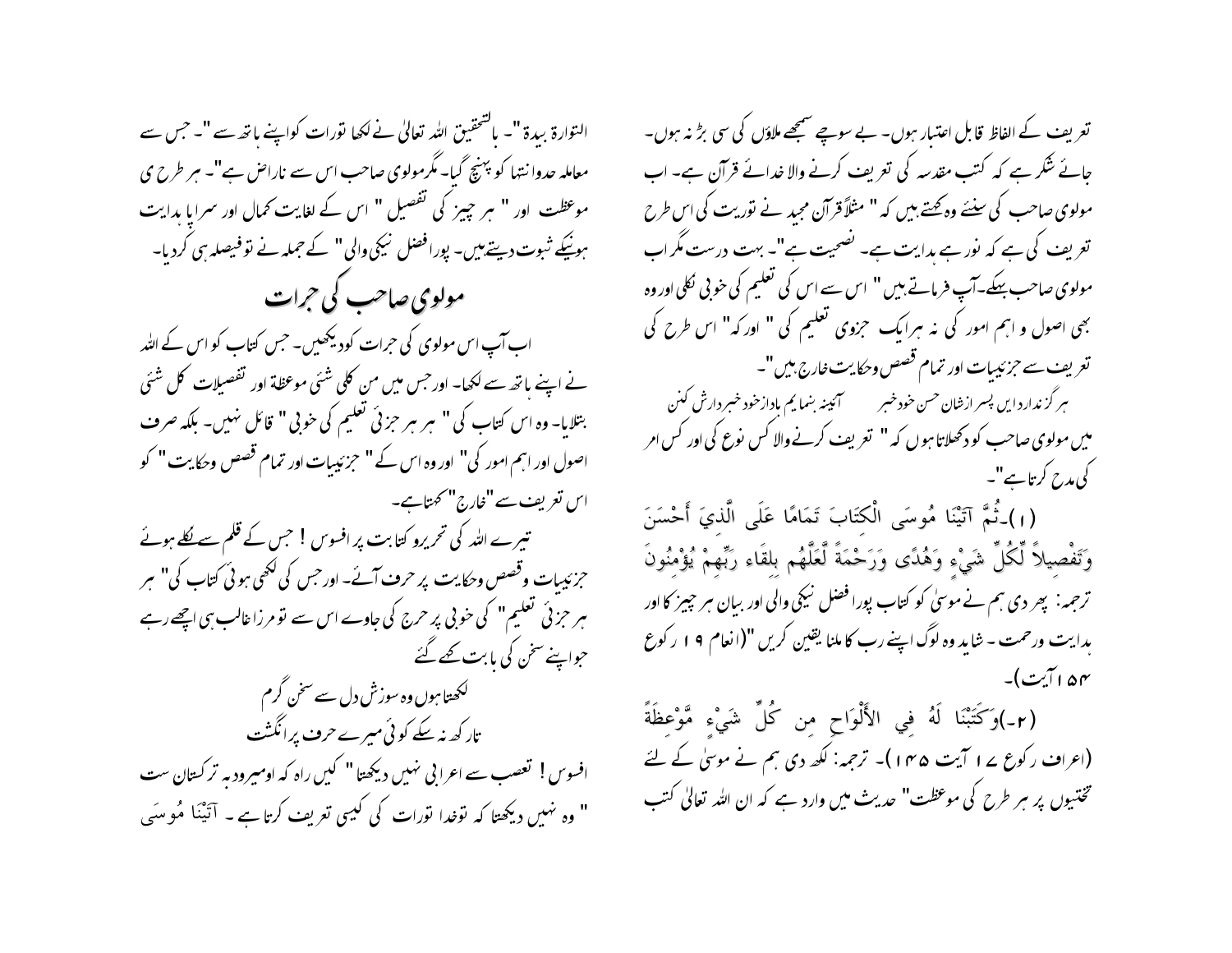ہم نے اپنی دلیل کو قرآن کے امستنساط پر قائم کیاہے۔ اور دکھلایا ہے کہ قرآن نے کیامانا ہے۔ ہم یہاں کسی مسیحی بزرگ یاغیر مسیحی کی رائے سے حو اور امور پرقائم ہے بحث ہر گز نہ کرینگے۔ہم کو یہ دکھلانا ہے کہ قرآن کیاکھتا ہے اورمسلمانوں کو کیا کرناچاہیے۔

مولوی ابو سعید محمد حسین صاحب رساله اشاعت السنته نمعبر ۲ جلد ۲ صفحہ ٧ ∠ ا س إِنَّا أَنزَلْنَا التَّوْرَاةَ فِيهَا هُدًى وَنُورٌ (ما $\lambda$ ه ٣٣) يعنى اتاری ہم نے نورات اس میں ہدایت اور روشنی ہے " نظل کرکے فرماتے ہیں " اس آیت میں یہ نہیں فرمایا کہ موجودہ تورات میں جو کچھ ہے نوروہدایت ہے اس کا مطلب صرف یہ ہے کہ اس میں نوروہدایت بھی موجود ہے "۔ مولوی صاحب نے لفظ فیہا کی گرفت خوب کی ہے۔ ہم آپ کی عربی دانی کی دادیدیتے، بیں - مولوی صاحب کو خیال گذراکہ اگر کوئی کھے کہ صندوق میں روپیہ ہے تواس سے اس احتمال کی نفی نہیں ہوتی کہ سوائے روپیہ کے اس میں کوئی اور شے نہیں ہے۔ اسی قاعدہ کی روسے مولوی صاحب نے آیت کو یوں حل کیا کہ " اسمیں نوروبدایت بھی موجود ہے" یعنی اس میں تاریکی اورٹھراہی کا احتمال بھی ہوسکتا ہے۔ اب میں مولوی صاحب کو یا د دلاتا ہوں کہ نورات کو خدا نے خود لکھاہے اسلام کے سچے عقائد کے موافق ۔ پس اگر یہ احتمال ممکن ہے ہو کہ خدا کی کتاب میں تاریکی اور گھراہی کا بھی دخل ہوسکتاہے ۔ تو یہی احتمال قرآن پر بھی بدرجہ اتم ہوسکتا ہے۔ بلکہ احتمال سے یقین ہوجاتاہے۔

الْكِتَابَ تَمَامًا عَلَى الَّذيَ أَحْسَنَ وَتَفْصِيلاً لِّكُلِّ شَيْءٍ وَهُدًى وَدَحْهَةً ترحِمہ: ہم نے دی موسیٰ کو کتاب پورا فصل نیکی والی -اور بیان ہر جيز كابدايت ورحمت"(انعام ٩ ركوع آيت ٥٢ ١)-قرآن *مثر* یف میں قرآن سے بڑھ کر کتب مقدسہ کی شان ہے اے محمدی د نیا کے مولو یو! تم قرآن پڑھ کرمجھ کو بتلاؤ کہ آیا خدا نے قرآن کی تعریف میں اس سے تحچھ زیادہ کہا ہے؟ کیا قرآن کے حق میں تعریف وارو نهبِن بوتيَ ؟ مَا كَانَ حَديثًا يُفْتَرَى وَلَـــكن تَصْديقَ الَّذي بَيْنَ يَدَيْه وَتَفْصِيلَ كُلَّ شَيْءٍ وَهُدًى وَرَحْمَةً ترجمہ - قرآن كَجِمِ بنائي ہوئي بات نہیں۔ بلکہ بیان ہر نئے کا اور ہدایات ورحمت ہے " (یوسف ع ۱۱ آيت ١١١)-

اے صاحب! نورات کے حن میں نواس سے بھی زیادہ کہا گیا ہے ۔ پس کیوں بہکتے ہو ؟ اسی تعریف کی بنا پر قرآن کی " ہر ہر جزئی تعلیم کی خوبی" کےقائل ہوتے ہو اور" اسکی حزئیسات اور تمام قصص وحکایت " کی نصدیق کرتے ہو۔ اور اسی تعریف کی بنا پر نورات وانجیل پر اعتراض کرتے ہو اور ان کی تعریف کومحدود کرتے ہو۔ شاید یہ وہم تم کو اس لئے پیدا ہوگیا کہ قرآن کو حببر ئیل لائے۔اور لوگوں نے اپنے باتھ سے لکھا ۔ مگر لورات کو خود خدا نے بلا نوسط احد سے موسیٰ کوعطا کیا اوراپنے باتھ سے لکھ دیا۔ گو یا کہ حنود خدا پر آپ کو کلام ہے!!!۔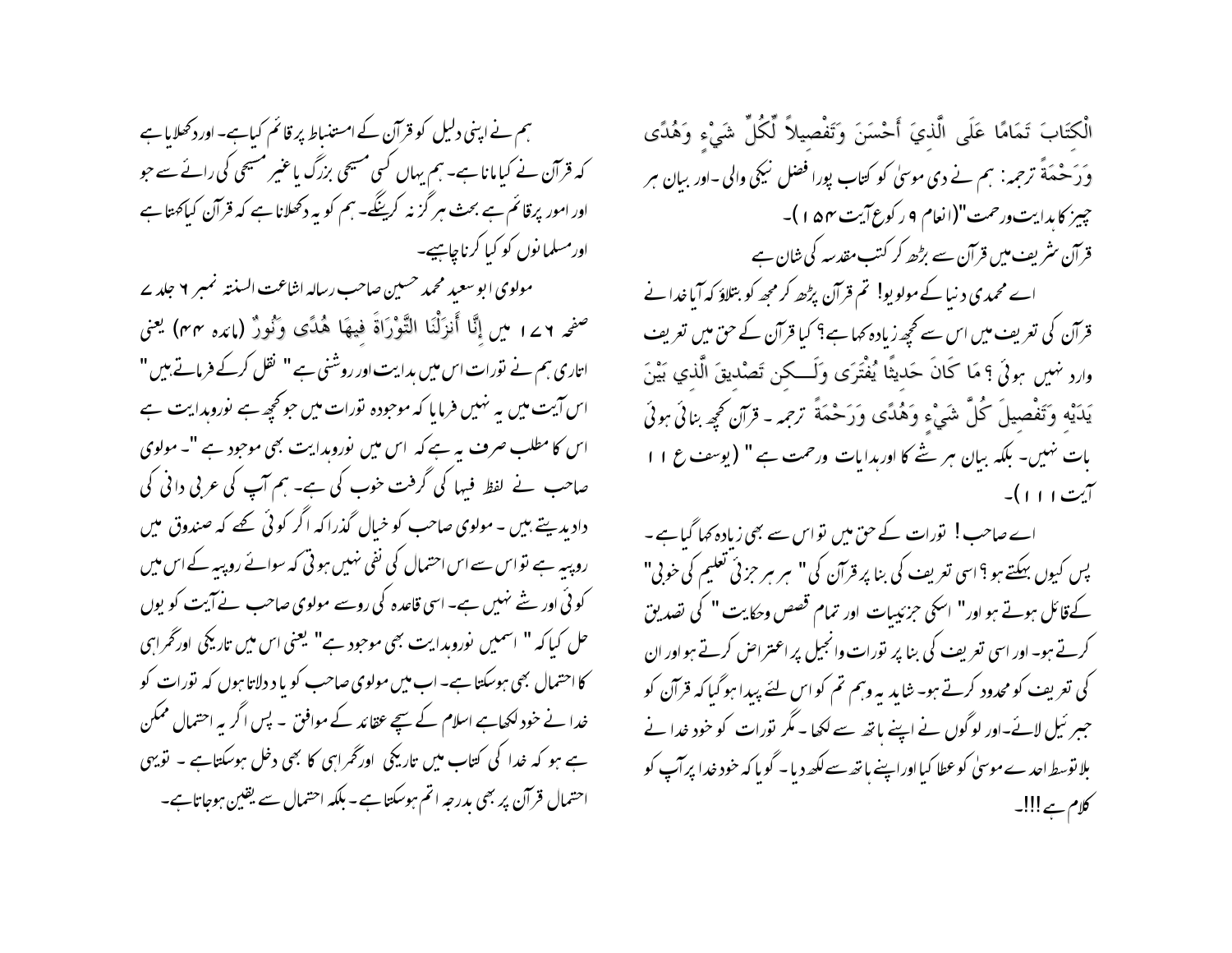اس میں موحود ہ انجیل کی سرویا نوروہدایت نہیں کہاصرف یہ فرمایا ہے کہ اس میں نور وہدایت بھی موحود ہے" میں نہیں سمجھتا ہوں کہ" سمرایا نور وہدایت " لکھنے کا اس سے بڑھ کر اور کون طریقہ ہے کہ کسی کو نوروبدایت کہہ دیا جائے۔ بهاں نہ صرف فسرحدی و نور کھنے پر اکتفا کیا تا کہ مولوی صاحب فسرمیں سمر گردان پھریں۔ بلکہ آگے مطلق حدیً وموعظة للمنقین کہدیا۔ اگرمولوی صاحب صرف ونحو سے کجھ واقفیت رکھتے ہیں تو سمجھ جائینگے کہ بدل ومبدل منہ دو نوں کا ایک ہی صحم ہوتا ہے ۔ اورآل عمران ع میں نورات وانجیل دو نوں کو حدیً للناس کممدیا۔مگرمولوپان زمانہ نرےمولوی بیں۔اگروہ کحچھ دیر کے واسطے ناس میں شائع ہوجاویں اور متقین کے دائرہ میں قدم رکھیں تومعلوم ہوجائے کہ توریت وانجیل کو" سمرایا نور ودبایت ہی <sub>ک</sub>ھہ دیا ہے نہ تحچھ اور- پھر بھی وہ خیال نہیں کرتے کہ قرآن کواس سے زیادہ کیاکہاہے۔ دیکھوانجیل سٹریف کوابک جگہ حدی وموعظة للمتقين كحها دوسمري جكه تورات وانجيل دو نو كو حدى للناس كحها اور تمهاري تسكين نہیں ہوتی۔ تم کھتے ہو " سمرایا بدایت نہیں کہا"۔ قرآن اپنے حق میں کھتا ہے کہ حدیؓ وبسٹریٰ للمومنین (نمل ع\_ا) اور تم یہاں اپنی پیاری تاویل بھول جاتے ہو پر دیکھو قرآن کتاب بنی اسرائیل گوھدیً وذکریٰ لاولی الاماب کھتاہے(مومن ع ۹) مگر تم بنی اسمرائیل کی کتاب سے بدظن ہی رہتے ہو۔مگر حب قرآن اپنے حن میں کھتاہے ۔ ذکر پیٰ للمومنین (اعراف ع ۱) لو پھر تہیں اپنی تاویل نہیں سوجھتی ہے۔اورہم ہہ کھکے رہ جاتے ہیں کہ

اب میں آپ کو عربی علم ادب کی رو سے فسہا کے درست معنی بتلاتا ہوں۔ فی ہمیشہ مفعول فیہ کےلئے آتاہے۔ یعنی ظرف زمان یا ظرف مکان کے لئے۔ بعض وقت ہہ ظرف کے حِزُ پر شامل ہوتاہے۔ جیسے قسمت فی الیل ۔ اور بعض وقت کل ظرف پر علی سبیل استغراق فسیاحدی نور- پس فیہا یہ بتلاتا ہے کہ نوریت کے اندر حو کچھ ہے" وہ نوروہدایت ہے" یعنی حویثے نورات میں داخل ہو ۔ حس پر فیہا کا اطلاق ہوسکے آپ اس کو حیثم بند کرکے" پدی و نور" تحہدیں۔ اوراس کی تائید اس سے ہوتی ہے کہ نہ صرف <sub>ن</sub>تورات کے حق میں فیہا بدي" ونور كلما بلكه \_ نورات كو الفرقان (بقرع ٢) وصلاء (انبياء ع ٣) العد بيٰ(مومن ع ٢ ) بصائر للناس وحد ي ورحمة (قصص ع ۵) ولماماً ورحمة (حود ع ١٢- احقاف ع ٢) من كل شئي موعظة وتفصيلا كل شيئي (اعراف ع ٢٧) نوراً وحد ی للناس (انعام ع ۱۱) کہا ہے پس نہ صرف نورات میں نوروہدایت بتلائی بلکہ نورات کو نور وبدایت فرقان وصبا ء تھا۔ ہاں اگر نوروبدایت کے خلاف کحچھ ممکن ہے اور اگر روز روشن کے اند رکحچھ حصہ شب ویحور کا ممکن ہے ۔ تب نوروبدایت کے بارہ میں آپ فرمادیں کہ " اس میں نوروبدایت میں بھی موحبود ہے"اور محچھ اور بھی حبو نوروبدایت نہیں۔ پھر اسی طرح کی بے سمرویا تقریر مولوی صاحب ۱۷۸۸ مائدہ رکوع ۲ے) سِ نقل كرتے بسِ۔ وَآتَيْنَاهُ الإنجيلَ فيه هُدًى وَنُورٌ وَمُصَدِّقًا لِّمَا بَيْنَ يَدَيْه منَ التَّوْرَاة وَهُدًى وَمَوْعظَةً لِّلْمُتَّقينَ ـ اور فرياتے بس "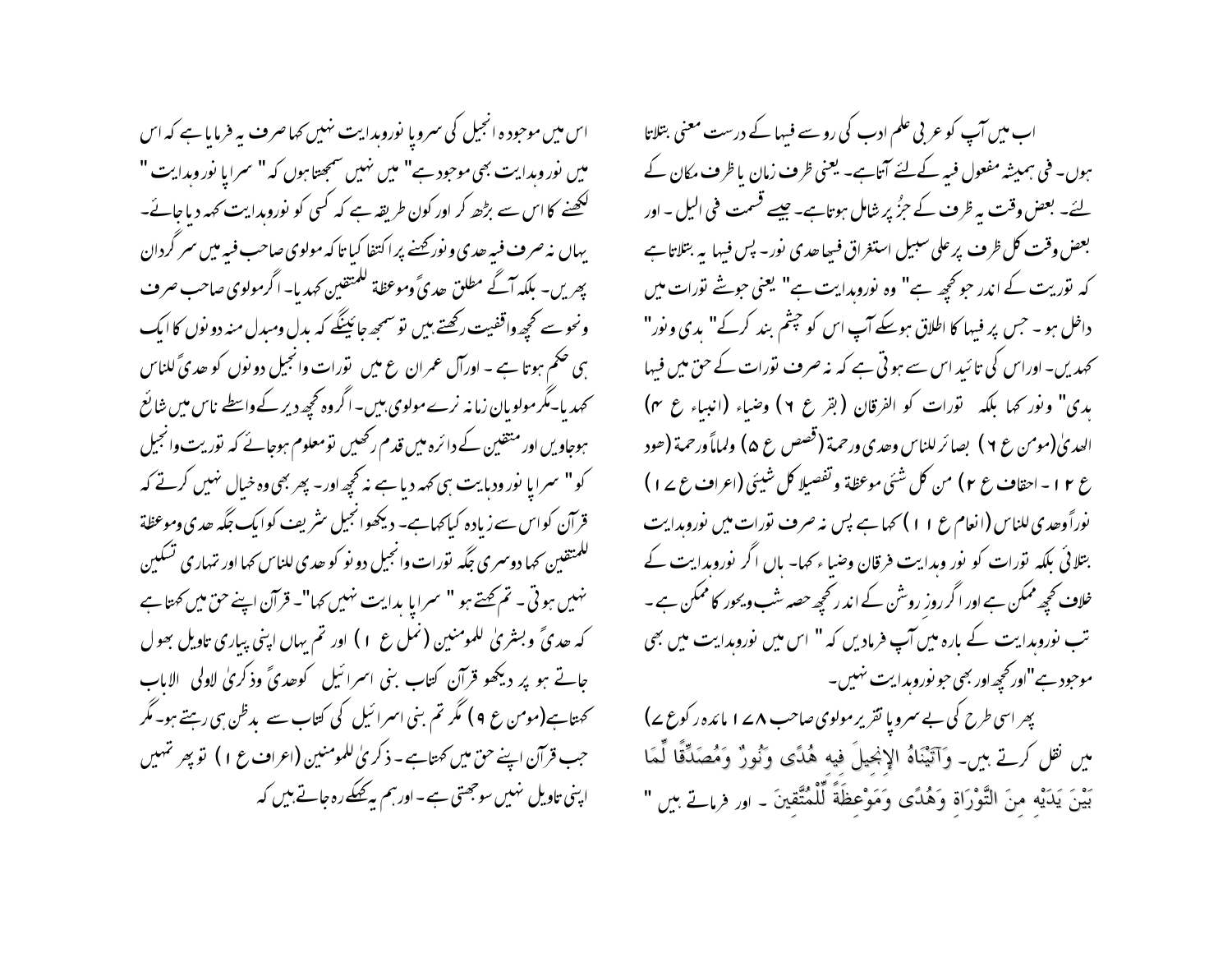صدی میں عام طور پر یہ نام استعمال کیا گیا " آنحصرت چھٹی صدی عیسوی میں پبدا ہوئے۔پس بہر حال تین سوبرس تک ایک کتاب جس کو مجموعہ عہد جدید نھتے ہیں - اور حن میں چار اناحبیل بیں حو تعلیمات مسح پر مشتمل بیں اس اصطلاحی **کی** نام سے مشہور ہوچکی تھی۔ اور کسی دوسمری کتاب کو یہ نام کسجی نہیں دیا گیا تھا۔ پس حب قرآن میں چھٹی صدی میں اہل الانجیل کا ذکر آتا ہے تو اس کی مراد وہی انجیل والے ہوسکتے بیں حواس نام کی کتاب رکھتے تھے ۔ اور حب ان کو صحم ہوتا ہے ۔ ولیحکمہ اصل الانجیل بما انزل اللہ فیہ- تواسی کتاب انجیل پر حکم کرنے کی فہمائش ہوتی ہے۔

اب مولوی صاحب اپنے اس وہم کی تائید میں کہ حصرت مسح کوئی کتاب بنام انجیل لئے ہوئے وعظ کرتے تھے۔ اس طرح کی سمر گردا فی سے دلیل ڈھونڈتے پھرتے ہیں کہ " مرقس کے باب اول آیت ۱۴، ۵ ما میں ہے پھر یوحنا کی گرفتاری کے بعد یسوع نے جلیل میں آکر منادی کی اور <sub>ک</sub>ہا کہ وقت پورا ہوااور خدا کی بادشاہی نزدیک آئی توبہ کرواورانجیل پراپمان لاؤ"۔ پھر اسی مرقس کے باب • ا آیت 4 ۲ میں حصرت مسح کا قول اس طرح منعقول ہے"یسوع نے حواب میں کہا ۔ میں تم سے سچ کھتا ہوں ۔ ایسا کوئی نہیں جس نے گھر پا سائیوں یا بہنوں یا باپ یاماں یا حورو یا لڑکے بالوں، پاٹھیتوں کو میرے اورانجیل کے لئے چھوڑ دیا ہو"اسی طرح متی کے ۲ ۲ باب آیت ۱۳ میں مسح کا قول منقول ہے۔ کہ حہاں کھیں اس انجیل کی منادی ہو گی یہ بھی حواس نے کیا

أَمْ تَأْمُرُهُمْ أَحْلَامُهُم بِهَذَا أَمْ هُمْ قَوْمٌ طَاغُونَ ۚ (سورەطور ٣٣)۔ تخقيق الجبل افسوس ! مولویوں نے یہودیوں اور عیسائیوں کے علم سے کبھی واقفیت حاصل کر نیکی کوشش نہ کی جس طرح کہ عیسا ئیوں نے ان کے علوم میں مہارت حاصل کرکے تحقیق کی ۔ بہت سے مولویوں کے ہم زبان محمد علی صاحب بھی ایک پرا فی علطی پر فخر کرکے فرماتے ہیں کہ : "قرآن مجید میں جس مقام پر انجیل کا لفظ بولاگیا اس سے وہ کتاب الهیٰ مراد ہے جو حصرت مسح کوالہام کی گئی نہ وہ مجموعہ تواریخ وعنیرہ کا جسے اب عیسائی انجیل کھتے ہیں۔۔۔۔ (قرآن انہی تعلیمات کوانجیل کھتا ہے حوحصرت مسح پرالقاء کئے گئے "۔(صفحہ ۳۵)۔ حصرت مسح کوئی کتاب لئے نہیں پھرتے تھے نہ صفحہ حہان پر کوئی کتاب ایسی ۔<br>کبھی موحود تھی <sub>ب</sub>اں یہ سچ ہے کہ مسیح کے زمانہ میں تعلیمات مسیح ہی کا نام انجیل تھا- اور وہ تعلیمات زبا فی تھیں حوما بعد اناجیل ار بعہ میں منصبط ہو کئیں اورآپ کا یہ فرمانا بھی حق نہیں کہ" یہ مجموعہ جسے اب انجیل کھا جاتا ہے حوار یوں کی بادداشتیں تھیں۔ان کو بہت دنوں بعدانجیل کا لقب ملا۔ کیونکہ مقدس مرقس اپنی انجیل کو ابتدا سے " یسوع مسح کی انجیل"( ۱ : ۱ ) تھتے ہیں۔ اور آپ کو فرصت لینے نہیں دیتے۔ مگر آپ توبہ ماننے کو تبار بیٹھے ہیں کہ" البتہ تیسری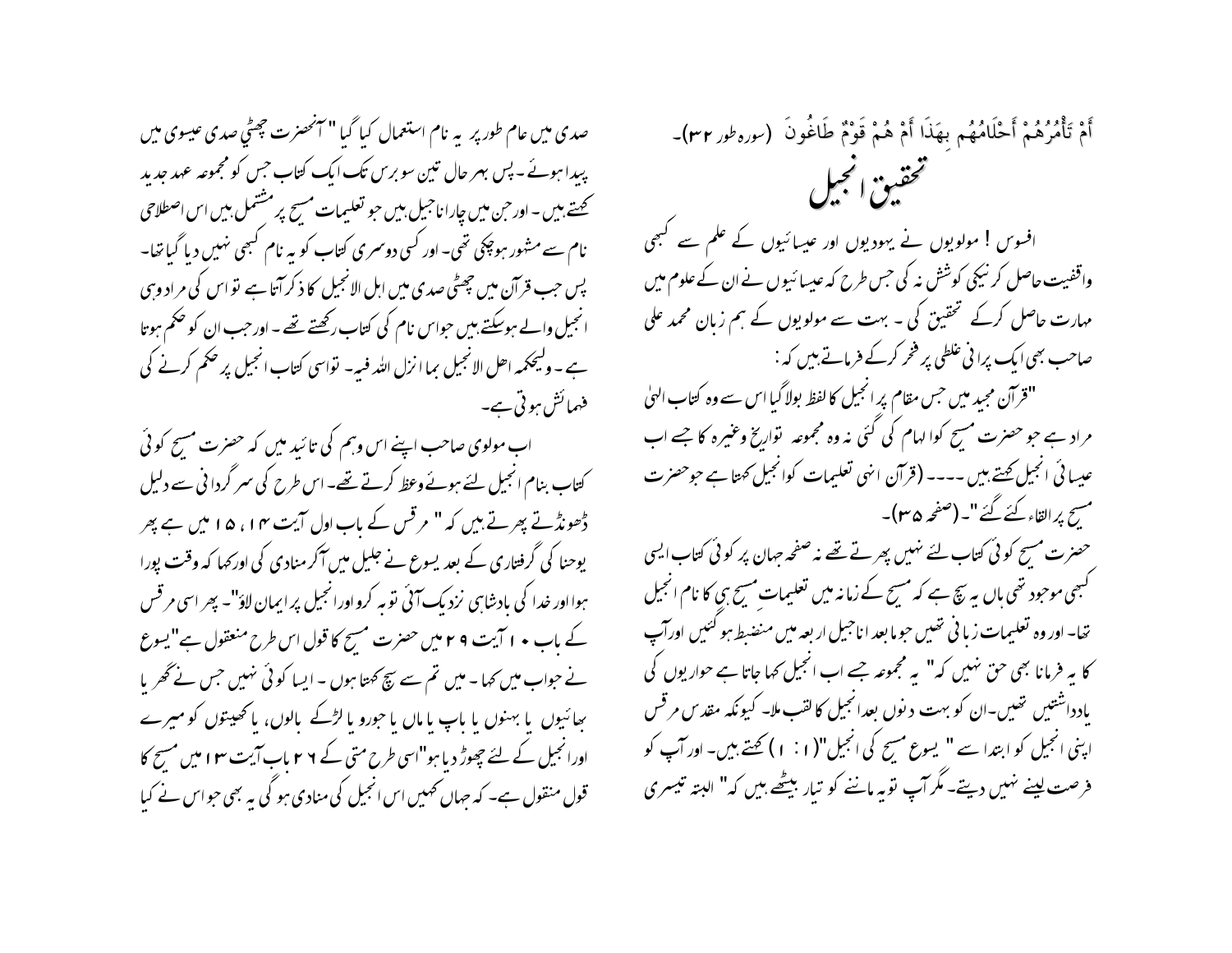اس کی بادگاری کےلئے کہا جائیگا" یہ الفاظ حن پر خط تھینچا ہوا ہےمولوی صاحب نے ترک کردیئیے تھے۔حالانکہ انہیں میں ان کےوہم کاعلاج ہے۔ کیامس<del>ے</del> کے زمانہ میں کوئی انجیل تھی؟

پھرآپ فرماتے ہیں "۔ظاہر ہے کہ جس انجیل کی طرف حصرت مسج اشارہ کرتے تھے۔ وہ یہ مجموعہ نہیں ہوسکتا۔ کیونکہ اس کا وحبود بعد صعود حصرت مسح کے ہوا پھر اس کی طرف کیسے ہوسکتا ہے ؟ پس لامحالہ اس وقت کو ئی انجیل تھی جس کی طرف حصرت مسح اشارہ کرتے ہیں"(صفحہ ۲ سا)۔

ہم مولوی صاحب کو پہلے لفظ انجیل کے معنی پڑھائیں یعنی ان کو ان کے استاد مولوی رحمتہ اللہ کے پاس لیجائیں وہ اظہار الحق کے صفحہ ۴۸ میں لکھتے بیں " لفظ انجیل معرب ہے۔ اصل یونا فی الگلیون ہے ۔حس کے معنی بشارت اور تعلیم کے بیں"۔ پس لفظ انجیل ایک قواصطلاح اہل کتاب میں مروج ہے۔ جس کا اطلاق ہمیشہ ایک کتاب معروف پر ہوتا ہے۔ دوسرا لغوی معنی میں مستعمل ہے۔ ح<sub>ن</sub> آمات کوآپ نے پیش کیاہے -ان میں یہ لفظ لغوی معنوں میں وار دیہوا ہے ۔ چنانچہ پہلی آیت میں مسح فرماتے ہیں " وقت پورا ہوا اور خدا کی بادشاہی نزدیک آئی" دیکھئے یہ بڑی خوشخبری اور بشارت ہے اس کی بابت ارشاد ہوا" توبہ کرو۔ اورانجیل ( یعنی اس بشارت بادشایپی الهٰ) پر ایمان لاؤ یقین جا نو کہ خدا کی بادشاہی قریب آگئی جلدی کرو توبہ کرو- اس کو قبول کرو - پس

آپ کتاب کا گمان چھوڑیں ور نہ واقف کارآپ پر بنسینگے اور کھینگے یہ مولوی عیسا ئیوں کے ساتھ مناظرہ کرتاہے اورانجیل کےمعنی نہیں سمجھتا۔ دوسری آیت میں" میرے اورانجیل کےلئے " سے مراد میرے اورمیری تعلیم سے ہے کیونکہ ان کی تعلیم بھی دراصل حہان کو مژدہ وبشارت اور حوشخبری تھی۔ سید نامسح اسی آیت میں اپنی حشییت بسٹری کا اظہار فرماتے تبیسری آیت میں اگر آپ نادا نی سے اختصار کوروا نہ رکھتے تو شاید خود سمجھ جاتے۔ ایک عورت نے سید نامسح کی بڑی تواضع کی۔ اس نیک کام کی طرف اشارہ کرکے آپ فرماتے ہیں "جہاں تھمیں۔ اس انجیل کی منادی ہو گی" یعنی اس تعلیم کی حومیں اپنے قول و فعل سے دیتا ہوں حوکچھ نیک کام اس عورت نے کیا ہے"۔ یہ بھی حبواس نے کیاہے۔ اس کی باد گاری کے لئے کیا جائیگا"اگر سید نامسح کوئی انجیل پہلے لکھی لکھائی لئے پھرتے تھے تو بتائیے حوکچھ عورت کیا تھا وہ اس میں درج کیسے ہوسکتا ہے کہ اس کی باد گاری ہو اس سے معلوم ہوا کہ سید نامسح خود جانتے تھے کہ میرے قول وفعل میری کل تعلیمات اور سوانح زندگی میرے بعد قلم بند ہوئگے۔ اوراس میں حوکجچھ اس عورت نے کیاوہ بھی میں درج ہو گا اور جہاں کھمیں وہ سنائے جائپنگے یہ امر بھی اس عورت کا یاد گار ہو گا پہاں مسح اپنی زند گی کی تاریخ کو حہان کے واسطے انجیل اور بشارت فرماتے ہیں۔۔۔۔۔ دیکھ لو حس انجیل کی بابت سید نامسح وعدہ کرتے ہیں کہ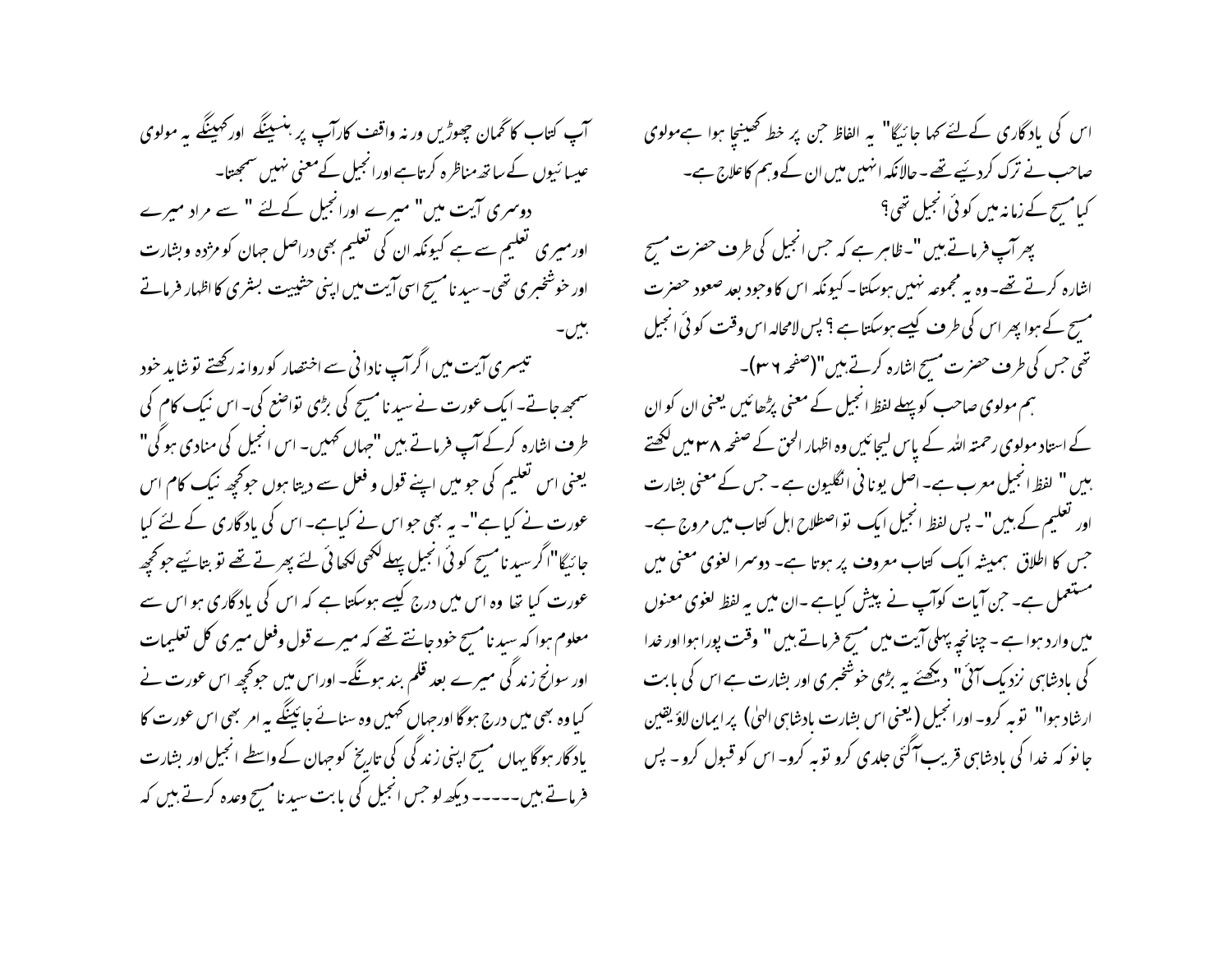اس ہج کب تک مروج رہی اور بعد میں کب *گم* ہوگئی لوگوں نے اس سے کیا اقتساس کئے بیں۔ اوراس کے دیکھنے اور پڑھنے اور لکھنے والوں کا کیا جال بیان کیا ہے لیکن بحائے اس آپ فرماتے بیں " بارن صاحب کے انٹروڈ کشن کی جوتھی جلد میں لیکرک کوپ میکائیلس ۔سنک مارش وعنیرہ علمامتقدمین کی رائے اس طرح منقول ہے"۔ سچ ہے جہل برُمی بلاہے۔ مکتبوں کے پڑھے ہوئے ملاجرمن کے مصنفین سے الجعیں نو نتیجہ سوائے اس کے اور کیا ہو گا"۔ آپ کے متاخرین کل کے آدمی بیں حن کی رائیں اس بارہ میں علطی پر مبنی تھیں۔ اوراب ان راؤں کی قدر سوائے بے فکرے مولو یوں کے کو ئی کرنے والا نہیں ۔ اور وہ رائے بھی " اسطرح منقول ہے ۔ کہ شاید متی ومر قس اورلوقا کے پاس ایک کتاب عسری زبان میں تھی *جس میں حصر*ت مسح کے حالات لکھے تھے ۔اس میں متی نے زیادہ نقل کیا اور مرقس ولوقا نے کم ۔" مولوی صاحب کیاعضب کرتے ہو۔ تم ہم کو تواريخي واقعه سناتے ہو " يا شايد" اور پھر اس " شايد" كا قرينہ بھى نہيں بتاتے۔ کیا تم اس " شاید" سے حوزمانہ حال میں بولا گیااپنےوہم کی تائید کرسکو گے ؟

پھر آپ لکھتے ہیں "۔ فاصل مار ٹن نے لکھاہے کہ اکھارن نے اپنی کتاب میں کہاہے کہ دین مسیحی کے سٹروع میں ایک مختصر رسالہ تعا۔ حصرت مسیح کے حالات میں ہوسکتا ہے کہ اس کو اصل انجیل کھا جائے" کھمارن انپسویں صدی کے سٹروع میں لکھتاہے اوراپنا صرف ایک قباس بیان کرتاہے ۔ جس "اس کی منادی ہو گی" وہی انجیل اب ہمارے یا موحود ہے اور اس میں وہ واقعہ درج ہے۔

پس معلوم ہوگیا کہ سید نامسیح اپنی زند گی کے حالات کو انجیل فرماتے تھے اسی بنا پر لفظ انجیل حواب تک لغوی معنے میں مستعمل تھا۔ ایک اصطلاحی نام واقعات وتاریخ مسح کے لئے ہوگیا۔ چنانچہ مقد س مرقس اس تاریخ کوحو انہوں نے قلمبند کی۔ اسی اصطلاح کے ساتھ یوں سٹروع کرتے ہیں "یسوع مسح کی انجیل کا سثروع"۔ اور یوں واقعات سمسح کا اصطلاحی نام انجیل مسح قرار پا با-اور حپونکہ واقعات پر چار کتابیں لکھی کئیں تھیں اس لئے "انہیں چاروں کو اناجیل اربعہ تھتے ہیں اورلفظ انجیل مختص انہیں چاروں کتابوں سے ہے"(اظہار الحق صفحہ ۳۸) ان میں سے ہر ایک عیسیٰ کی انجیل تھلاتی ہے حن کومتی، مرقس ، لوقااور یوحنا نے قلم بند کیا ہے۔

یہاں تک ِ توہم نے مولوی صاحب کے اس وہم کو مطایا حوان کو انجیل کی بناء پرعارض ہوا تھا۔اب آپ کوایک اور وہم ہواہے آپ فرماتے ہیں " لامحاله اس وقت کوئی انجیل تھی جس کی طرف حصرت مسح اشارہ کرتے ہیں بعض علماء مسیحیہ کے اقوال سے اس انجیل کانحچھ پتہ لگتاہے " یہ سخن پڑھ کرناظرین طبار ہوئے ہوئگے کہ اب مولوی صاحب کوئی تاریخی بیان پیش کرینگے۔اور اس انجیل کا کوئی پتہ ونشان اس کے ابواب کا شمار بااس کے نسخہ کی کوئی کیفیت سنائینگے۔ کہ وہ کس زبان میں تھی کن کن لوگوں کے باتھوں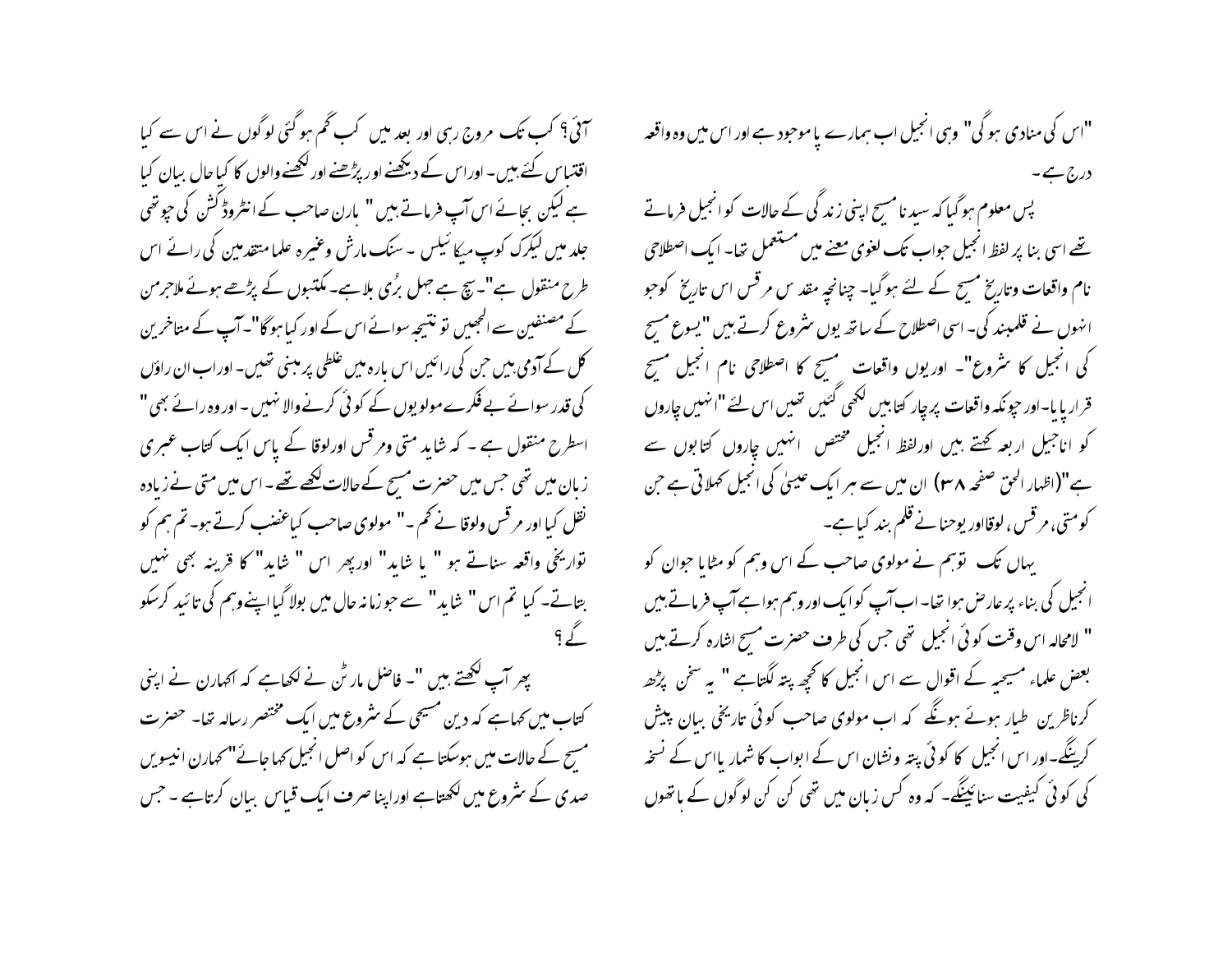ایک کتاب تھی جس میں مسح کے حالات لکھے تھے"۔ اور یہ" ایک مختصر رسالہ مسیح کے حالات میں تھا"۔ نوَ کیا حصرٰت مسیح اپنے حالات زند کُی وواقعات سوانح ابتداہی میں حب حالات واقع ہی نہ ہوچکے تھے پہلے ہی سے لکھ لکھا کر لوگوں کو سناتے پھرتے تھے ؟ بریں عقل ودانش بیا مد گریست۔ "پس حس انجیل کی طرف حصرت مسح اشارہ کرتے ہیں ۔اور بہت سے علماء مسیحیہ بھی اسی کے قائل بیں -قرآن مجید اسی کو انجیل کھتاہے" (صفحہ ے۳)"بہت سے علماء مسیحیہ کوآپ کیوں ٹھیپٹتے ہیں ۔ خیبر حن کے نام آپ نے لئے انہوں نے قیاس سے کسی کتاب کا وجود تسلیم کیا جس کو وہ انہ انجیل مسیح کھتے ہیں نہ کہ یہ مسح اس کی طرف اشارہ کرتے ہیں بلکہ اس کو" ایک مختصر تواریخی خاکہ مسح کی حیات کا " قرار دیتے ہیں حوصعود مسح کے بعد وحود میں آیا ہوگا۔ بھلااس کوآپ کے دعویٰ سے کیامناسبت ؟ مولوی صاحب کے خیالات میں نضاد کے کرشے اب ہم ناظرین کوایک،منسی کی بات سناتے ہیں۔ یہی مولوی صاحب جنہوں نے پیغام محمدی میں" ایک کتاب حو حصرت مسح کو الہام کی گئی تھی"۔اپنے وہم سے اختراع کر ڈالی اور پہلے اسکے وحبود کا سمراغ انجیل سے اور پھر چند برس مصنفین کے اقوال سے لگانا چایا۔ حیھ برس قبل ایک کتاب واقع تلبسیات لکھ چکے ہیں اس میں آپ نے یوں فرمایا تھا" مسح نے اپنے کلمات ومواعظ ونيز حالات نه تو خود لکھے اور نہ زمان قيام ميں لکھوائے(صفحہ ١٣٢ )"

کے لئے کوئی سند پیش نہیں کرسکتا ہے۔ اور فاصل مار ٹن" نے اپنی کتاب میں اس قیاس کے اساس کے ہر پہلو سے تردید کی ہے اے کاش - مولوی صاحب حن کتابوں نام لیتے ہیں ان کتابوں پڑھ بھی سکتے۔ تووہ اپنے اوپر لوگوں کو نہ بنسانے۔



مار ٹن کی اصل عبارت یہ ہے کہ" انھمارن خیال کرتا ہے کہ بہت ابتدا ئی زمانہ میں ایک مختصر تواریخی خاکہ مسح کی حیات کا موجود تھا جس کو ابتدا ئی انجیل کہہ سکتے ہیں"۔ مارٹن نے خاص طور سے اکہارن اوراس کے ہم خیالوں کی تردید میں ایک بڑی طولانی والاحواب بحث کی ہے۔ اور حن خیالات کا اس نے زور سے رواکھاہے - اور حن کی اس سٹرح وبط سے بے شا تی کا اعلان کیا ہے اور بتلایا ہے کہ بہ قیاس ناسیاسن ہے جس کی تائید میں نہ ا<sub>ک</sub>ھارن اور نہ اس کا کوئی بڑا یا جھوٹا ایک ذرہ بھر شہادت تاریخ واقعات سے لکال سکا۔ اورمحض خیالی پلاؤ پکارتے رہے۔ مولوی صاحب اسی خیال کو مارٹن فاصل کی سند سے پیش کرتے ہیں۔ حالانکہ مار ٹن کے بعد پھر کسی کو ا<sub>کھلا</sub>ن کی تائید کی حرات ماقی نهیں رہی۔<br>ـ

طرفہ تربہ کہ آپ کا دعویٰ تو یہ تعا کہ " مسح کے وقت میں کوئی انجیل تھی ۔ جسکی طرف مسح انٹارہ کرتے ہیں"۔ اور پھر ثابت یہ کرتے ہیں کہ وہ "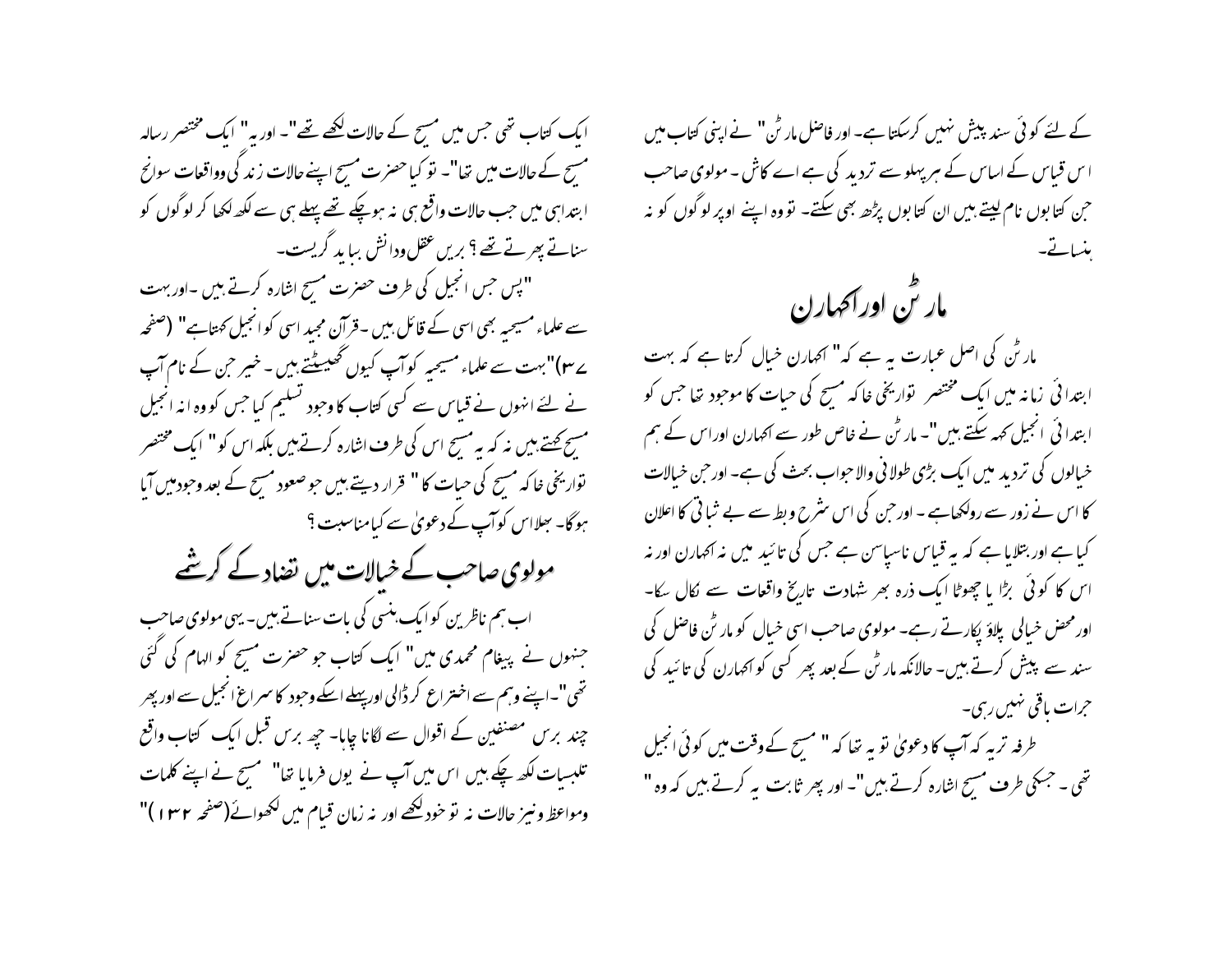بیں کہ " تصدیق صرف اسی قدر کی جاسکتی ہے جس قدر تعلیم الہٰی مسج کی زبان سے بیان ہوئی - اور کتب مروجہ اہل کتاب میں مندرج ہے۔ کیونکہ وہ تعلیم ا گرچہ کسی جدا گا نہ کتاب میں مستقل طور پر نہیں یا ئی جا ٹی مگر جابحا متفرق طور پر ان کی کتابوں میں موحود ہے ۔ پس اس وجہ سے اس کلام کا ان کے پاس ہونا صحیح ہے۔حاصل یہ ہے کہ جس کلام کی نصدیق قرآن ئثر یف کرتاہے اس میں دو وصف ہونا چاہئیں ایک یہ کہ حصرت مسج کوالہام کیا گیا ہو دوسرے یہ کہ ان کے پاس ہو اور یہ دو نوں وصف صرف اسی کلام میں پائےجاتے ہیں جو حصرت مسج نے بالہام الهیٰ بیان فرمایا-اور کتب مروجہ اہل کتاب میں مندرج ہے اوران کتا بوں میں حوحوار یوں وعنیرہ کا کلام ہے اس کی نصدیق ہر گز ثابت نہیں ہوتی۔اگر قرآن سٹریف تحریر متی ومرقس وعنیرہ ہما کی تصدیق کرتا ہے توانجیل کوانهیں کی طرف منسوب کرتا۔مگراس کا تو کسی مقام پراشارہ بھی نہیں ہے پھر کیونکر کوئی سمجدار شخص انجیل مروجہ کی تصدیق قرآن سٹریف سے کال سکتاہے "(صفحہ ۴۸ مینا ۳۹)۔

مولوی صاحب کو ما ننا پڑا کہ" جس کلام کی تصدیق قرآن سٹریف کرتاہے اس میں دووص<sub></sub>ے ہونا چاہئیں ایک بہ حصرت مسح کو الہام کیا گیا ہو دوسرا یہ کہ عیسائیوں کے پاس ہو۔ بس اب ہم بڑے اطمینان سے کہتے بیں کہ آپ کے گمان کے مطابق " حس انجیل کی طرف حصرت مسح اشارہ کرتے تھے" چاہے اس انجیل کی بابت آپ تحجیہ ہی خیالی پلاؤ پکا یا کریں ۔ وہ ہر گز وہ انجیل

اگر حصرت مسح کے روبرو تحریر ہوجا تی ت وبہ اختلافات پنہ ہوتے۔ مگر افسوس ہے کہ ایسی تحریر کا وجود نہیں ملتا"۔(صفحہ ۱۳۴ )۔ " حصرت مسح علائقا نے کوئی کتاب ایسی نہیں چھوڑی حو مسیحی مومنین کے لئے مرحع ومتمسک ہوتی (صفحہ ۱۴۳) اب آپ ہی فرمائیں ک حس شے کا وحود صفحہ روزگار پر آپ کو نہیں ملتا تھا۔ پھر اسی کے وحبود کا دعویٰ کرنا کس کا کام ہے۔ اور اگر قرآن اس آپ کی فرحنی ونا پید انجیل کا قائل ہوا ہے تو اس نے اپناٹھر تباہ کیا اور آپ ذرا اپنی بے سرویا تقریر پر بھی عوْر فرمائیں کہ پہلے تو کھتے ہیں کہ" قرآن سٹریف انہیں تعلیمات کو انجیل کھتا ہے۔ حبو حصرت مسح پر القا کی کئیں" اوراب یہ تھتے ہیں کہ " مسح نے اپنے کلمات اورمواعظ نہ تو خود لکھے اور نہ زمان قیام میں لکھوائے "اور پھر بھی انجیل سے " وہ کتاب الهیٰ مرادلیتے ہیں حبوحصرت مسح کو الہام کی گئی " اے صاحب پہلے ہوش درست کیجئے ۔ اور تب اہل کتاب سے مناظرہ کیجئے۔



قرآن کے زمانہ میں تو بہ انجیل مفروصنہ بھی صفحہ ہستی پر نہ تھی تو کسی عیسائی کے پاس موحود کیسے ہوتی؟ پس مفقود نئے کی نصدیق کرنے والا اپنی کلڈیب کرتاہے اب بتائیے کہ قرآن نے اس انجیل کی نصدیق کی ۔ اور کس کی نسبت عیسائیوں" کو حکم کرنیکاارشاد کیا؟اس کے حواب میں آپ قبول کرتے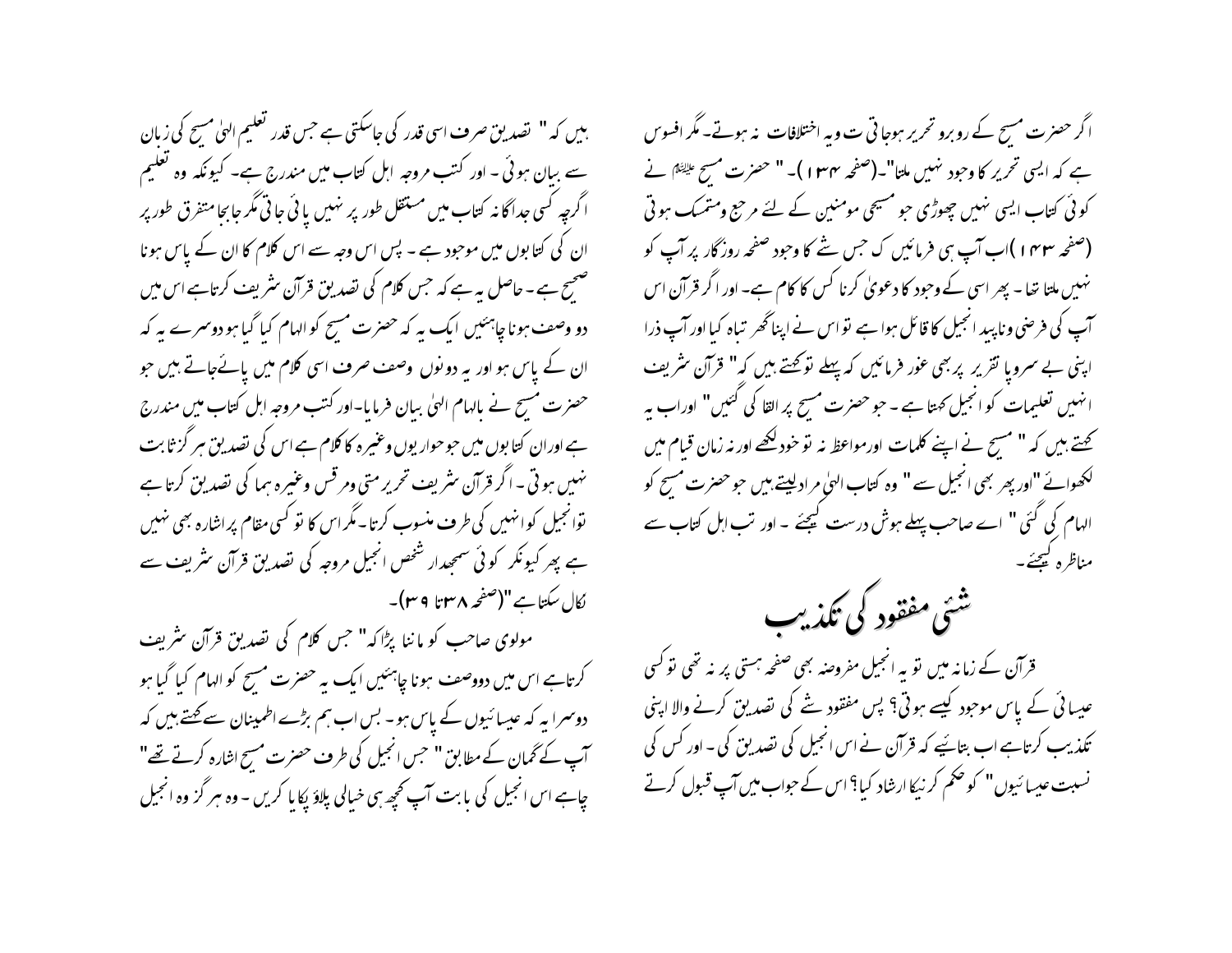الانجیل سے بحث کررہے ہیں اور دکھلاتے بیں کہ اس نام سے مشور حو کتاب تھی اس میں علاوہ اور مستند الہامی تحریرات کے اناجیل ار بعہ بھی موحبو د تھیں۔ہم آپ سے یہ نہیں کھتے بیں کہ ان تمام کتا بوں کی حوعیسا ئیوں کے پاس تھی قرآن ینٹر بیٹ تصدیق کرتا ہے۔ بلکہ صرف اسی کتاب کو حوالانجیل کے نام سے ان کے پاس تھی۔ اور حپونکہ ، متی ، مرقس، لوقا اور یوحنا کی اناجیل اس نام سے شامل بیں اس لئے قرآن سٹریف کوان کامصدق نوطوعاً کربا" ہونا ہی پڑے گا- اور اگر وہ کسی اور رسالہ کی بھی نصدیق کرے نوہم اس کو نہیں روکتے۔دبیجھئے اصطلاح اور نثے ہے اور نام دوسمری شے۔ القرآن ایک معرف بالعام اوراصطلاحی نام ہے۔ مگر حب کوئی قرآن فیصنی یامسلمہ کا ذکر ہے توالقرآن کے تعین میں دھوکا نہیں ہوتا- اور نہ یہ پوجھاجاتا ہے کہ تہارامطلب کس قرآن سے ہے- لہذاآپ اناجیل ار بعہ اور دیگر اناجیل کے تعین میں اس وجہ سے علطی یہ کریں کہ" اور بھی انجیلیں وعنیرہ ان کے پاس تھیں <sup>ج</sup>ن کوایا کریفل کھتے ہیں "۔ انجیل عیسا یئوں کے پاس ہے آپ خود اس بات کو تسلیم کرتے بیں" جس قدر تعلیم اللی حصرت مسیح کی زبان سے بیان ہوئی "۔ قرآن اس کی نصدیق کرتاہے - اورآپ یہ بھی ۔<br>تسلیم کرتے ہیں کہ" وہ تعلیم کسی جداگانہ کتاب میں مستقل طور پر نہیں۔مگر جابحا متفرق طور پر عیسا ئیوں کی کتابوں میں موجود ہے ۔ پس اس وجہ سے اس کلام کا ان کے پاس ہونا صحیح ہے" اب منطق آپ کو یہ کھنے پر مجبور کر لگا کہ

نہیں ہے" جس کلام کی تصدیق قرآن سٹریف کرتاہے" کیونکہ اس میں دو سرا وصف یعنی یہ کہ " وہ عیسائیوں کے پاس ہو"۔ حود آپ کے اقبال کے مطابق

قرآن مثر یف انجیل مروجہ کی نصدیق کرتاہے

اب ہم " انجیل مروجہ کی تصدیق قرآن نثر ہف سے لکالتے ہیں۔ سوائے انجیل مروجہ کے حس میں "اناجیل اربعہ ہمیشہ سے شامل رہی بیں۔ کسجی کوئی کتاب حبو" انجیل " کے نام سے مشہور ومعروف رہی ہوعیسائیوں کے پاس ر ہی نہیں۔ پس جہاں تھمیں الانجیل کا لفظ قرآن سثر بق میں ملیگا۔ اسکے اصطلاحی وعر فی معنی کی روسے اسی انجیل مروجہ پرانگلی رکھ دی جائیجگی - پس دوسمراوصف کہ وہ کتاب " عیسائیوں کے پاس ہو" اسی انجیل مروجہ میں ملتا ہے نہ کسی اور کتاب میں اور آپ کا یہ فرمانا محصٰ حیلہ اور گریز ہے کہ" اگر تصدیق کا مدارصر ف ان کے پاس ہو نا ہے۔ تواس مجموعہ عہد جدید کے سوا اور بھی انجیلیں وعنیرہ عیسائیوں کے پاس بیں۔ حن کوایا کریفل کھتے ہیں ۔ پر ہہ معتر ص کو نسی انجیل کی نصدیق ثابت کرناچاہتاہے"(صفحہ ۴ سا)۔

مولانا - آپ بہک گئے عیسائیوں کے پاس سوائے اناجیل اربعہ اور کوئی انجیل کبھی قابل نصدیق نہیں رہی۔ ہاں بہت سے رسلجات تھے حن میں سے کسی کا نام انجیل طفولیت اور کسی کا نام انجیل پیدائش مریم وعنیرہ وعنیرہ تعا- اورآپ خود کھتے ہیں کہ ان کو انجیل نہیں بلکہ" اپا کریفل" کھتے ہیں اور ہم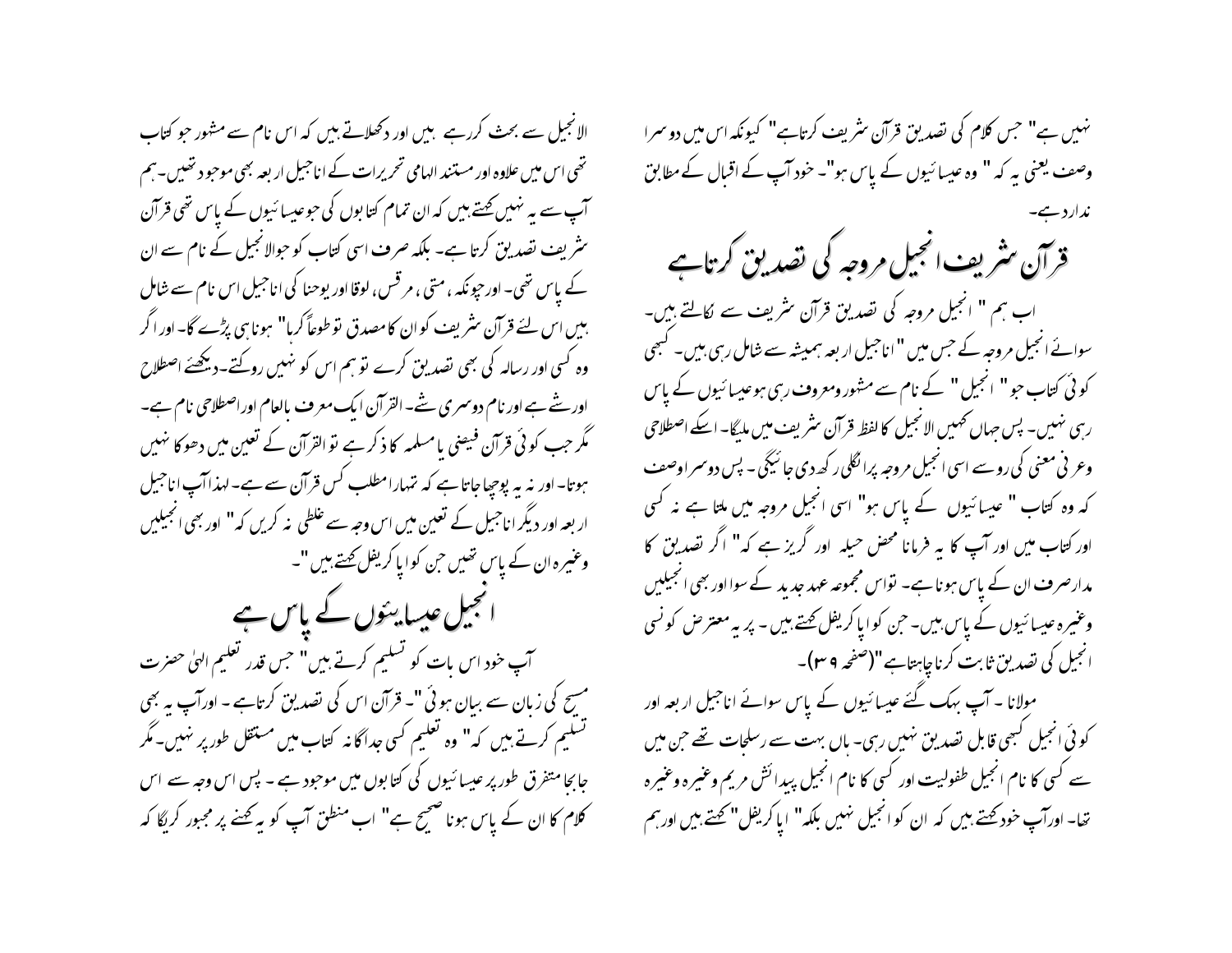آپ کو خود مسیح کا قول سنائیں حوحوار یوں سے آپ نے فرمایا ہے۔" حس طرح باپ نے مجھے بھیجا ہے میں بھی اسی طرح تمہیں بھیجتا ہوں اس نے پہ کھہ کے ان پر پھو لکا اور کہا تم روح القدس لو"( یوحنا ٭ ۲۰ : ۲ ) اس کے معنی مولویوں کو سمحجانے کے واسطے کہ ان کو معلوم ہوجانے گا کہ یہ پھونک اور برکت روح القدس کیااثر کرتی ہے ہم ایک حدیث پیش کرتے ہیں جس میں آنھنرت نے اپنے الہام ووحی کے دعویٰ کی نصدیق میں فرمایا تھا۔ ان روح القدس نفث فی روحی - تحقیق روح القدس نے پھونک دیا میرے دل میں۔ پس حوار یئین پوں صاحب الہام ہوگئے اوران کا کلام بھی اس ر تبہ کا ہو گیا۔ کیونکہ مسح نے ان سے فرمایا" حبواس کے جسے میں بھیجتا ہوں قسول کرتاہے مجھے قسول کرتاہے اور حبومجھ قبول کرتاہے اس نے حس نے مجھے بھیجا ہے قبول کرتاہے (یوحنا ۱۳ : • ۲ ) یعنی مسیح کے رسولوں کار تبہ خدا کے رسول کار تبہ ہوگیا۔ ان کاقول رسول خدا کا قول ہوگیا۔ چنانچہ فرمایا" حو تہاری سنتا ہے میری سنتاہے۔ اورحو تہمیں حقیر جانتاہے مجھے حقیر جانتا ہے "(لوقا • ١ : ١ ٢ ) قرآن سٹریف نے بھی اس دعویٰ کو قبول کیا کہ حوار ٹیبین صاحب وحی تھے۔ "حب وحی بھیجی میں نے حوار یوں پر"(مائدہ ع ۳ ا )اور یہ بھی تسلیم کرایا کہ وہ رسول تھے ۔ إِذْ جَاءِهَا الْعُرْسَلُونَ (يسين ١٣) ترجمہ : جب آئے اس گاؤں ميں رسول يعني حوار یئین۔ اور حوار یوں نے ان سے کہا إِنَّا ۖ إِلَيْكُم مُّرْ سَلُونَ یعنی ہم تہاری طرف رسول ہو کر آئے بیں (یسین ۱۴ )لیکن کفار نے ان کی رسالت اورالہام

قرآن نے جس کلام کی تصدیق کی اس کاماخذ عیسا ئیوں کی کتابیں ہیں۔ کیونکہ وہ کلام" کسی جداگانہ کتاب میں نہیں" پس بغیر اس ماخذ کی تصدیق کئے اس کلام کی تصدیق ممکن کیسے ہے؟۔ یہ توایک منطقی صرورت ہے حو میرے اور آپ کے باتھ میں نہیں حواس بات سے بھی ثابت تھی کہ " انجیل مروجہ الہٰی کا نام انجیل ہے یہی عیسائیوں کے پاس ہے۔اور قرآن سٹریف اسی انجیل کی نصدیق کرتاہے۔ نہ کسی اور کی۔

بہر کیف یہ ثابت ہوا کہ " <sup>ح</sup>س قدر تعلیم ال<sub>ک</sub>ی حصرت مسح کی زبان سے بیان ہوئی " قرآن سٹریف اس کا مصدق ہے اوروہ تعلیم عیسائیوں کی کتابوں میں " موجود " ہے۔ پس اب ہم بلانکلف عیسائیوں کی کتابوں کی طرف حود آپ کی ہدایت کے موافق مسح کی تعلیم کے لئے رح<u>وع کرتے ہیں</u>۔ چنانچہ وہ فرماتے ہیں کہ "حو کحچھ میں کھتا ہوں جس طرح پاپ نے مجھ سے کہا -اسی طرح کھتاہوں " (یوحنا ۱۲ : ۵)اور ایسا ہی قرآن سٹریف میں مسح کا قول وارد ہے مَا قُلْتُ لَهُمْ إِلاَّ مَا أَمَرْتَني به ترحمہ: میں نے نہیں کھا ان کو مگر حو نونے حکم دیا" (مائدہ رکوع ۲ ا آیت ۱ ۱ )۔ حوار پوں کی شان قرآن میں اب ماوجود اس کے آپ فرماتے ہیں " اوران کی کتابوں میں حو حوار یوں وغیرہ کا کلام ہے اس کی تصدیق ہر گز ثابت نہیں" آپ نے حوار یوں کو بھی ملاسمجھ لیاہے۔مسح کے اقوال کے نو آپ قائل ہوچکے پہلے ہم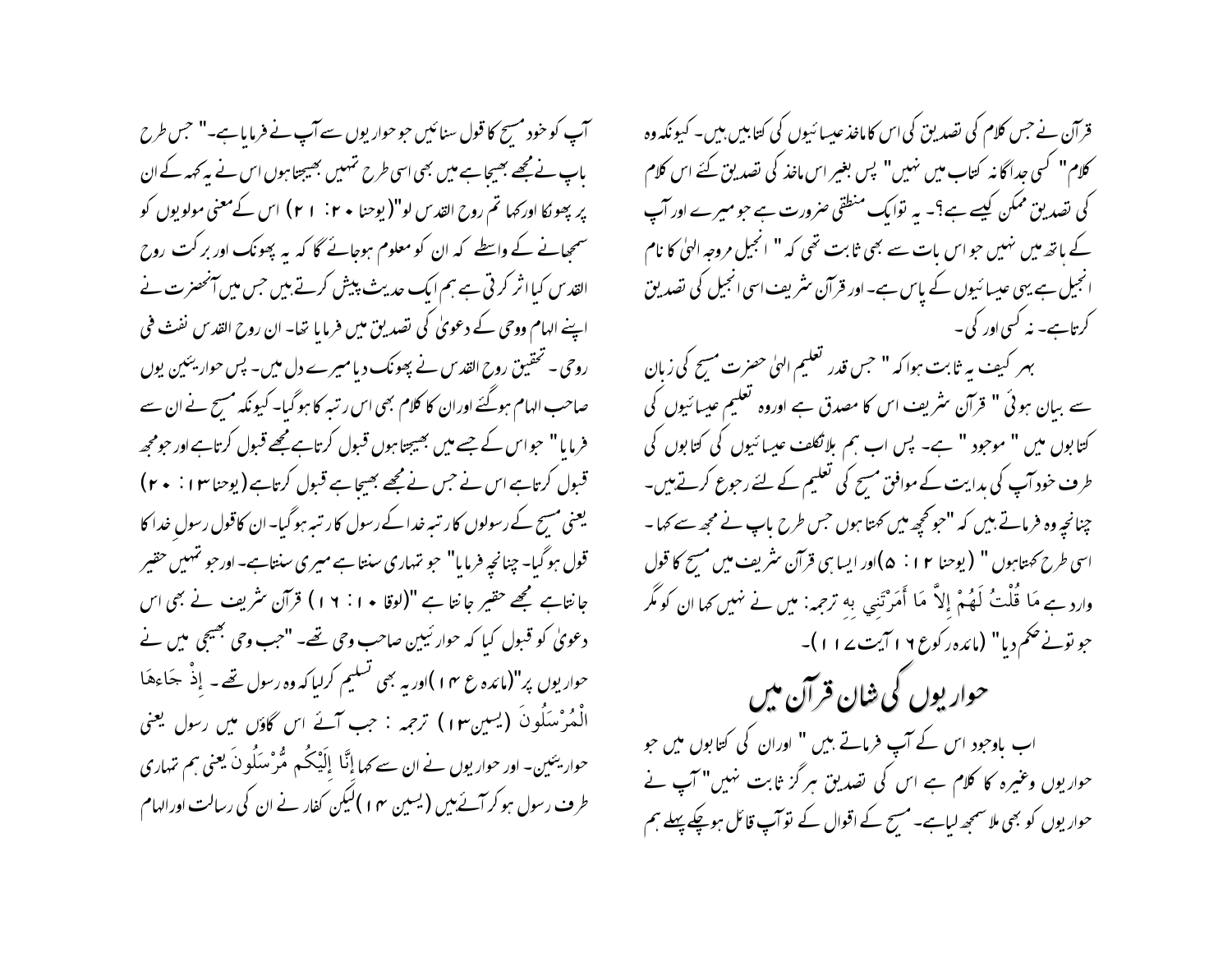تصدیق کرتا تھا توا گراس کومتی یامر قس کی طرف منسوب کرتا نواس کی تصدیق حزنیٗ ہوتیؐ ۔ نہ کلی یعنی " اگروہ انجیل متی یاانجیل مرقس کا نام لیتا تواس سے وہی مفهوم پیدا ہو تا حوسورہ یوسٹ یاسورہ روم یاسورہ شعرا یاسورہ فیل سے اور حو شخص قرآن کا ذکر کرتاہے۔وہ ۱۱۴ سور نوں کا ذکر ضمنی کرتاہے۔ پس قرآن یٹریف نے نوآپ لوگوں کامنہ ہر پہلوسے بند کردیاہے۔ قرآن میں حوار پوں کا کلام اب میں بہ ثابت کرتا ہوں کہ انجیل کے حوالوں سے حبو بحا قرآن سٹریف میں آئے بیں یہ ظاہر کرتاہے کہ قرآن سٹریف ہی مجموعہ عہد جدید کو حبس میں نہ صرف اناجیل ار بعہ بلکہ دیگر تحریرات حوار ئیپین بیں غدا کا کلام اوروہ انجیل جا نتا تھا جس کی و ہ تصدیق کرتاہے - ہم کوصرور نہیں کہ ہم اسی انجیل سے کلام وتعلیم مسح پر زور دیں۔ اس کو نو تم خود بھی تسلیم کرتے ہو کہ وہ اسی انجیل میں موحود ہے۔اب ہم صرف تعلیم حوار ئیبین کی دوایک مثال دیتے ہیں حن کی نصدیق بھی قرآن اسی طرح کرتاہے - چنانچہ سورہ عبس میں ہے کہ عَبَسَ ً وَتَوَلَّى أَن جَاءهُ الْأَعْمَى وَمَا يُدْرِيكَ لَعَلَّهُ يَزَّكَّى أَوْ يَذَّكَّرُ فَتَنفَعَهُ الذِّكْرَى أَمَّا مَنِ اسْتَغْنَى فَأَنتَ لَهُ تَصَدَّى وَمَا عَلَيْكَ أَلَّا يَزَّكَّى وَأَمَّا مَن جَاءِكَ يَسْعَى وَهُوَ يَخْشَى فَأَنتَ عَنْهُ تَلَهَّى۔(سورصِس آیت ۱ تا ۱ ) -جناب شاه عمد القادر صاحب اس کا ترحمه یوں کرتے بیں کہ"

سے الکار کیا اورکہا کہ مَا أَنتُمْ إِلاَّ بَشَرٌ مِّثْلُنَا وَمَا أَنزَلَ الرَّحْمن من شَيْءٍ إِنْ أَنتُمْ إِلاَّ تَكْذِبُونَ يعني تم بھی نوویسا ہی انسان ہوجیے ہم اور خدا نے تحجیہ نہیں اتارا تم جھوٹے ہو"۔ تب حواریوں نے کفار کے حواب میں اوراپنی رسالت اور تنزیل کے اصرار کے بارہ میں ہہ کہا کہ اِنَّا اِلَیْکُمْ لَمُرْسَلُونَ وَمَا عَلَيْنَا إِلاَّ الْبَلاَغُ الْمُبينُ يعني بيتَن بم تهاري طرف رسول ہو کر آئے ہیں اور ہمارا ذمہ یہی ہے کہ ہم تھول کر تہیں پہنچائیں "(يسين)-افسوس ! مولوی صاحب کے نزدیک ان حواریوں کا کلام حن کی رسالت اورالہام کا ڈ کا قرآن سٹریف میں بجار ہا ہے۔اور حبن کا کلام عیسا یسوں کی کتا بوں میں پایا جاتاہے - قرآن سے تصدیق حاصل نہیں کرتا- عیسائیوں کی صد پر ان مولویوں کواپنےایمان کاخیال نہیں رہتا۔ الجيل کی نسبت مولوی صاحب ایک اور شک کی بات کرتے ہیں کہ" اگر قرآن سٹریف تحریر متی ومرقس وعنیر <sub>سم</sub>ا کی تصدیق کرتا ہے توانجیل کو انہی کی طر**ف** منسوب کرتا مگر اس کا تو کسی مقام پر اشارہ بھی نہیں ہے"۔ تحریر متی ومر قس

کتاب الانجیل کے احزاء مثل قرآن سٹریف کی سور نوں کے ہیں۔ اور قرآن سثریف کو تصدیق کلی منظور نہ تھی نہ کسی خاص جز کی ۔ حب وہ انجیل کی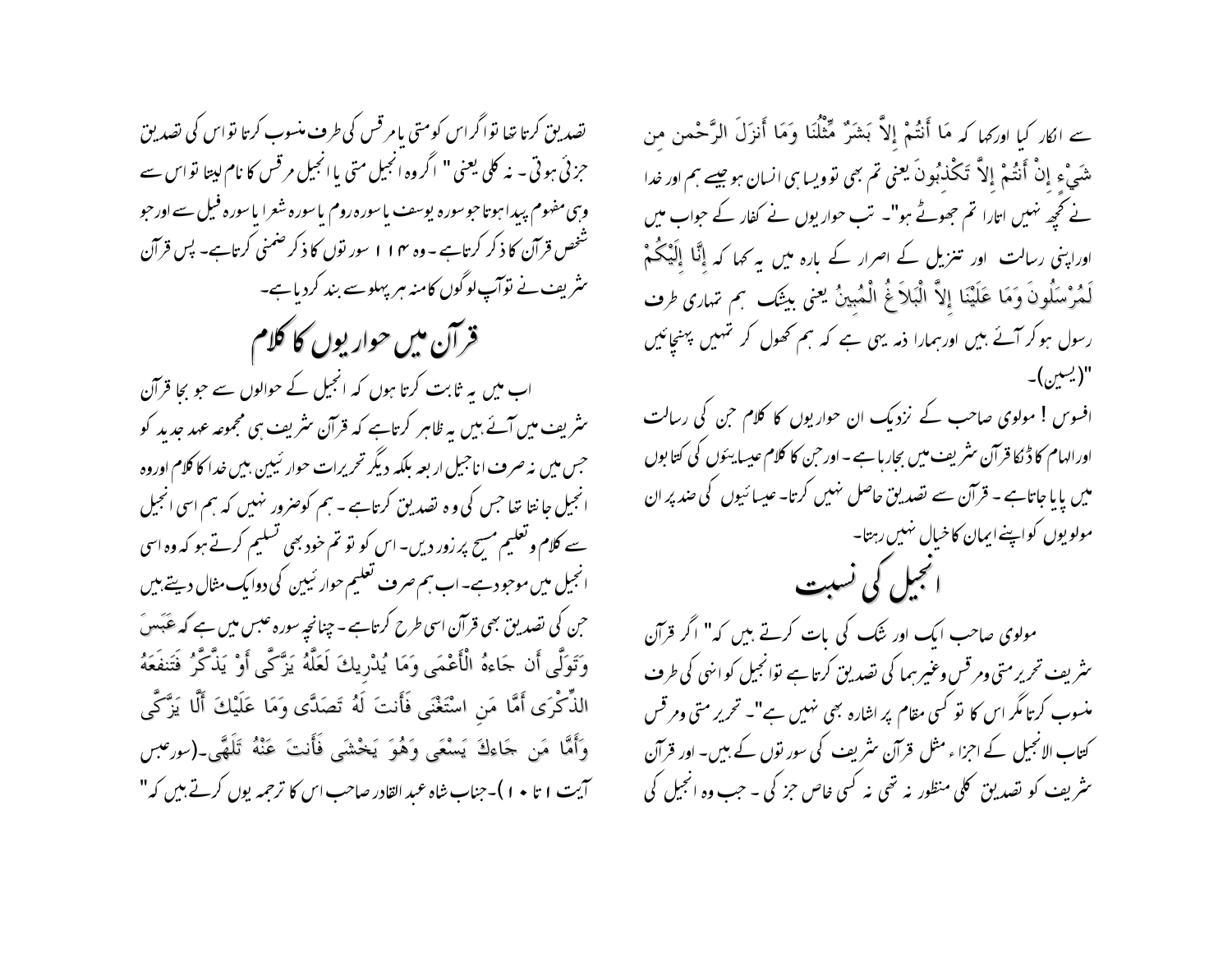کیونکہ د نیاوی یاد کرنے والوں کوویاں تک رسائی نہیں۔ اور نہ آسمان پر کتا بوں کی نقلیں مطلوب بیں کہ وہ کتاب لکھنے والوں کے ہاتھ میں ہو۔ کیونکہ ان آیات میں صاف لکھاہے کہ " حو کوئی چاہے یاد کرلے اس تصحیت کو بیچ صحیفوں گفتھیم کئے گئیوں کے" دنیا میں کوئی کتاب ان صفحات کے ساتھ موجود نہیں اور نہ موحود تھی جس میں بہ نصحیت مرقوم ہے اور جس تک باد کرنے والوں کی رسائی ہو بجز ایک کتاب کے جس کا نام الانجیل یعنی مجموعہ عہد جدید ہے حوعیسائیوں کے پاس ہمیشہ تھا اوراب بھی ہے۔ ہم یہ تصحیت اس سے نقل کرکے مولوی صاحبان کو دکھلاتے ہیں کہ انجیل میں یہ تصحیت یوں مرقوم ہے کہ"ایمان ظاہر پرستی کے ساتھ مت رکھو اس لئے اگر کوئی سونے کی انگوٹھی اور براق پوشاک پہن کر تہاری حماعت میں آئے اورایک عریب بھی میلے کچیلے کپڑے پہنے آوے اور تم اس ستھری پوشاک والے کی طرف متوجہ ہواس سے کہو آپ یہاں اچھی طرح بیٹھے اور عریب سے کھو وہاں کھڑا رہ یا یہاں میری جو کی کے تلے بیٹھ تو کیا تم نے آپس کی طرفداری نہ کی؟ اور بدگمان حاکم نہ ہنے؟ اے میرے پیارے بھائیوسنو کیا خدا نے اس جہان کے غریبوں کو نہیں چنا تا کہ وہ ایمان کے دولت مند اوراسی بادشاہی کے جس کا اس نے اپنے پیار کرنے والوں سےوعدہ کیاوارث ہوویں"۔ (مقدس یعقوب کاخط ۲)۔ اب تم آنمحضرت کی مجلس پر عوْر کرو جس میں رؤ سا قریش زرق و برق پہن کے آئے تھے اور آنھھنرت انکی طرف متوجہ تھے کہ اسی اثناء میں ایک

تیوری حِبْرُها ئی اورمنہ موڑا اس سے کہ آیا اسی پاس اندھا اور تجھ کو کیاخسِر ہے شاید کہ وہ سنور تا یا سوچتا تو کام آتا اس کے سمجاناوہ حبو پروا نہیں کرتا تو اس کے فکر میں ہے۔ اور تجھ پر گناہ نہیں کہ وہ نہیں سنورتا- اور وہ حبوآیا تیرے پاس دوڑتا اور وہ ڈر تا ہے اور نو اس سے تغافل کرتاہے " اس کی شان نزول مفسرین نے یہ ببان کی ہے کہ" آنھھنرت امراء قریش کو دعوت اسلام کرتے تھے اور مجلس میں تھے کہ ایک شخص عبداللہ ابن ام مکتوم حواندھا تھا دوڑ تا آیا۔ اور حیونکہ اندھا تھا اس کو ان امراء ورؤسا کی خسر نہ ہوئی حن سے آنمھنرت مخاطب تھے اس نے قطع سخن کیا آنحصرت کو برامعلوم ہوا اس سے ترش ہوئی روئی کے ساتھ منہ پھیر لیا حبیر ئیل آئے اور بہ آیت سنا ئی ۔ ان آیات مذ کورہ بالا کے بعد بہ وارد ہواہے العا تكرة فمن شاء ذكر في صحف مكرمة قوعة مطحر ة بامدى سفرة كرامه برره- ترحمه "تحقیق نصیحت ہے پس حو کوئی چاہے یاد کرلے اس کو بیچ صحیفوں تعظیم کئے گیوں کے بلند کئے گئے پاک کئے گئے بیچ یاتھوں لکھنے والوں بزرگ نیک کاروں کے" اب دیکھئے اس میں صرح پتہ بتا یا گیاہے کہ یہ وہ تصحیت ہے جو معظم اور مقد س صحیفوں میں لکھی ہو ئی ہے اور وہ صحیفے سر شخص کی رسا ئی کے اندر بیں۔ حبو شخص جاہے اس کو یاد کرلے اور یہ بھی بتلایا کہ ان صحیفوں کے ککھنے والے بزرگ اور نیکوں کار ہیں۔ اب لازم ہے کہ مولوی صاحب ہم کواس مقدس کتاب کی تلاش کرکے

پتہ بتائیں کہ کہاں ہے؟ آسمان پر اس کتاب کا ڈھونڈھنا ایک فعل عبث ہے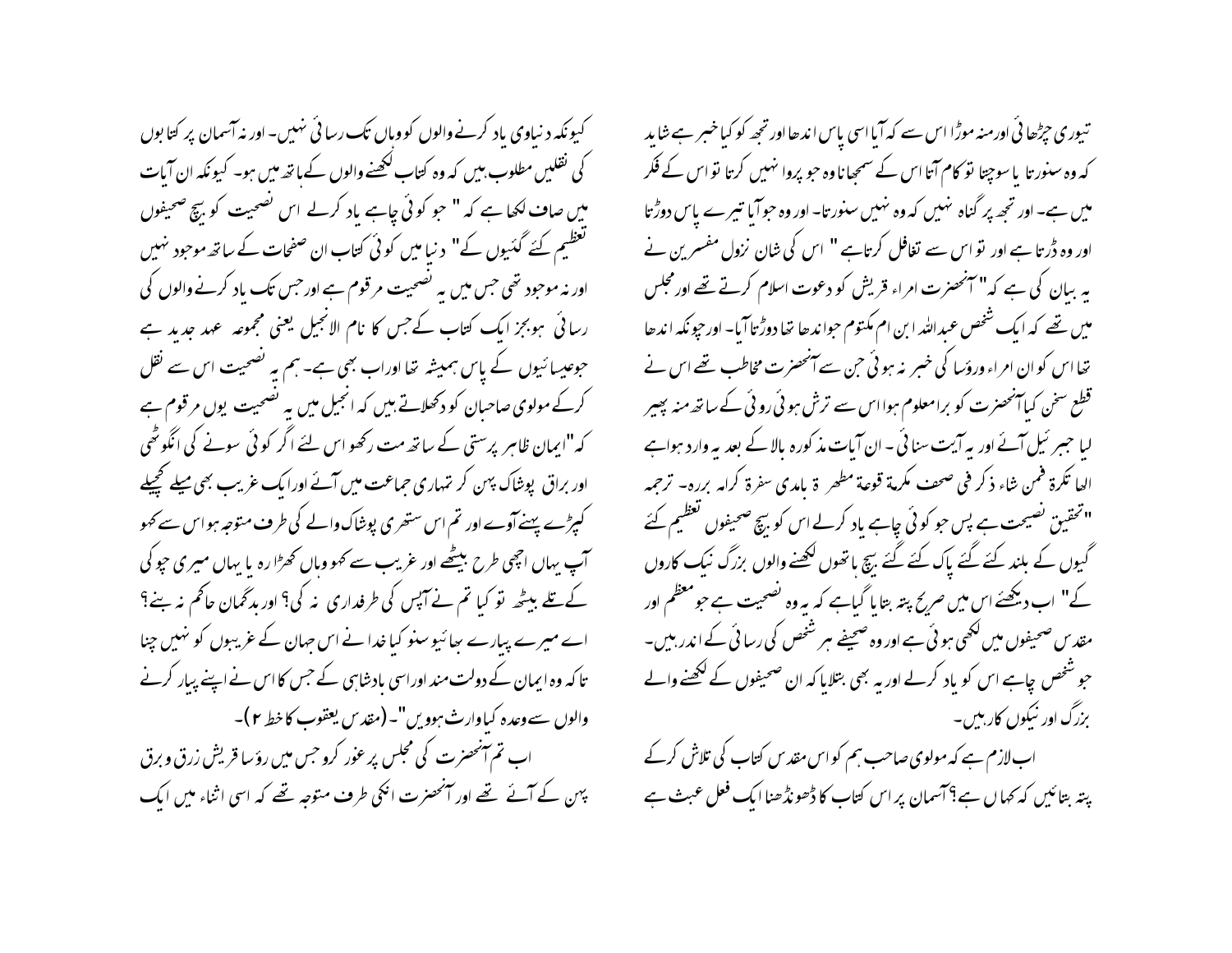اندھے کامیلے کچیلے کیڑے پہنے ہوئےآ کر قطع کلام کرنا اور پوچینا اوراس سے منہ پہیرنا۔امراء کےمقابل میں اس کو حقیر سمجھنا کیسامعاملہ تھا ؟ اور یہ نصحیت حو ہم نے انجیل سے سنائی کیسے جیساں وحسب حال ہے؟حبس کی طرف سورہ عبس میں اشارہ ہے۔

اس قدر توصاف ہے کہ بہ تصحیت سوائے انجیل کے اور کسی کتاب میں مذکورہ نہیں۔ لیکن امر عوْر طلب یہ ہے کہ یہ تصیحیت تعلیمات مسح میں سے حن کی تصدیق کے مولوی صاحب قائل ہیں نہیں ہے بلکہ یہ تصحیت مقدس یعقوب کی تعلیمات میں ہے حومسح کے حواری اور قریبی رشتہ دار تھے جس سے یہ ثابت ہوتاہے کہ آپ کاسخن کہ" ان کتابوں میں حوحوار یوں وعنیرہ کی کلام ہے اس کی تصدیق ہر گز ثابت تہیں" بالکل باطل ہے۔ بلکہ مقدس یعقوب حواری کاصحیفہ قرآن سٹریف کی اس شہادت سے" صحیفوں تعظیم کئے گیوں" میں شامل ہے۔ پس اس زیادہ اور کیا تصدیق چاہیے؟ اسی سلسلہ میں قرآن سٹریف کی ایک اور آیت سنداً پیش کرتاہوں۔ وَلَا تَقُولَنَّ لشَيْء إِنِّي فَاعلٌ ذَلكَ غَدًا إِلَّا أَن يَشَاء اللَّهُ ۚ ترجمہ: اور نہ کھو کسی کام کو کہ میں کل یوں کرو نگامگری کہ اللہ چاہے(کھف ۲۳) ناظرین یہ معلوم کرکے متحیر ہونگے کہ یہ نصحیت بھی لفظ بلفظ مقدس یعقوب حواری کے صحیفہ سے لی گئی ہے۔ چنانچہ مقد س یعقوب کے خط کے مہ: ۱۳ تا ۱۵ - میں یوں لکھاہے کہ" تم کو کھنا چاہیے کہ حوخدا کی مرحنی ہواور ہم

جیتے رہیں تو یہ یاوہ کام کرینگے" مگرافسوس کہ مولوی صاحب یہی کھے جائینگے کہ" ان کتابوں میں حوحواری ِ وعنیرہ کاکلام ہے "اس کی تصدیق ہر گز ثابت نهبين"۔ قرآن مثر یف مجموعہ عہد جدید کی تصدیق کرتاہے ناظرین ہم نے دکھلایا کہ قرآن سٹریف مجموعہ عہد جدید کی تصدیق کرتاہے ۔ جس کو اصطلاح اہل انجیل میں حو قرآن نثر یف کے مخاطب ہے الانجیل کا نام دیا گیا ہے - قرآن سٹریف اس کے حملہ مطالب کی تصدیق کرتاہے۔ عام اس سے کہ وہ زبان مسیح سے صادر ہوئے ہوں یا زبان حوار ئین سے۔ چنانچہ پہلاامر تومولوی صاحب کامسلمہ تھااور دوسمرا امر ہم نے سورہ عبس سے ثابت کیا۔

شهادت علماء اسلام درياب عدم تحريف كتب مقدسه سمرسید مرحوم بالقابہ نے مسئلہ تحریف کی دونوں جانب سے خوب تحقیق کی ہے۔اس مسئلہ کے متعلق حو نتیجہ انکی تحقیق کااور حومقدمات ان کے نتیجہ کے ہیں ہم ان کی تفسیر تبئین الکلام سے ذیل میں درج کرتے ہیں۔ پہلے آپ ممکن الوقوع تحریف کی آٹھ قسمیں ببان کرتے ہیں وہ یہ بيس: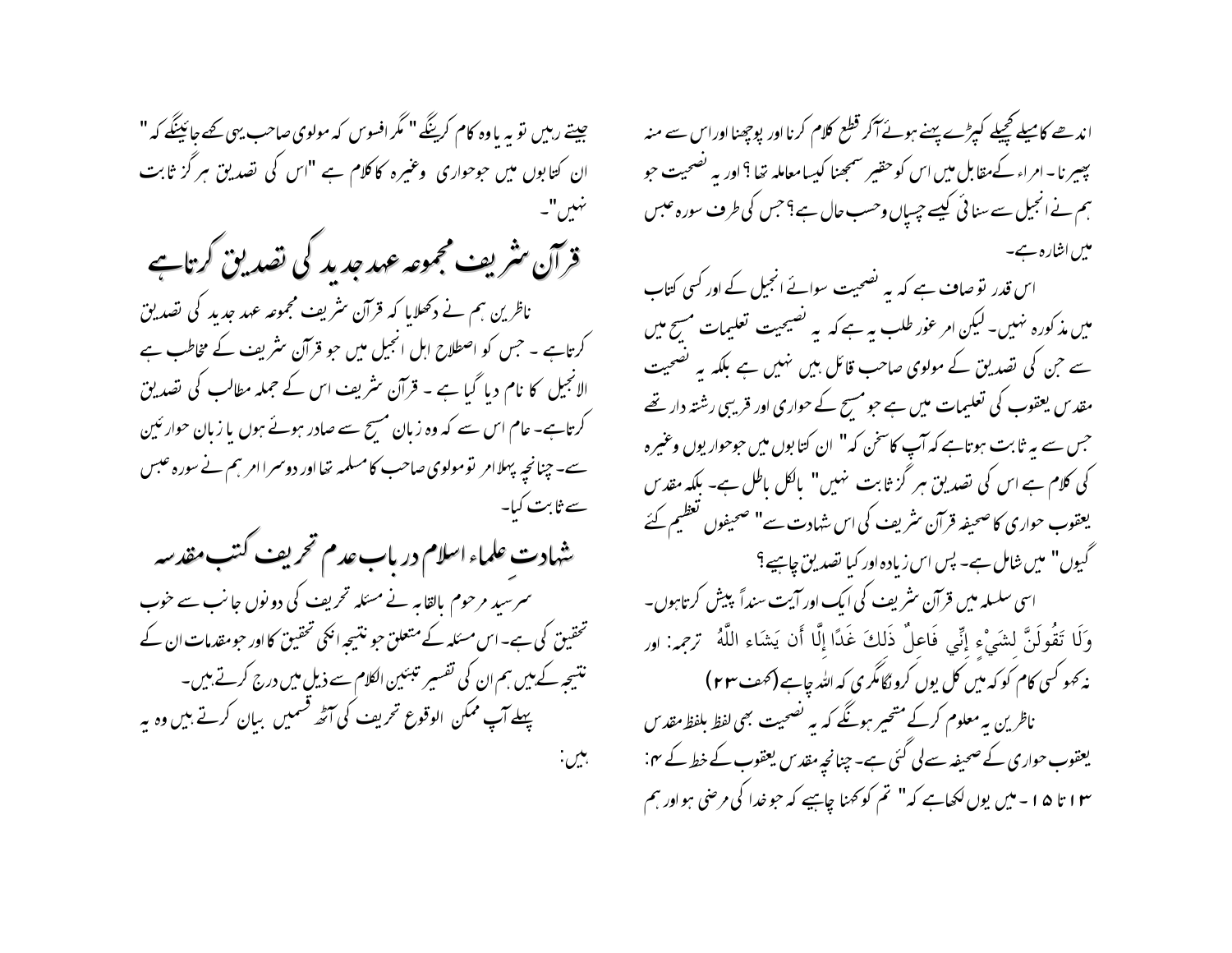اور آگے چل کر علماء اسلام کی سند پر اپنے اس حق دعویٰ کی تائید کرتے ہیں۔ " اس بیان سے صاف ظاہر ہے کہ حن علما نے کتب مقدسہ میں پہلی تین قسموں کی تحریف کا ہونا تسلیم کیاہے ان سے دریاب قراردینے اصل مراد تحریف کے لغزش ہوئی ہے۔ اسی لئے ہمارے مذہب کے بڑے بڑے علماء تحقیق نے کتب مقدسہ میں پہلی تین قسموں کی تحریف کے واقع ہونے سے الکار کیاہے۔ اور حبن لوگوں کی رائے اس طرف گئی ہے اس کا تخطیہ کیاہے" چنانچہ ہم ان کے اقوال اس مقام پر نقل کرتے ہیں۔ پہلی سند۔"امام محمد اسماعیل بخاری رحمتہ اللہ نے اپنی کتاب میں تحریف کی تفسیر یوں لکھی ہے ۔ کہ قال البخار ی صحیتہ فی بیان قولہ یحرفون الکلمہ عن مواصعه يحرفون يزيلون ويس احد يذيل لفظ كتاب من كتب الله وللحسم ليحرفونه یتاؤ دلونہ علی خیبر تاویلہ۔ تحریف کے معنی بین پھاڑدینے کے اور کوئی شخص نہیں ہے جو لگاڑے اللہ تعالی کی کتا بوں سے لفظ کسی کتاب کا لیکن یہودی اور عیسا ئی خدا کی کتاب کواس کے اصلی اورسیے معنوں سے پہیر کر تحریف کرتے تھے"۔

یعنی یہودی وعیسائی اپنی کتاب کے معنی غلط بیان کرتے تھے۔ پس ان کا دست برو کتاب پر نہ تھا۔ تم صبح معنی بیان کردو- اوران کے معنے مت قبول کرو۔

ا - "اول یہ کہ کتب مقدسہ میں تحیجہ لفظ باعمارت اپنی طرف سے بڑھادیں۔ ۲-دوسمری یہ کہ ان میں سے کحچھ لفظ باعبارت گھٹادیں-**۲۔** تیسری یہ کہ لفظوں کوبدل دیں یعنی اصلی لفظ لکال کر ان کے ید لے اور لفظ داخل کریں۔ ہم۔ جو تھی یہ کہ کتب مقدسہ میں تو کچھ تغیر و تبدل نہ کریں مگران کے الفاظ کو یعنی کلام الهیٰ کو پڑھتےوقت تغیر دے کر لو گو کو پڑھ سناویں۔ ھ۔ پانچویں پہ کہ کتب مقدسہ کے بعض درسوں (آیتوں) کو بتادیں اور بعض کو چھپادیں"۔ ۲ ۔چھٹی یہ کہ کلام الہٰیٰ میں جو احکام بیں لو گوں کو ان کے بدلے اوراحکام بتاویں بہ <sub>ک</sub>ہہ کر کہ حکم ال<sub>ح</sub>لٰ یوں ہے۔ ے۔سا تویں یہ کہ الفاظ مشترک المعنی کے وہ معنی بیان کریں حومقصود سىس بىس -۸-آٹھویں یہ کہ آیات خفیہ ومتشایہ کی علط تاویل کریں"۔ تحریف کو ان آٹھ قسموں میں تقسیم کرنے کے بعد سرسید مرحوم فرماتے ہیں کہ "ہمارے مذہب کے بموجب پہلی تین قسموں کی تحریف کا کتب مقدسہ میں واقع ہونا ثابت نہیں ہے۔"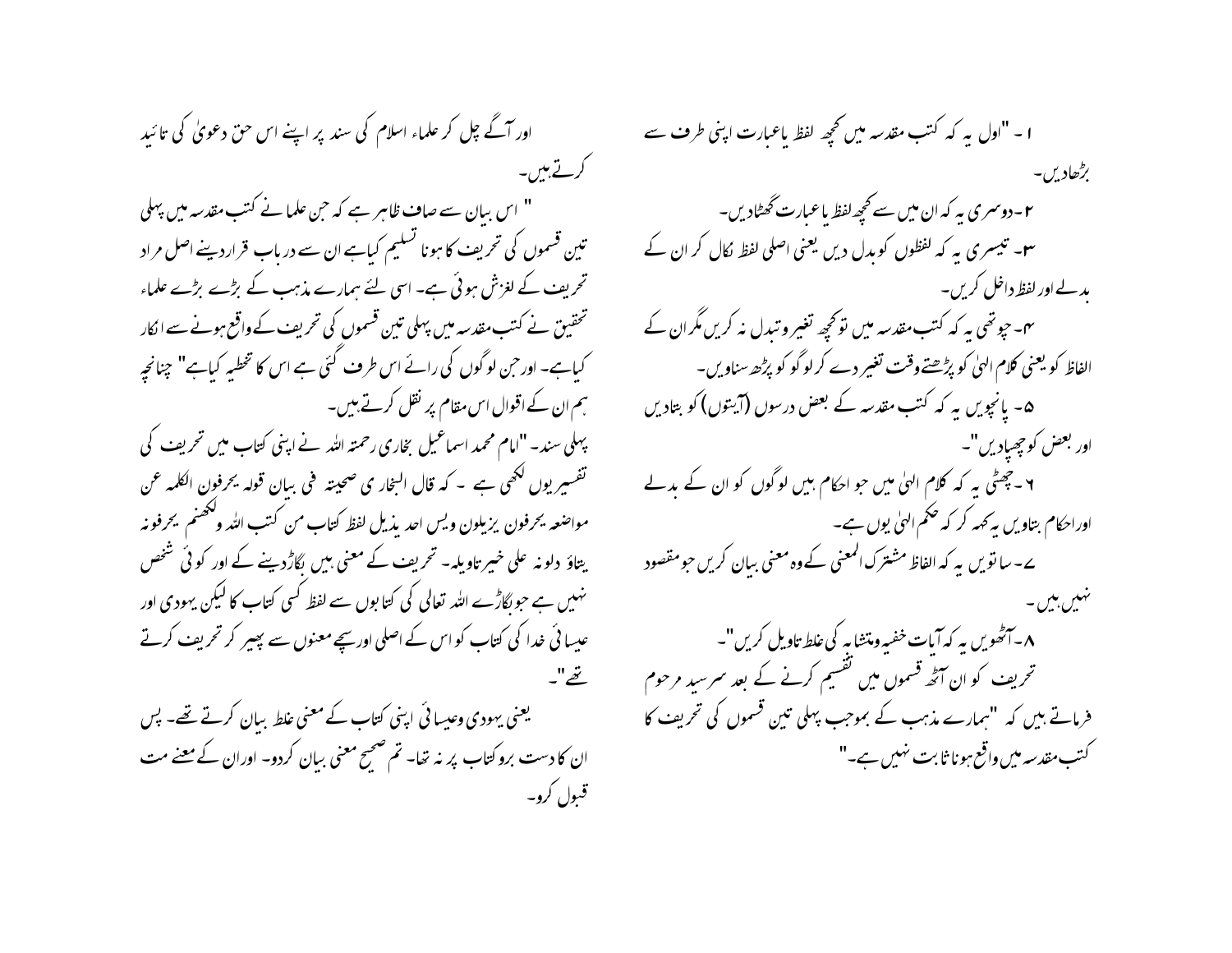کو پونچی ہیں۔ یہاں تک کہ ان کی عبار نوں کا بدلنامتعذر ہوگیاہے بلکہ وہ لوگ حواصلی مطلب تھااس کوچھیاتے تھے"۔ بہ بات واضح ہے کہ اہل کتاب یعنی یہودی وعیسا ئی ان سب کے پاس ایک ہی نوریت وانجیل ہے اوراہل کتاب سینکڑوں فرقوں پر حوا کک دوسمرے سے بیچد مخالفت رکھتے ہیں گقسیم ہوگئے ہیں اور بہ کہ اہل کتاب کسی ایک ملک میں نہیں بلکہ د نیا کے ہر گوشہ میں ایشیا میں پورپ میں امریکہ میں افریقہ میں آباد بیں۔ اگر یہ لوگ ایک دوسمرے سے کوئی اختلاف بھی نہ رکھتے بلکہ سب ایک ہی فرقے ہوتے توبھی کیا ممکن تھا کہ یہ سب اپنی کتابوں کے خراب کرڈالنے پر متفق ہوسکتے؟ کیا ان میں کسی کو بھی کتاب کی پاسداری نہ ہو تی ؟ کیا انسان خدا سے اس درجہ باعی ہوگیا ؟ اور کیا وہ تمام بغاوت اہل کتاب کے حصہ میں آگئی تھی؟انسان کولازم ہے کہ ہمیشہ شعور کے ساتھ گفتگو کرے اور تعصب سے ایسا دیوانہ ہوجائے کہ اپنی عقل کو خیبر یاد کھے بیٹھے۔ اور اگر حہال وکھم علم ایسا کریں تو کرنے دو"۔ متکلمین کے نزدیک یعنی ان عالموں کے نزدیک حبومذہبی امور کی تحقیق کرنےوالے ہیں یہ بات یعنی نورات وانجیل کی عبار نوں کا بدل ڈالنا متنع ہے۔ کیونکہ وہ دونوں کتابیں نہایت مشو ر ہوگئی بیں اور تواتر کو پہنچی ، بین- بہاں تک کہ ان کی عمار نوں کا بدلنامتعذر ہو گیاہے"۔ حپونتھی سند۔ واخرج ابن المنذروابن الی حاتمہ عن وھب ابن مہنہ قال ان التوارة والانجيل كمما انزل حميا الله لمه تغير منهاحرف ولكنهمه يصلون بالتحريف والتاويل

دوسري سند- قد سئل ابن تيمية عن حذا المسئلة فاجاب فتاواه للعلما في حذا قولبين <sub>احد ت</sub>يما وقوع التسديل في الالفاظ - ايضاً ا<sub>يسن</sub>حا لا تبديل لافي المعنى واحتج للثانی ۔ فتح الباری سٹرح صنحتح بخاری میں ہے کہ ابن تمیمہ سے تحریف کا مسئلہ پوجیا گیا۔ انہوں نے حواب دیا کہ علما کے اس میں دو قول ہیں۔ ایک ہہ کہ تحریف گفظوں میں بھی ہوئی ہے۔ اور دوسرے یہ کہ تبدیل نہیں ہوئی مگر صر ف معنوں میں اوراس دوسمری بات پر بہت سی دلیلیں بیان کی بیں۔ تیسری سند- امام فخرالدین صاحب رازی تفسیر کبیر میں لکھتے ہیں کہ اختلفوافي كيفية الكتما فالر دي عن ابن عباس الهمه كا نوايحرفون ظام ِ التورات والانجيل وعند المتكلمين حذا ممتنع الانبا كافاكتا بين بلغافي الشحرة ولتواتر لي حيث يتعنه ذلك فسيا بل كانو يكتموالتاويل لا نه قد كان فسيه من يعرف الإيات الدالة على نبوة محمد متَّقَيِّئَةً لَمَّ فَكا نو ابذ كرون لها تا ويلات باطلة ويصرفونها عن محالها الصحية العالعة على نبوة محمد لمُتَّقِطِيَّهُمْ \_ فهمزا هوالمراد عن الكتمان فيصيبر \_المعنے \_ان الذين یکتمون معانی ماا نزل الله من الکتاب (سوره بقره ۶۲ – اتیت)-ترحمہ - ابن عماس سے روایت ہے کہ اہل کتاب توریت وانجیل کی عمارت میں تحریف کرتے ہیں مگر متکلمین کے نزدیک یعنی ان عالموں کے نزدیک حبو مذہبی امور کی تحقیق کرنےوالے بیں یہ بات یعنی توریت وانجیل کی عمادت کا یدل ڈالناممتنع ہے۔ کیونکہ وہ دو نوں کتابیں نہایت مشور ہو گئی ہیں۔ اور تواتر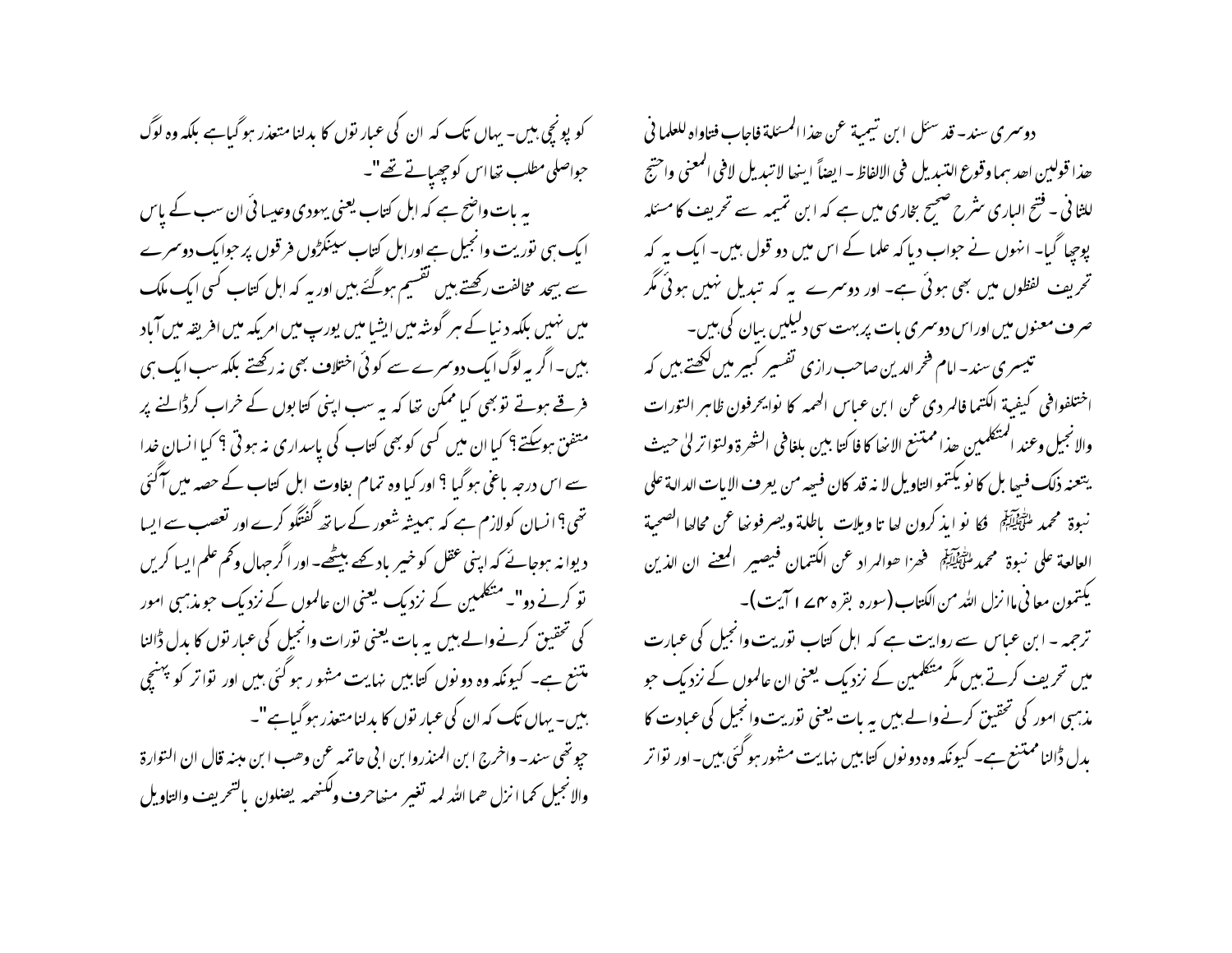کیونکر ممکن ہے داخل کرنا تحریف کا نوریت میں یاوجود اسکی نہایت شہرت کے لوگوں میں ؟ حبواب شاید یہ کام تھوڑے سے آدمیوں نے حن کا تحریف پر اکٹھا ہوجانا ممکن ہوگیا ہو تو اس صورت میں ایسی تحریف ہو فی ممکن ہے ۔ مگر میرے نزدیک اس آیت کی بہتر تفسیر یہ ہے کہ حواہیتیں توریت کی نبوت محمد متَقَيْلَتِهِمْ پر دلالت کرتی بیں ان میں عور وفکر کی احتیاج تھی اور وہ لوگ اس پر سوالات مثوش اور بیچا اعتراضات کرتے تھے۔ پھر وہ دلیلیں سننے والوں پر مشتبہ ہوجا تی تھیں اور یہودی کھتے تھے کہ ان آپتوں سے اللہ تعالیٰ کی مراد وہ ہے حوہم کہتے ہیں نہ وہ حو تم کہتے ہو۔ پس یہی مراد ہے تحریف سے۔ اور زبان بد سے پا پھیر لے اس میں۔ایسی مثال ہے جیسے کہ ہمارے زمانہ میں حب کو ئی محقق کسی آیت کلام اللہ سے استد لال کرتاہے تو گھراہ لوگ اس پر سوالات اور شسات کرتے ہیں۔اورکھتے ہیں کہ اللہ کی مرادیبی نہیں ہے حو تم کھتے ہواسی طرح پراس تحریف کی صورت ہے۔ امام فخرالدین صاحب رازی تفسیر کمبیر میں بہ بھی تحریر فرماتے بیں : قوله ويلون السكتھم معناه يعمدون الى اللفظ فيحر فوتعافى حركات الاعراب تحريفا يتغير به المعنى- ترحمه: الله تعالىٰ نے حويہ فرمايا " كه كتاب پڑھنے میں زبان مروڑ کر پڑھتے ہیں ایکے یہ معنی بیں کہ وہ لوگ (یعنی یہود مدینہ) خراب کرتے ہیں لفظ کو اور بدل دیتے ہیں (پڑھنے میں) اس کے اعراب کو کہ اس تبدیل سے اس کے معنے بگڑجاتے ہیں۔

زاالكتب كانوايكتبو نحامن عند الفهم يقولون حومن عند الله وماحومن عند الله فاماكتب الله فانها محفوظة- (تفسير درمنشور) ترجمه: تفسير درمنشور ميں ابن منذرو بن ابی حاتم نے دہب ابن مبنہ سے روایت کی ہے کہ توریت وانجیل جس طرح کہ ان دو نوں کو اللہ تعالیٰ نے اتارا تھا اسی طرح بیں ان میں کوئی حرف بدلا نہیں گیا۔لیکن یہودی بہکاتے تھے لوگوں کومعنوں کے بدلنے اور غلط تاول کرنے سے۔ اور حالانکہ کتابیں تھیں وہ حن کو انہوں نے اپنے آپ لکھا تھا اور کھتے تھے کہ وہ اللہ کی طرف سے بیں۔ اور وہ اللہ کی طرف سے نہ تھیں۔ مگر حبو اللہ کی طرف سے تھیں وہ محفوظ ہیں "۔ نوٹ: نیز تفسیر کبیر میں لکھاہے کہ:

كيف يمكن ادخال الشحريف في النوارة مع ش<sub>حر</sub>ته العظيمة بين الناس والجواب لعلمه صدر حذا كعمل عن نفر قليل يحور عليهمه النواطر على التحريف ثمه الهمه عرصوادك الحرف ممكناولاصوب عند ي في تفسير الاية وجه اخروهوان الابات الدالته على نبوة سُتَّخَيْلَةً لِمَ يحتاج فسِما الى تدفين النظر ٍ وتامل القلب ٍ والقوم ۖ كا نوا يوردون عليها الاسولة المشرخته والاعتراضاد الظلمة بُكانت تصبير تلك الده يل مشتسعا على السامعين والبيھود كا نوا يقولون مراد الله ِ تعالىٰ من حذا الا ستعا ذكر نالاماذ كر تمه فكان حذا المراد بالشحريف وبلي الاسنة وحذا مثل ان الحقق في زمانا اذا استدال بايته من كتاب الله فالتبطل يوروعليه الاسولة والشيعات ويقول كبين مراد الله ماذ كرت فذك في حذا الصورة والله اعلمه مراده (آل عمران آيت ٤٨)- ترحمه: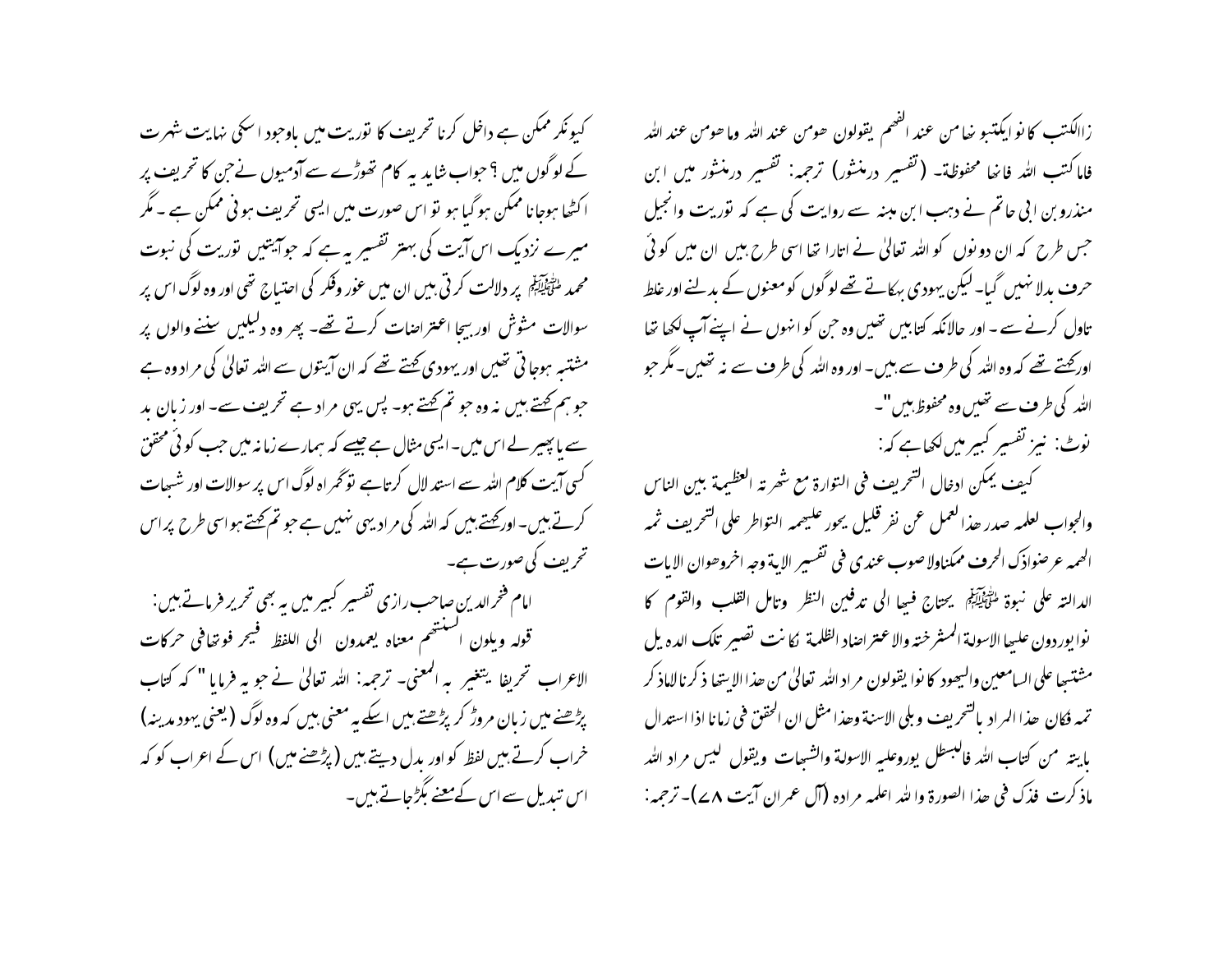مسلمان توریت یا انجیل پڑھنا چاہتے ہوگگے ( کیونکہ قرآن سٹریف نے ان پر مثل قرآن کے ایمان لاناواجب بتایا ہے) اوروہ کتب کی خرید کے واسطے بعض کا تبوں کے پاس جاتے ہوئگے تو وہ ان کے ہاتھ کوئی نسخہ حس میں توریت وانجیل کے بعض مضامین کے ساتھ ان کے اپنے قصے وتاویلات تھے توریت وانجیل کے نام سے بیچ ڈالتے ہوئگے تاکہ ان کامالی نقصان بھی کریں۔ اور نیز ان کو علانبہ ذلیل اس طرح کریں کہ وہ اس نسخہ کو صبحے سمجھ کر اگر کوئی مصنمون اقتباس کریں با کسی اہل کتاب کے مقابل پیش کریں تووہ اصلی نسخہ سے مقابلہ کرکے ان کو جھوٹا بنانے۔اوران بچارے سادہ لوحوں کو خفیف ہونا پڑے۔ان واقعات کے بعد مسلما نوں نے زیادہ احتباط کرنا سیکھا ہوگا اور ان سٹریر نفسوں سے اپنے کو صرر بچایا ہوگا۔ پانچویں سند۔ "تحریف لفظی و ترحمہ توریت وامثال آں پکامے برد ند نہ دراصل توريت، پيش فقبير چين محقق شد (وھو قول ابن عباس - شاہ ولي الله صاحب اپنی کتاب فوزالکبیر میں لکھتے ہیں کہ میرے نزدیک تحقیق یہی ہواہے کہ اہل کتاب نوریت اور اور کتب مقدسہ کے ترحمہ میں تحریف کرتے تھے نہ اصل نوریت میں اور وہ قول ابن عباس کا ہے"۔ د بھیئے یہ علما محققین حو بلحاظ علم وعمل قدامت ودیا نت علماء حال سے ے تھیں بڑھ جڑھ کرتھے حتیٰ کہ علماء عصر ان کے باسنگ بھی نہیں ہوسکتے یہ سب ان کے خوشبہ چین ودست نگر بیں ان کی رائے کتب مقدسہ کی صحت واعتیار

تفسیر حسینی میں یوں لکھاہے۔ وان منھم نفریقاً - دیدر ستیکہ از جیہواں سمر آئینہ گرد ہے مستند، حیوں ۔<br>کعب وا بو یا سمروحی کہ ازرونے ناراستی ملیون انستھم ہے بیچا نند زیان بائے خود درا مالکتاب - نحواندن کتابی که نوشته بربافته احبار ایشا نست دآن مفتریات بلغت عربي مے خواشد لحتبوه تاشما پندار بد که آنچه ایشاں میخوانند عن الکتب از توریت است - وما ھومن الکتاب وحالانکہ نیست از توریت ویقولون ومیگویند حومن عندالله آنمحرف ومفترى از نزد خداست وما" حومن عبدالله نيست آل از نزدخدائے ۔ ویقولون علی اللہ الکذب ومیگو پندر خدائے دروع کہ عنیر نحن اورمیدا نند وھمہ یعلمون وایشاں میدا نند کہ دروغ میگو نید۔ بہاں سے آتیکارا ہے کہ اس آیت قرآنی میں ابھی تک کتب سماوی کی تحریف ثابت نہیں ہے۔ بہ کب ممکن تھا کہ اگر قرآن سٹریف وانحصرت نےاہل کتاب کی کتب مقدسہ پرایک حر**ت** لایا ہوتا۔ تو یہ جید علماء اہل اسلام حومتقدمین میں سے بیں وہ یہ کھتے کہ" توریت وانجیل حس طرح کہ ان دو نوں کوالٹد نے اتارا تھااسی طرح بين ان ميں كوئى حر**ت** بدلا نہيں گيا"۔ اس میں حویہ شکایت کی گئی ہے کہ " وہ کتابوں کواپنےآپ کھتے ہیں

اور محتے تھے کہ وہ اللہ کی طرف سے بیں" غالباً بعض اہل کتاب کی نسبت سچ ہو گی۔ کیونکہ عجب نہیں کہ بعض کم علم وجاہل متعصب لوگ حبواپنے مخالفوں کو دق کرنا اوران کو ذلیل کرنا چاہتے ہوں ایسا بھی کرتے ہوگگے کہ جب بیچارے